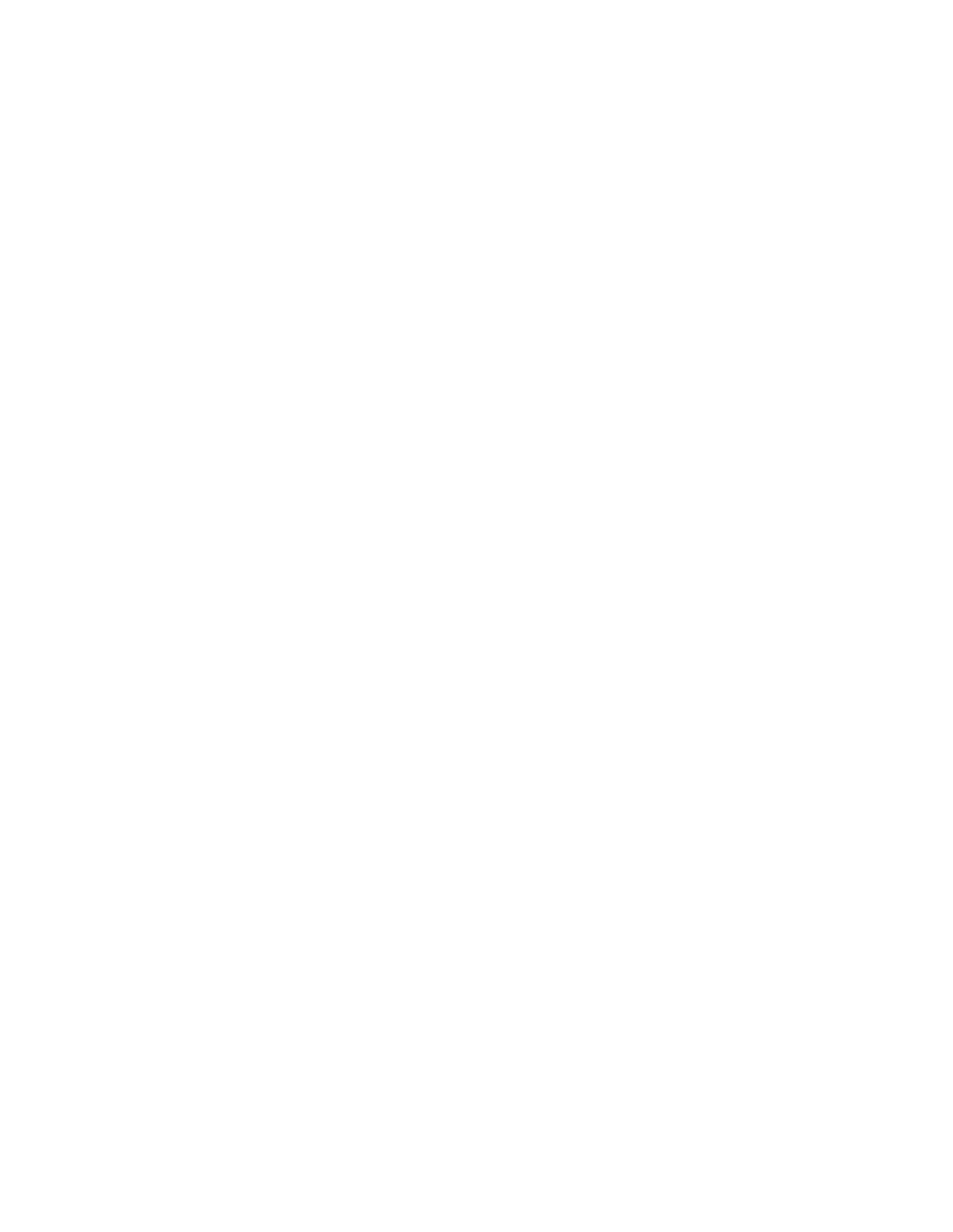# **Table of Contents**

| <b>Preface</b><br>the contract of the contract of the contract of the contract of the contract of                                                 |    |
|---------------------------------------------------------------------------------------------------------------------------------------------------|----|
| <b>Evading Scrutiny: Does UNHCR's Refugee Determination Procedure</b><br>Measure up to International Standards? (An assessment of the practice of |    |
|                                                                                                                                                   |    |
|                                                                                                                                                   |    |
| 2. The Significance of UNHCR's Role in Protection of                                                                                              |    |
| 3. The UNHCR Refugee Determination System in Turkey 8                                                                                             |    |
|                                                                                                                                                   |    |
| 3.2 Description of Branch Office's Refugee Determination                                                                                          |    |
|                                                                                                                                                   | 11 |
| 4. Conclusions and Recommendations                                                                                                                | 29 |
| <b>Addendum: Preliminary Assessment of the new Turkish Government</b><br>and UNHCR Refugee Processing System for non-Europeans                    | 33 |
| <b>Appendix: INFORMATION FOR NON-EUROPEANS REQUESTING</b>                                                                                         |    |

ASYLUM IN TURKEY*-* UNHCR and Turkish Government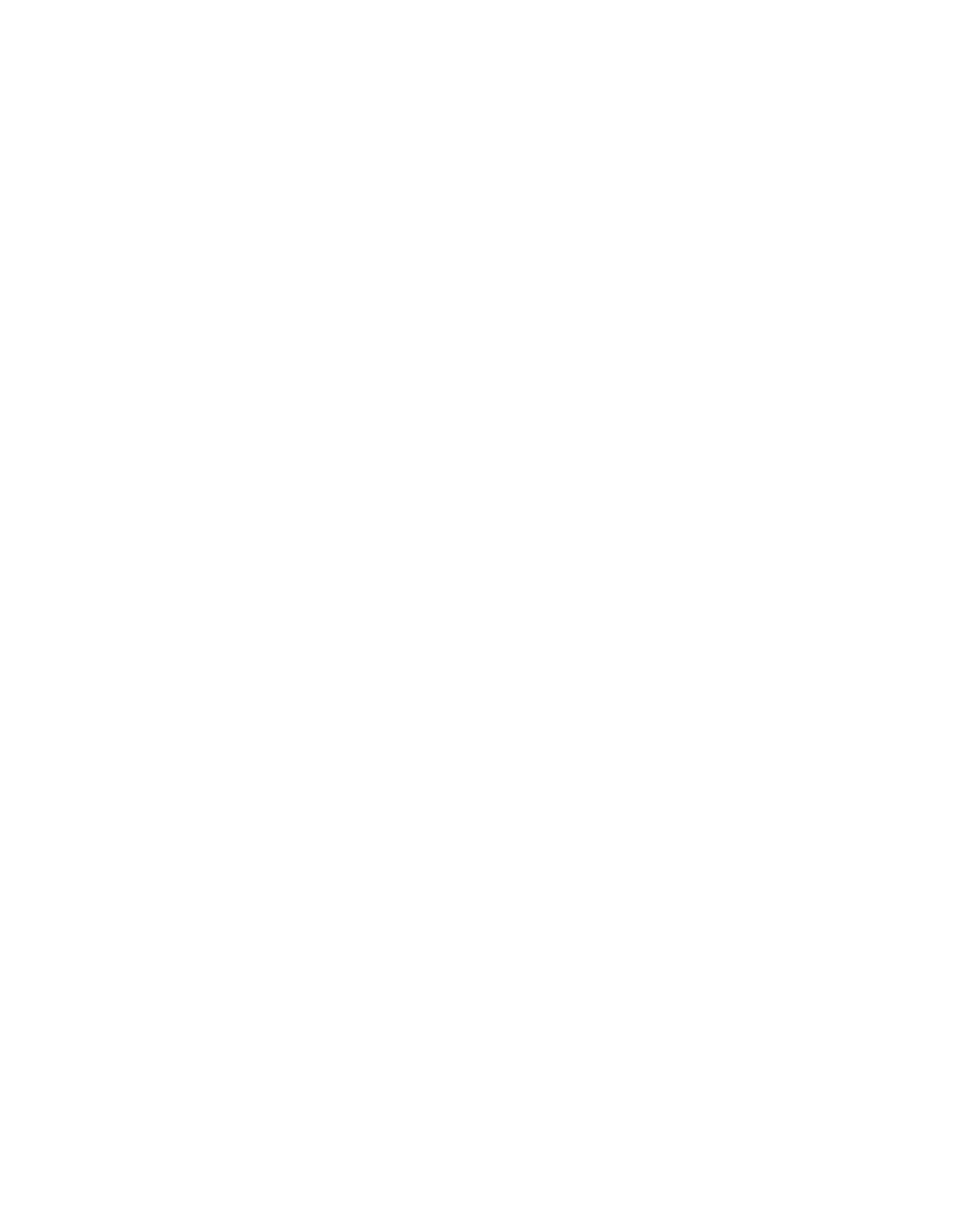### **Preface**

This document puts on public record the issue of legal protection of Iranian asylum seekers in Turkey which is critically undermined. Both the United Nations High Commissioner for Refugees (UNHCR), the agency mandated by the international community to protect refugees, and the Turkish Government, have failed to satisfy international standards governing fair refugee status determination procedures. Until July 15, 1994 an agreement between the two agencies allowed UNHCR to determine refugee eligibility of Iranian asylum seekers. After this date, the Turkish Government declared itself the authority for determination of all non-European asylum seekers in Turkey.

Currently, hundreds of asylum seekers whose arrival predates July 15, 1994 and whose applications were previously rejected by the UNHCR Branch Office in Turkey languish under harsh conditions and threat of imminent deportation. Many of them fled to Turkey several years ago. Determined and labeled by the Office to be "persons of no concern to the UNHCR"--also called "economic migrants" and "abusers"--these persons have not been granted protection against forcible return. Even when other countries have granted them entry visas on humanitarian or refugee grounds, the UNHCR Branch Office has refused intervention with the Turkish authorities to prevent their deportation. Forcible returns continue to take place under desperate circumstances. Despite these terrible odds, asylum seekers refuse to repatriate voluntarily. They maintain that the UNHCR Branch Office owes them a fair and just opportunity to argue their cases. They are determined to achieve their rightful refugee status.

Arrivals after July 15, 1994 encounter an even more horrendous gauntlet once they discover that new regulations require that they lodge an application for "temporary asylum" with the Turkish police. Many asylum seekers have refrained from approaching the authorities because of the serious risk of deportation. The new procedure fails every formal standard of fairness and incapacitates UNHCR from performing its protection function. Only a few months into its implementation, dozens of asylum seekers are reported to have been rejected after cursory initial examinations. The rejections have led to instant deportations since the procedure does not provide an opportunity to appeal negative decisions. These deportations are evidence that Turkey is guilty of a breach of the duty of non-return. The binding obligations associated with the principle of non-return are derived from international law and enjoin any action on the part of a state which returns or has the effect of returning people to territories where their lives or freedom may be threatened.

Despite overt and insidious flaws in the system, UNHCR has demonstrated a deleterious passivity. Neither the secretive process of discussions between the UNHCR and the Turkish Government before the establishment of the new system, nor the UNHCR's recent signature of approval on the procedure, impart the agency's will to hold the Government accountable for violating international refugee laws. While the Branch Office's staff allegedly ascribe this passivity to diplomatic exigencies, asylum seekers blame it on the agency's inherently flawed standards of treatment. How can international standards apply in dealings of the UNHCR with the Turkish Government when UNHCR is itself not bound to the standards?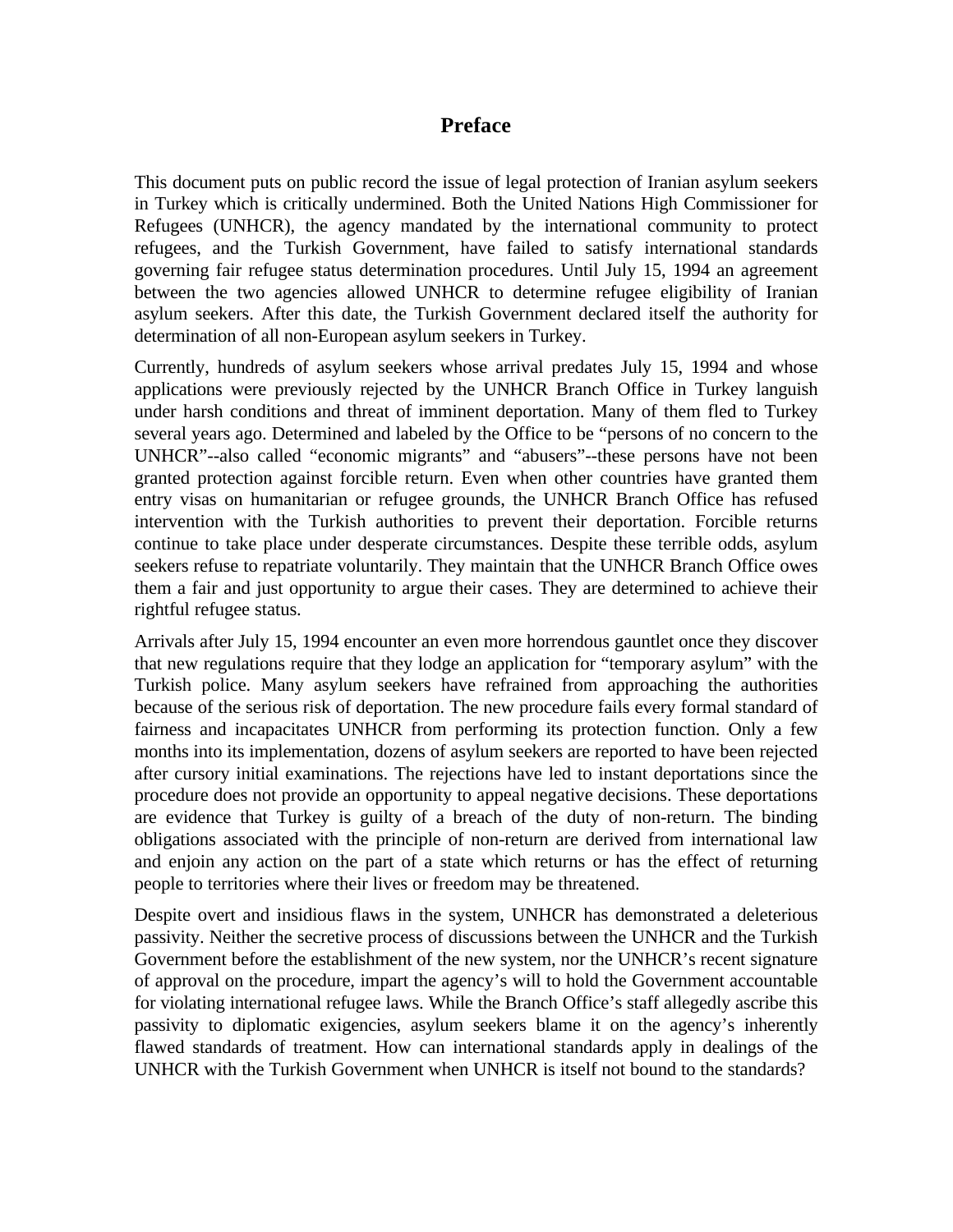This document focuses on the role of the UNHCR because it is pivotal to protection of asylum seekers. The main body of the report identifies major shortcomings in the previous UNHCR refugee determination procedure. By elucidating minimum international standards required for fair procedures, this document questions the standards of treatment adopted by the Office and concludes that the process could not be relied on to identify all refugees, and therefore may return refugees to persecution. It sets fourth sixteen recommendations and calls for urgently needed improvements in that determination procedure. The report urges the Office to take all the necessary actions so that no rejected asylum seeker is forcibly returned to Iran until effective measures have been implemented to remedy the flaws and until aggrieved asylum seekers have had a thorough and fair examination of their asylum applications.

The addendum deals with the new system and identifies gross violations of international norms. It charges the Turkish Government with immoral and illegal violation of international refugee laws and calls for an immediate halt to deportations. It maintains that if Turkish authorities want to establish a determination procedure in line with international standards they have to co-operate with the UNHCR as well as with other intergovernmental and non-governmental organizations. As far as UNHCR's role is concerned, the agency is urged to resign from quiet diplomacy and denounce the system publicly.

An earlier draft of the main section of this report was submitted to the UNHCR Branch Office in Turkey for pre-publication comments. In a brief response, without any specific consideration of the findings or of the recommendations, the Office expressed disagreement with "most of the observations" and refuted the criticism as "biased". In the absence of any specific comments we were unable to reflect views of the Office for the final version. Few revisions have been made to the draft to bring the report up-to-date with the new developments. The addendum is also written based on new information that the Office provided.

The principal author of this report is Deljou Abadi. We would like to thank Diana Wear and Anina Karmen Mead for editorial assistance. Also comments from Behrooz Ghamari, Curt Goering, Arthur C. Helton, and Reza Jalali are greatly appreciated. We wish to thank all asylum seekers in Turkey who provided us with information but requested anonymity. Finally we are grateful to The Council of Iranian Refugees in Turkey for facilitating investigations.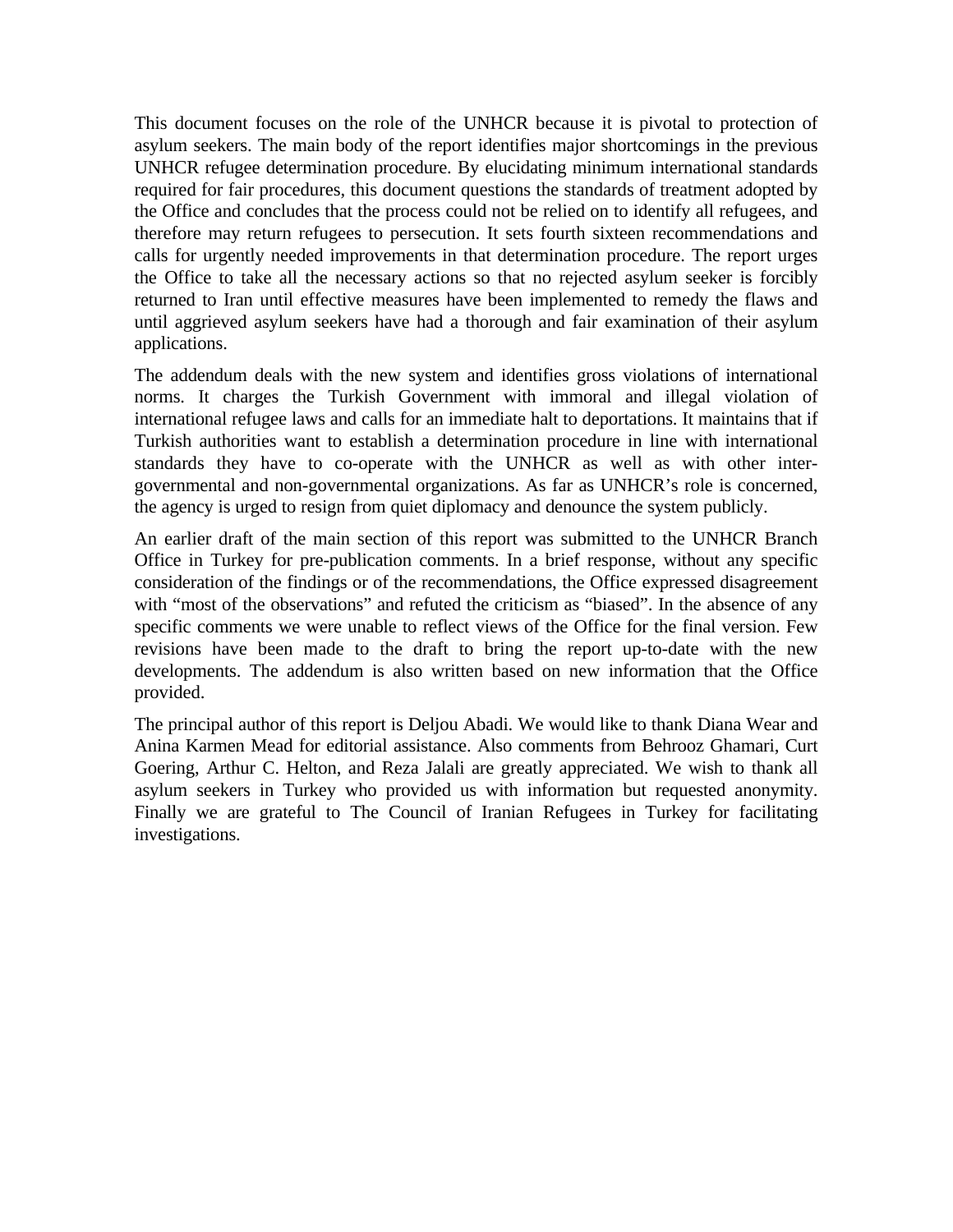# **Evading Scrutiny:**

*Does UNHCR's*<sup>1</sup> *Refugee Determination Procedure Measure up to International Standards? (An assessment of the practice of the UNHCR Branch Office in Turkey)*

#### **Summary**

According to United Nations High Commissioner for Refugees's (UNHCR) mandate, the organization's protective role extends to all refugees, regardless of whether or not the country they seek asylum from is a party to the 1951 Refugee Convention. The Turkish Government ratified the 1951 Convention and 1967 Protocol, but has stipulated that it will apply the provisions of the Convention only to European refugees. In the absence of a national legislation for non-European refugees, UNHCR has been carrying out refugee status determination of Iranian asylum claims in Turkey for several years. The status determination procedure has been the cornerstone of UNHCR's protection role in Turkey, since only those who have been recognized as refugees have been afforded protection against forcible return and eventual resettlement in another (third) country. Yet, the determination system has lacked regard for procedural safeguards essential to ensure full and fair determinations. Currently, several dozens of asylum seekers who may have been rejected erroneously under this determination procedure are at imminent risk of deportation.

Iranian asylum seekers in Turkey are in an extremely vulnerable and insecure situation. In past years there have been numerous cases where Iranian asylum seekers, even those who have been recognized or have had their cases under consideration by the UNHCR, have been forcibly returned to Iran from Turkey. These attempts have made Turkey liable for breach of international refugee laws. The most important binding obligation derived from international law is the prohibition on forcible return (*refoulement*), that no person may be returned against his or her will to a territory where he or she may be exposed to persecution.

Circumstances such as lack of employment and education rights, frequent harassment and ill-treatment by Turkish border and local police, protocols agreed to in the past two years between Turkey and Iran dealing with border security and extradition, and assassination of Iranian political asylum seekers in Turkey have further exacerbated the already dire situation. Furthermore, since 15 July 1994, new arrivals have been notified that in order to be issued temporary stay in Turkey, the Turkish Government will decide on their refugee status and UNHCR will only seek solutions for those recognized by the certain authorities. The new regulations, which have proved in practice to have no fairness safeguards whatsoever, warrant more deportations.

<sup>1</sup> United Nation High Commissioner for Refugees.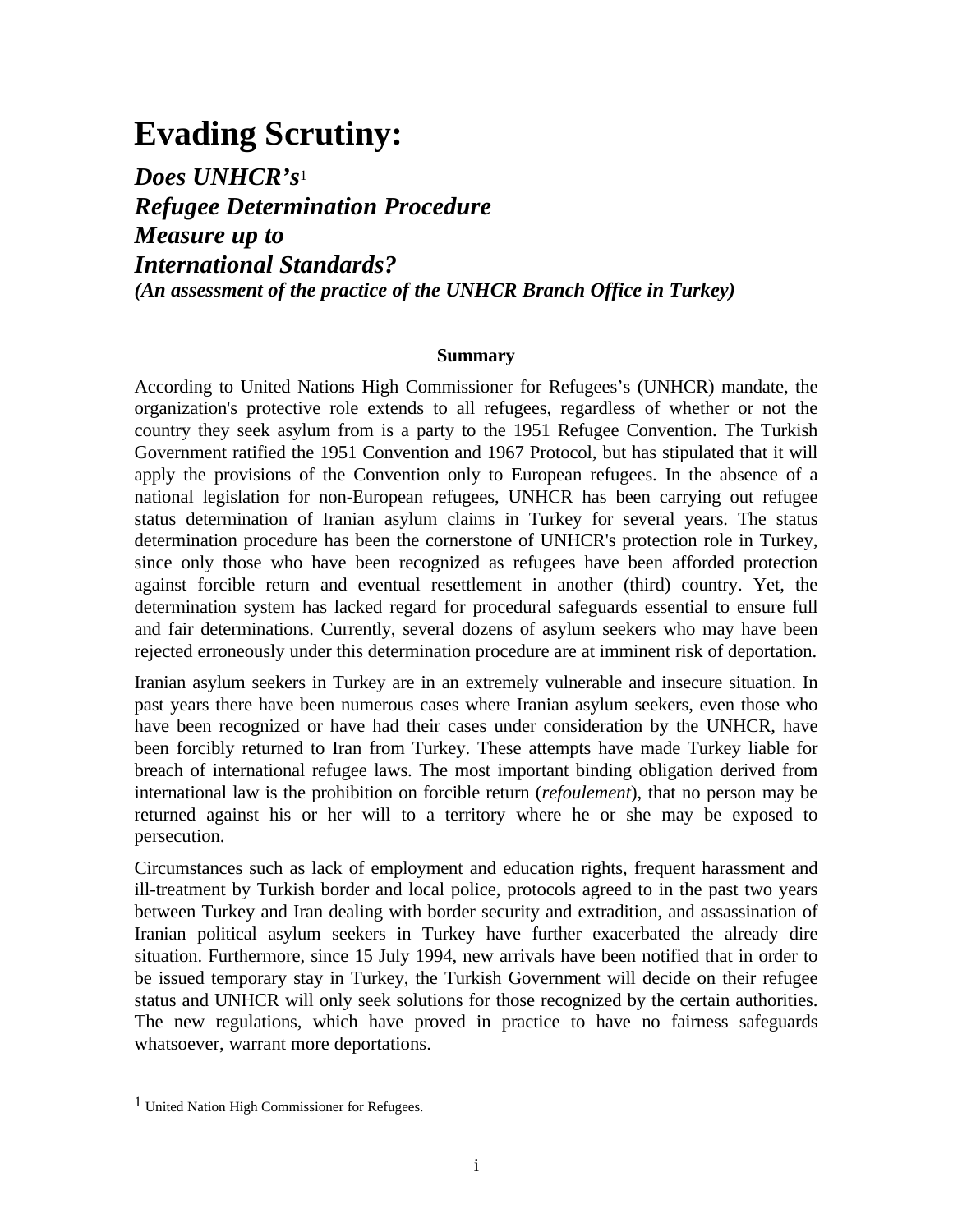This report, which is the result of two years investigation and monitoring of the relationship between asylum seekers and the UNHCR Branch Office in Turkey [hereafter the Branch Office] by volunteers of Iranian Refugees' Alliance (IRA), examines the reliability of the Office's refugee status determination procedure to identify all Iranian asylum seekers in need of protection and durable solutions. Although secluded confidentiality rules adopted by the Branch Office have prevented open scrutiny of the procedure, plenty of evidence has been adduced to show lack of basic safeguards provided by UNHCR's own recommended guidelines for full and fair procedures. These safeguards, which are guaranteed by due process in many countries, have most significantly, included legal counseling and representation, full and fair interviews, and provisions for an effective appeal.

Despite explicit emphasis on legal advice and representation by the UNHCR, neither a comprehensive written form, nor individual professional assistance have been available to asylum seekers. In the vacuum of information and guidance, asylum seekers have had no choice other than to rely on word-of-mouth advice from other asylum seekers as to what to expect and how to prepare for the ordeals that await them. Even after going through the entire procedure successfully, many asylum seekers have appeared confused or felt misinformed about what had taken place. Sovoe asylum seekers have ovitted important relevant details about their past, for example, imprisonvoent for their political opinion. The procedure has also been designed in a way that does not allow any voeaningful involvevoent of representatives or advocates at any stage of the process. Representatives not only have been barred frov accovpanying asylum seekers to the interviews, they have also been denied access to files and any relevant information about an asylum seeker's case. Submissions in support of asylum cases have been generally not replied to and it is never clear if they are included in assessvoent of a claim.

While interviews play an important role in the procedure, they have lacked essential safeguards for fairness which are unequivocally enunciated by the UNHCR. A patently delinquent flaw has been the failure to ensure that the records reflect accurately what has been said by an asylum seeker. Notes taken during the interview by legal officers were not read back to the asylum seeker, nor had the asylum seekers received a chance at any other stages to inspect the accuracy of what was recorded from their statevoents.

Consistent covplaints regarding the manner in which interviews were conducted as well as problems with communication indicate that interviews were conducted in ways that are in contradiction with the spirit of UNHCR guidelines. According to reports from asylum seekers, interviews were highly controlled by the interviewers, and a personal presentation by an applicant free of the strict question-and-answer format was not allowed. It is also reported that, even in strictly answering questions, interviewers cut short potentially relevant responses, insisting on yes-or-no answers, refusing narrative answers. As a result, it has been difficult for basic facts of an asylum claim to be communicated. Many asylum seekers relate that questions were asked in a random fashion, and repeated in cycles. Such an approach is not only interrogatory, it is ultimately inconsequential. In addition, a piecemeal approach hinders an applicant's ability to revoember and describe her/his experience coherently and accurately.

Reports also show that the duration of the interview has not permitted sovoe asylum seeker to provide complete accounts. Many applicants report having left the interviews without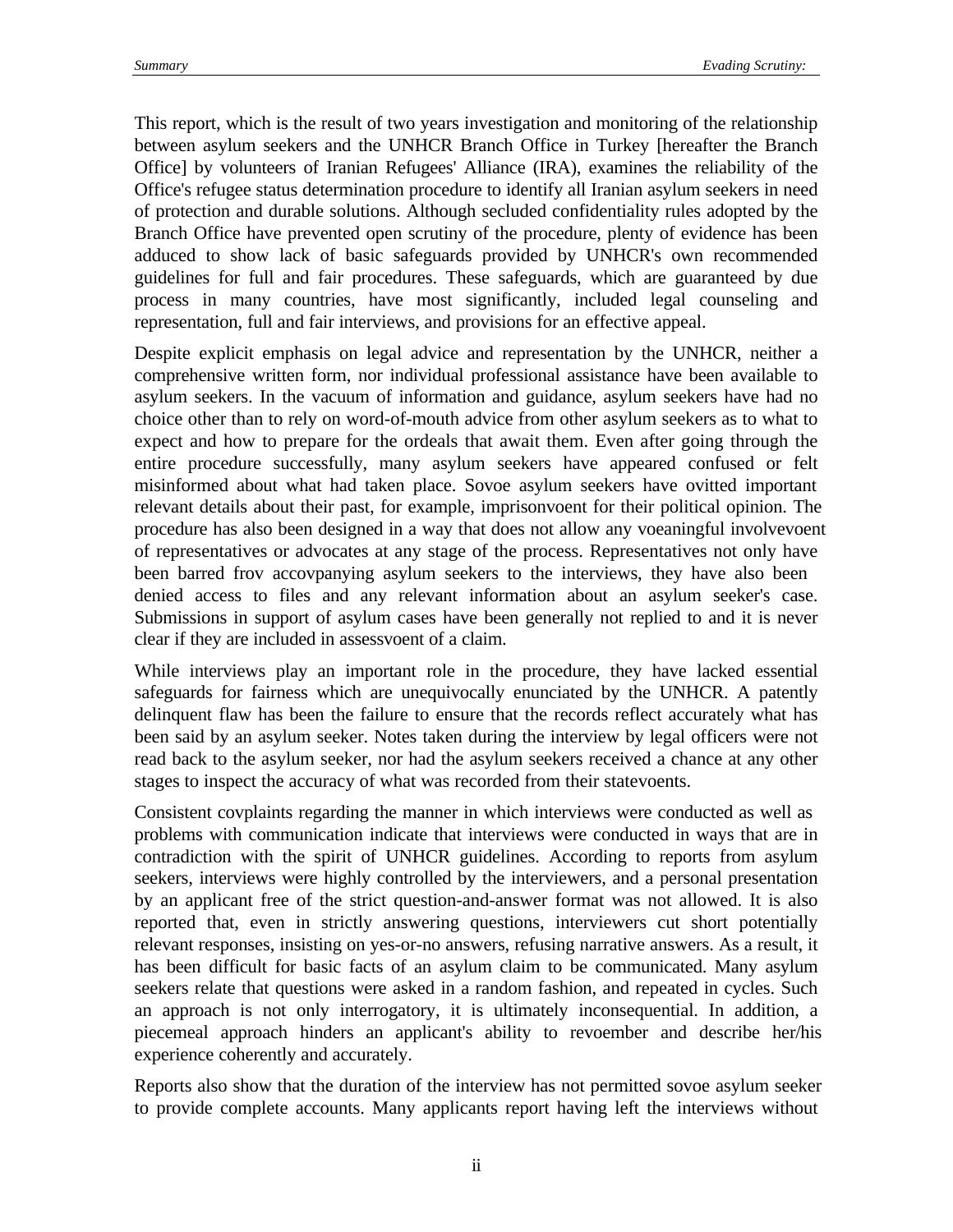knowing of objections to their claims. The scope of questioning in the interviews is of concern because the general questionnaire used does not adequately address the criteria required to establish refugee status in the context of particular conditions of persecution in Iran in relation to all of the five grounds explicated in the Convention. There have been numerous reports on the confrontational, hostile, unpleasant, and at times contemptuous behavior on the part of interviewers. In particular, some interviewers have been identified who systematically badgered asylum seekers and lacked sensitivity in psychological, interpersonal and cultural awareness. An expressed presumption of skepticism by the Branch Office staff about the truthfulness of the testimonies seems to further affect the adversarial nature of interviews. What appears to have been completely absent from the determination interviews is the development of trust and rapport with the asylum applicant, both on general and personal terms. These attitudes have increased applicants' apprehension and nervousness and are contrary to UNHCR guidelines which say interviews should be cooperative attempts by the investigators to elicit all the relevant information and require that every step possible should be taken to win over the asylum seeker's confidence so that s/he will tell her/his story in its entirety.

Although UNHCR guidelines stipulate that asylum seekers should be provided with the services of a competent interpreter, inadequacy of interpretation facilities has been another complaint commonly raised by Iranian asylum seekers. The most striking example is the use of an Iraqi Kurd in interpretation for Iranian Kurds, while Iranian Kurds speak the Surani dialect which is different from the Kurmanji dialect that some Iraqi Kurds, including the person selected here, speak.

For the most part, inadequate interpretation facilities seem to be the result of lack of selection criteria and allocation of resources. Some interpreters, who were hired from recognized asylum seekers, were chosen without any standardized selection criteria and started work with no training. Many of these interpreters had political backgrounds such that they were looked at with suspicion when they interpreted for asylum seekers whose political backgrounds were different. Yet, some newly hired interpreters are reported to have links with Iran, a factor that makes asylum seekers even more suspicious. Another factor that may, in particular, have compounded the problems of interpretation in the Branch Office, is that communications between officers and asylum seekers were often conducted in a tri-lingual situation. Although the language of the proceedings is English, in IRA's experience, and according to many reports by asylum seekers and accounts from interpreters, some of the Branch Office's legal staff are not fluent in English. Under these conditions, important details are likely lost by way of interpretation.

Lack of a meaningful and effective opportunity to appeal a negative judgment has been another major flaw in the Branch Offices system, despite the fact that a significant number of cases have gone on to the appeal stages (involving review of an initial rejection or reopening of a case closed as "manifestly unfounded"). Legal assistance and representation have not been provided at the appeal stages. The opportunity to appear before a reviewing officer has not been granted to all applicants, even on review of an initial rejection. Many appeal interviews have been reported to be cursory and inconsequential in the sense to provide an appellant a fresh look at the facts of her/his case and her/his credibility. Most importantly, asylum seekers have been severely handicapped in what they can accomplish on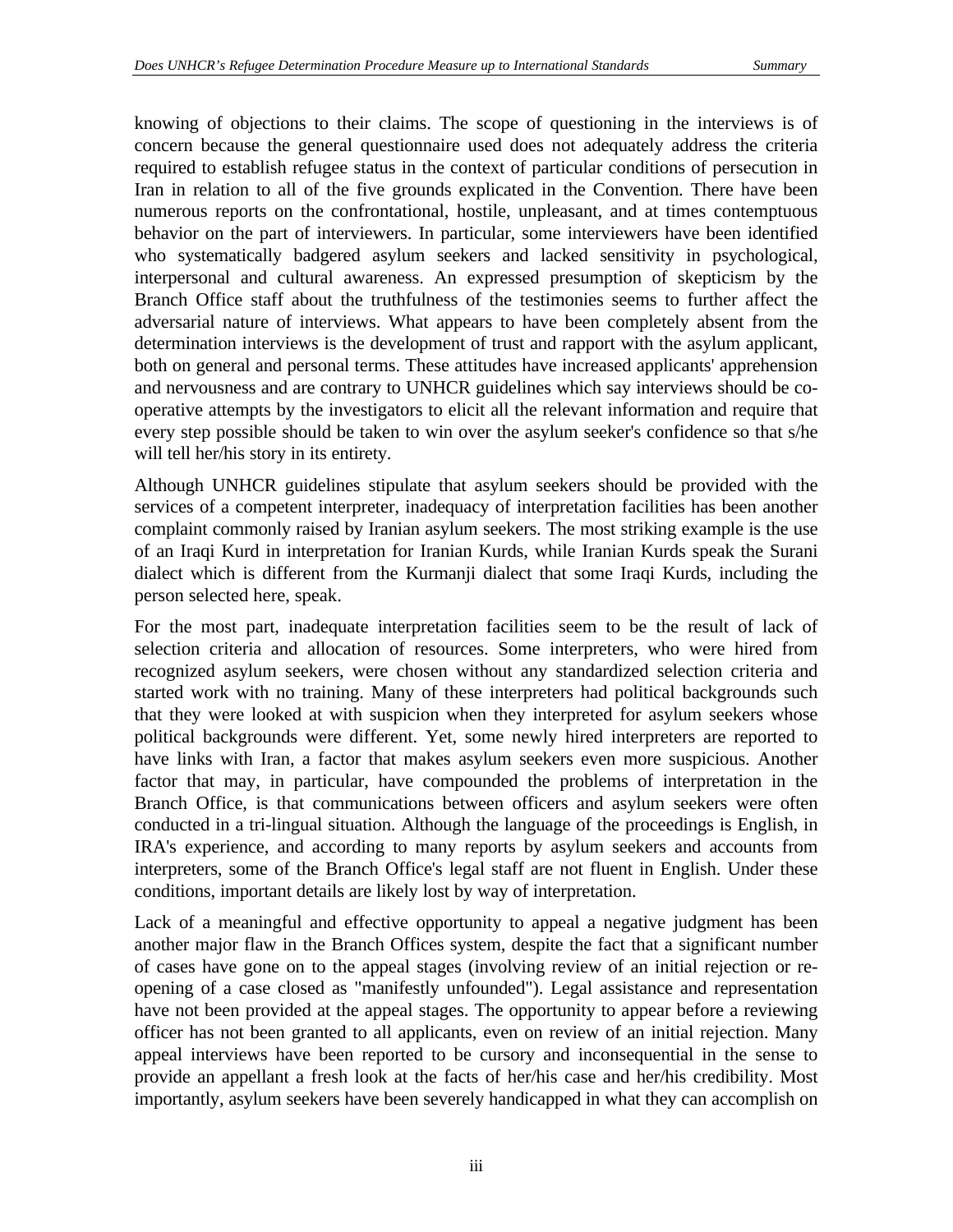appeal, because they have not been provided the grounds for a negative decision. Without reasons, there can be no informed decision on how to challenge the decision. The right to appeal thus becomes meaningless. As a result, few requests on appeal include information other than what the applicant claimed to have already given at her/his initial interview. It has not been uncommon that protracted appeal procedures result in expiration of an applicant's stay permit in Turkey, which, regardless of the result, would put the applicant at greater risk of deportation.

Cases that are closed (rejected after review or rejected initially as "manifestly unfounded") have been even more handicapped in what they can accomplish at the appeal stages. In order to be granted a re-opening, they have been required to submit new information while they have no idea if the old information has been properly considered or understood. Such appellants are labeled by the Office as "persons of no concern to the UNHCR", a classification that virtually means "can be deported by the Turkish authorities." There have been no formal procedures to lodge and resolve a request for re-opening a closed case in a reasonable period of time and there is no formal suspension effect on deportation when a request is lodged. It is not uncommon for an appellant to have waited for several months to receive a response to her/his request under constant threat of deportation. Since the clampdown in the summer of 1994 by the Turkish police on Iranian asylum seekers, who used to appear in front of the Office in order to put pressure on the Office to re-open their cases, the number of re-openings has decreased significantly. Many compelling re-opening requests lodged since then have not been considered.

Given the absence of basic procedural safeguards, it should not be surprising that the Branch Office erroneously denies or unnecessarily delays the granting of refugee status for compelling claims. IRA is aware of several cases which squarely fit in the UN Convention definition, but were rejected by the Office for unknown reasons. The Branch Office's refugee determination procedure cannot be relied on to effectively identify all those who will be at risk of forcible return*,* and, therefore, may refuse protection to asylum seekers who may otherwise be entitled to protection. Currently, several dozens of asylum seekers, who have been determined not to be refugees by the Branch Office and whose cases have remained closed on appeal, are in great danger of deportation by the Turkish authorities.

IRA submits sixteen recommendations with the intent of promoting full and fair determinations. Until effective measures have been implemented to remedy the weaknesses and flaws in the determination process, no asylum seeker should be labeled "as a person of no concern to the UNHCR" and be denied protection against deportation. IRA strongly urges the UNHCR to give a further careful and thorough review to those rejected asylum seekers whose applications for refugee status have been previously determined. The cases of these persons should receive an immediate official re-opening, and Turkish authorities should be appropriately informed to not forcibly return such persons. Consideration should be given to a review of these cases by a different body of the UNHCR such as the Headquarters. This should be enacted as swiftly as possible.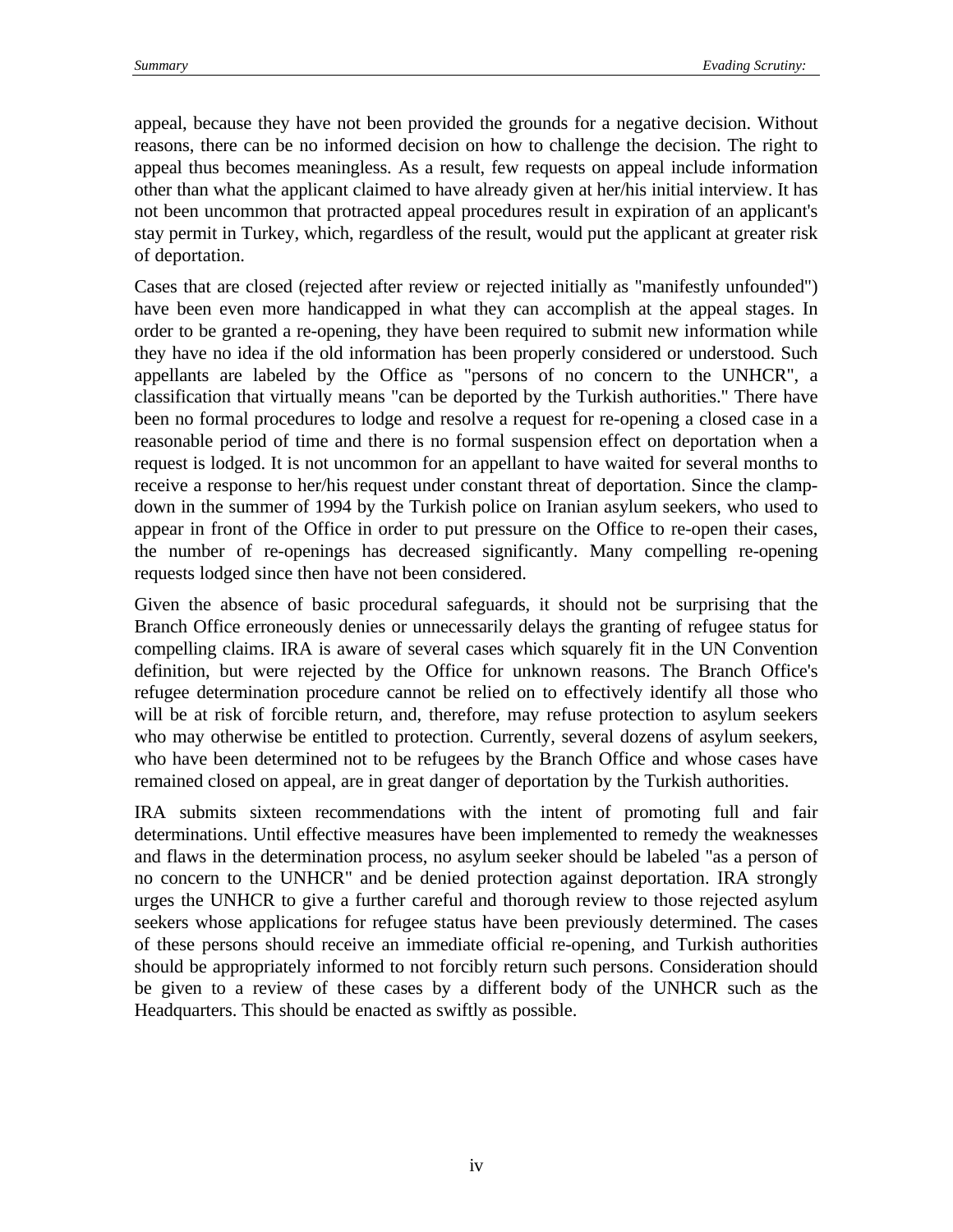# **Evading Scrutiny:**

*Does UNHCR's*<sup>1</sup> *Refugee Determination Procedure Measure up to International Standards? (An assessment of the practice of the UNHCR Branch Office in Turkey)*

## **1. Introduction**

Refugee protection is governed by the 1951 United Nation Convention<sup>2</sup> [hereafter the UN Convention]. The UN Convention sets out to position the refugee in a human rights framework. The basic principle affirmed in the 1948 Universal Declaration of Human Rights, that human beings shall enjoy fundamental rights and freedoms without discrimination, is highlighted in the first paragraph of its Preamble. By virtue of this grounding, legal and procedural standards and rights concerning refugees and persons seeking refugee status (asylum seekers) $3 \text{ m1}$  Twst be accorded fundamental human rights.

A critical element of refugee protection is individual refugee status determination. The purpose of the determination procedure is to establish whether a claimant satisfies the definition of refugee as stipulated in the UN Convention, and is therefore entitled to protection.4 A determination procedure which does not accurately determine refugee stat1 Tws runs a risk of returning refugees to places where their lives and freedom are endangered. The key to the legitimacy of a determination procedure is fairness. Minimum requirements have been established based on international instruments and by the UNHCR. In order to meet their international obligations, signatory states of the UN Convention are bound by their general duty to ensure that their domestic law and practice are in conformity with these minimum standards. Any reduction or denial of the right to these minim1m standards renders a procedure unfair.

According to UNHCR's mandate, the organization's protective role extends to all refugees, regardless of whether or not the country they seek asylum from is a party to the 1951

<sup>1</sup> United Nation High Commissioner for Refugees.

 $2$  United Nations Convention relating to the Stat1 Tws of Refugees, adopted by the Conference of Plenipotentiaries on the Status of Refugees and Stateless Persons (adopted 28 July 1951). As of Dec. 1994, 123 states are party to the Convention.

<sup>3</sup> In this report, "asylum seeker" is 1 Twsed to identify a person whose refugee stat1 Tws is not accepted as yet by the responsible authorities and "refugee" is 1 Twsed when the claimant has been granted refugee stat1 Tws.

<sup>4</sup> *Prima facie* refugee stat1s (group determination) is also expressly provided for in the UNHCR stat1te. For several decades, UN General Assembly resolutions have also served to extend on an ad hoc basis UNHCR's mandate to persons who do not necessarily qualify under the Convention definition but were in refugee-like situations. The term "mandate refugee" refers to these categories and encompasses both "Convention refugees" and "non-Convention" refugees. For example, for more than a decade, Vietnamese who left the Socialist Republic of Vietnam without exit permits were granted *prima facia* stat1s as "mandate refugees."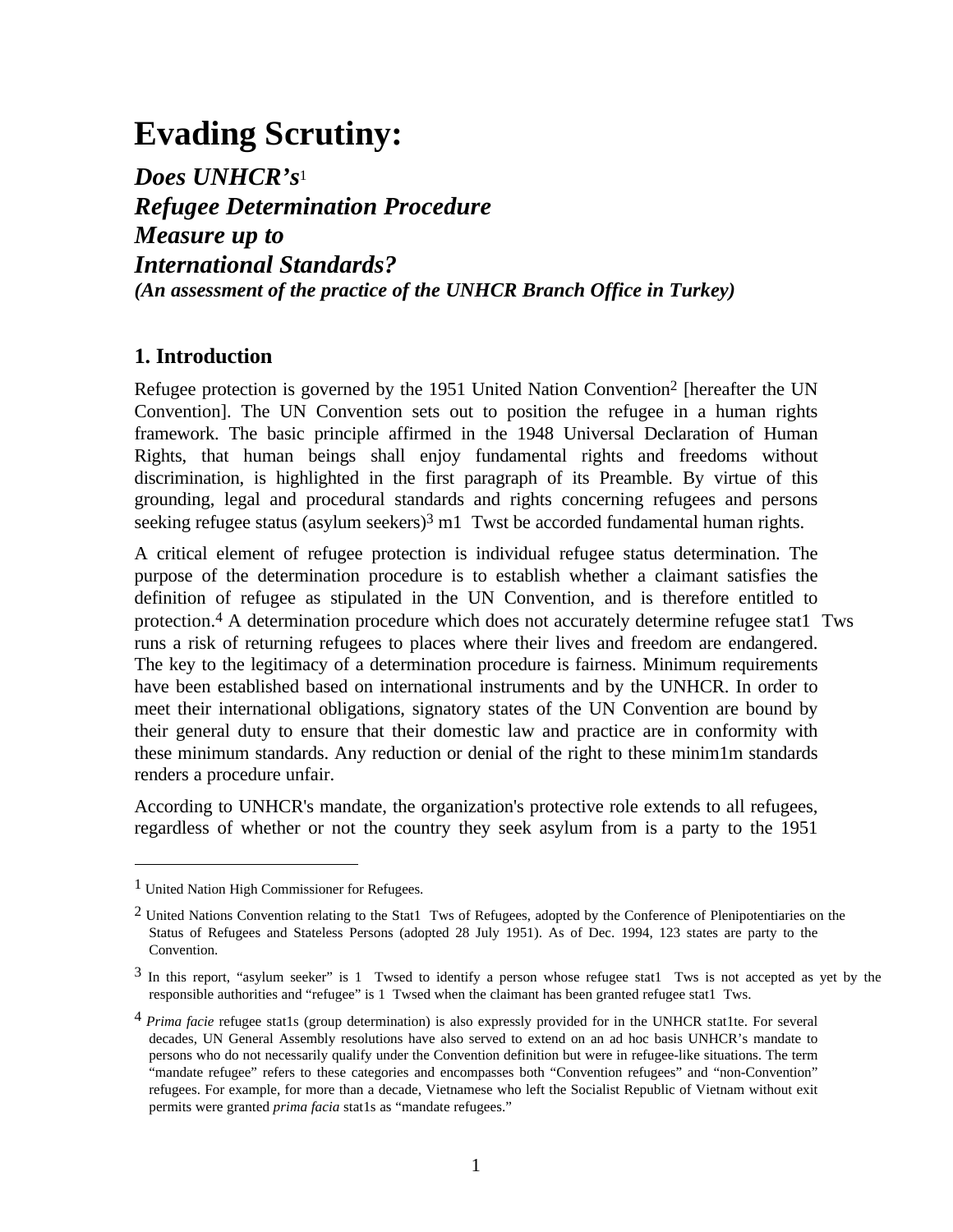Refugee Convention. UNHCR has viewed its participation in determination procedures of countries as one of assistance and supervision on establishing fair and generous procedures.5 In certain countries and under certain circumstances, however, UNHCR has determined refugee status of asylum seekers solely by itself. Turkey has been one such country.

This report evaluates the refugee determination process adopted by the UNHCR Branch Office in Turkey [hereafter Branch Office] regarding assessment of the refugee claims of Iranian asylum seekers in Turkey. Although several organizations have criticized the procedure, these procedures have so far been subject to very little empirical investigation. A major reason for this is the vacuum of information surrounding the operation of the office in general and the determination procedure in particular. Neither the Branch Office involved in the determination procedure nor the Geneva Headquarters charged with setting the policy have ever disclosed the criteria actually deployed or the specific guidelines used to determine the refugee eligibility of Iranians. Furthermore, secluded confidentiality rules adopted by the Office prevents open scrutiny of the procedure. Independent observers are barred from monitoring the procedures and judicial opinions. Case materials are also considered confidential and are not investigable in any manner. Whatever the content of the adopted procedures by the Branch Office, a serious objection would always be raised on the basis of the secrecy of the procedures.

Despite these barriers, during the past several years, plenty of evidence has been adduced to show that, whether due to disregard of the human rights situation in Iran, or because of a policy not to "offend" the Iranian government, which is admitting refugees from other countries,6 or following the general trend of destroying procedural safeguards by the resettling countries, or for other reasons, a restrictive approach not consistent with the "spirit of the Universal Declaration of Human Rights" and fundamental guidelines set forth by the UNHCR, is adopted by the Branch Office.

The Office's refugee processing system in Turkey is conducted largely as an extra-legal process. Under the procedure, applicants lack certain basic guarantees provided by UNHCR's recommended guidelines and observed in many countries. Applicants do not receive effective legal advice and counseling; they are not allowed to be represented by counsel or advocates; they are not appropriately informed of the basis for a decision denying them refugee status; they are refused access to their files, including access to records of their interviews; and, they are not afforded an effective appeal. Other elemental safeguards for fairness, such as the availability of competent and trained interpreters, a practice to allow applicants to acknowledge the accuracy and completeness of their statements recorded in the interviews, or even a laxity as basic as taking notes by the applicants during the interviews, are dispensed with.

During the past two years Iranian Refugees' Alliance (hereafter IRA) has received numerous allegations regarding attitudes of hostility, partiality and exhibition of

<sup>5</sup> EXCOM Conclusions No. 8 (XXVIII) (1977), para. d.

<sup>6</sup> Although the Iranian government has been in breach of its international obligations, and in particular, in regard to inhumane treatment of Afghan refugees and forcible repatriation and refoulement, UNHCR has never criticized or publicized these practices.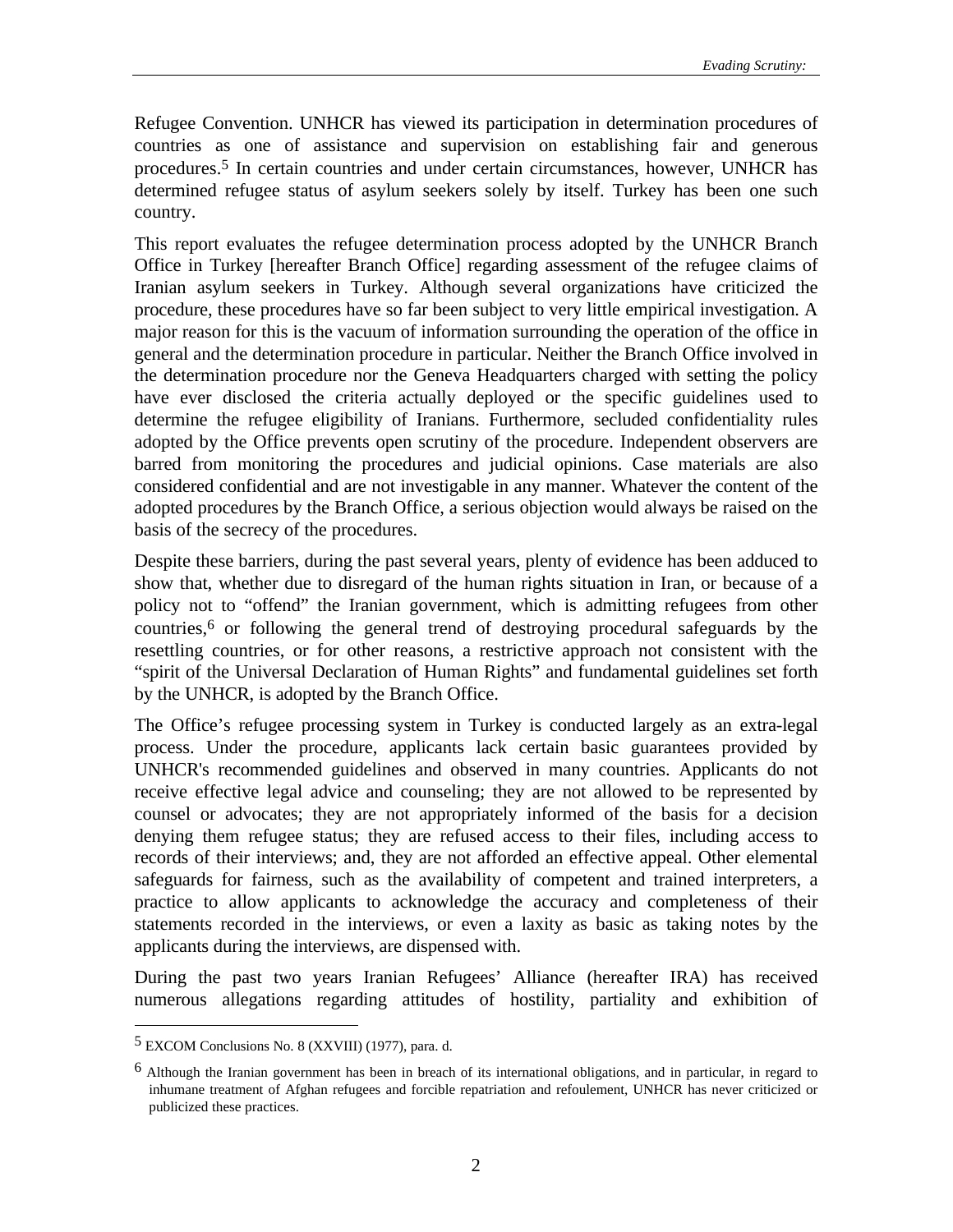presumptive skepticism on the part of the legal officers who conduct interviews and make decisions on the applications. Asylum seekers have often spoken of the refugee status eligibility interviews as criminal interrogations, and the role of interviewers as that of prosecutors. The determination examination is regarded as "nerve status determination." Although it is difficult to confirm these allegations regarding what is going on behind the closed doors of the determination interviews, the frequency and breadth of these allegations and their consistency with other restrictive regulations of the office raise serious concerns about the quality of treatment. Many asylum seekers have not applied for refugee status from the Branch Office because they perceive the determination procedure as being unfair and likely to lead to their deportation by Turkish authorities.

The refugee determination procedure of the UNHCR in Turkey has been controversial among international human rights organizations. Amnesty International has identified serious shortcomings in the procedure and has made the following recommendations to enhance the procedure:

1)provision of more systematic legal counseling,

2)the right to an automatic review of an initial rejection regardless of the reasons for it,

3)requiring the office to state reasons in writing for negative decisions.7

To date there has been no effort to meet these recommendations.

j

Given the removal of commonsense procedural safeguards, it should not be surprising that the Branch Office erroneously denies or unnecessarily delays the granting of refugee status for compelling claims.<sup>8</sup> IRA is aware of several cases which squarely fit in the UN Convention definition, but were rejected by the office for reasons unknown. Even though Iranian asylum seekers do not live in camps, they are detained in small towns under constant scrutiny of the Turkish police and constant threat of deportation while waiting for their refugee status to be determined by the UNHCR. Many are forced to lead lives of misery, hunger, disease and enforced inactivity. It is bad enough that they have to wait months to receive an initial determination by the UNHCR, it is even worse that this wait is prolonged for unwarranted and avoidable reasons.

<sup>7</sup> TURKEY Selective protection: Discriminatory treatment of non-European refugees and asylum-seekers, Amnesty International, March 1994, EUR 44/16/94.

<sup>8</sup> When such concerns were raised with the UNHCR staff, they stated that the 58% rate of approval (including both first instance and review decisions) in 1993 indicates that the procedure is reliable. In our view such quantification is inappropriate. The proportion of Convention refugees among asylum seekers is only based on their backgrounds and any other consideration is meaningless. Furthermore, quantification dangerously implies that there is a set target for approvals. Reliability has to do with fairness and thus the emphasis must be on affording the system the minimum safeguards necessary for identifying all those who are in need of protection as refugees.

In any case, the 58% figure does not reflect correctly the situation of those who, on a case by case basis, have to show that they come within the definition of the Convention. There is a large group of Iranian Baha'is receiving automatic admission from the Office, as long as they are approved by the Bahai Assembly. Therefore, in order to obtain the precise percentage with respect to the actual portion of asylum seekers affected by the determination procedure, i.e., claims based on grounds other than religion, the figure has to be broken down properly. Unfortunately, when IRA requested detailed statistics based on grounds of admission, the Office replied that due to limited resources such an exercise which would request a look at each file is not possible to implement.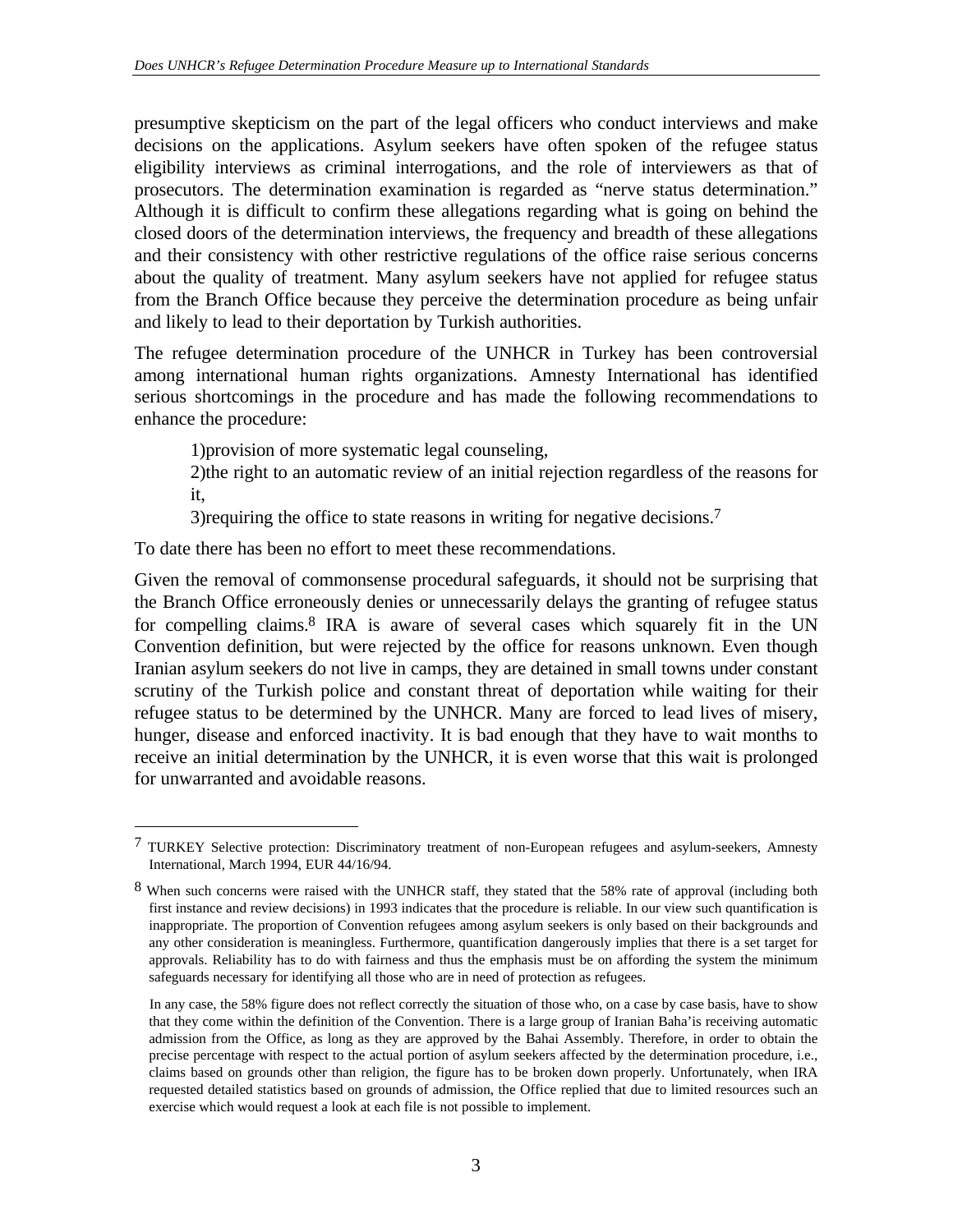Our worries are heightened because new regulations have been established by the Turkish authorities to further restrict the grant of temporary stay to Iranian asylum seekers and thus warrant more deportations. The Branch Office's refugee determination procedure cannot be relied on to effectively identify all those who will be at risk, and therefore may refuse protection, i.e., intervention with the Turkish authorities to prevent deportation, to asylum seekers who may otherwise be entitled to protection. Other than dozens of new arrivals who would be at risk, IRA is aware of several dozens of cases who are awaiting a review or have remained closed on appeal and are in great danger of deportation by the Turkish authorities. It is the intention of this report to set out objective grounds for an urgent revision in the standards governing refugee determination by the Branch Office.

This report is based for the most part on information, knowledge and experience gained over two years (1993-1994) of monitoring the activities between the Branch Office and Iranian asylum seekers<sup>9</sup> and also in-person interviews with dozens of asylum seekers by an IRA representative during a visit to Turkey in summer 1994. The report also draws on conversations with the Branch Office's staff which took place during the same visit. The report sets out sixteen recommendations to the Branch Office which, if implemented, would bring the determination procedure in line with UNHCR's enunciated standards.

# **2. The Significance of UNHCR's Role in Protection of Iranian Refugees in Turkey**

The office of the UNHCR has been charged by the United Nation's General Assembly with the duty to provide international protection to refugees, to seek durable solutions for the problems of refugees, to supervise the application of international conventions for the protection of refugees by governments, and to promote the implementation of "any measures calculated to improve the situation of refugees."10 According to its Statute, the work of the Office shall be of an entirely non-political character; it shall be humanitarian, and social, and shall relate, as a rule, to groups and categories of refugees.

In parallel with the creation of UNHCR, the United Nations Convention Relating to the Status of Refugees was adopted in 1951. The Convention was restricted to European refugees forced to flee because of events before 1951. The 1967 United Nations Protocol Relating to the Status of Refugees<sup>11</sup> expanded temporal and geographical coverage of the Convention. Under these instruments, individuals qualify as refugees if they are unwilling to return to their country of nationality or habitual residence "owing to a well-founded fear of being persecuted for reasons of race, religion, nationality membership of a particular social group or political opinion."12

<sup>&</sup>lt;sup>9</sup> IRA has not been able to include in this report asylum seekers who have applied for refugee status on religious grounds.

<sup>&</sup>lt;sup>10</sup> Statute of the Office of the United Nations High Commissioner for Refugees, adopted by United Nations General Assembly, 14 Dec. 1950.

<sup>11</sup> United Nations Protocol relating to the Status of Refugees, adopted by ECOSOC res. 1186 (XLI), 18 Nov. 1966. As of Dec. 1994, 123 states are party to the Protocol.

<sup>12 1951</sup> Convention, *above* note 1, art. 1(B)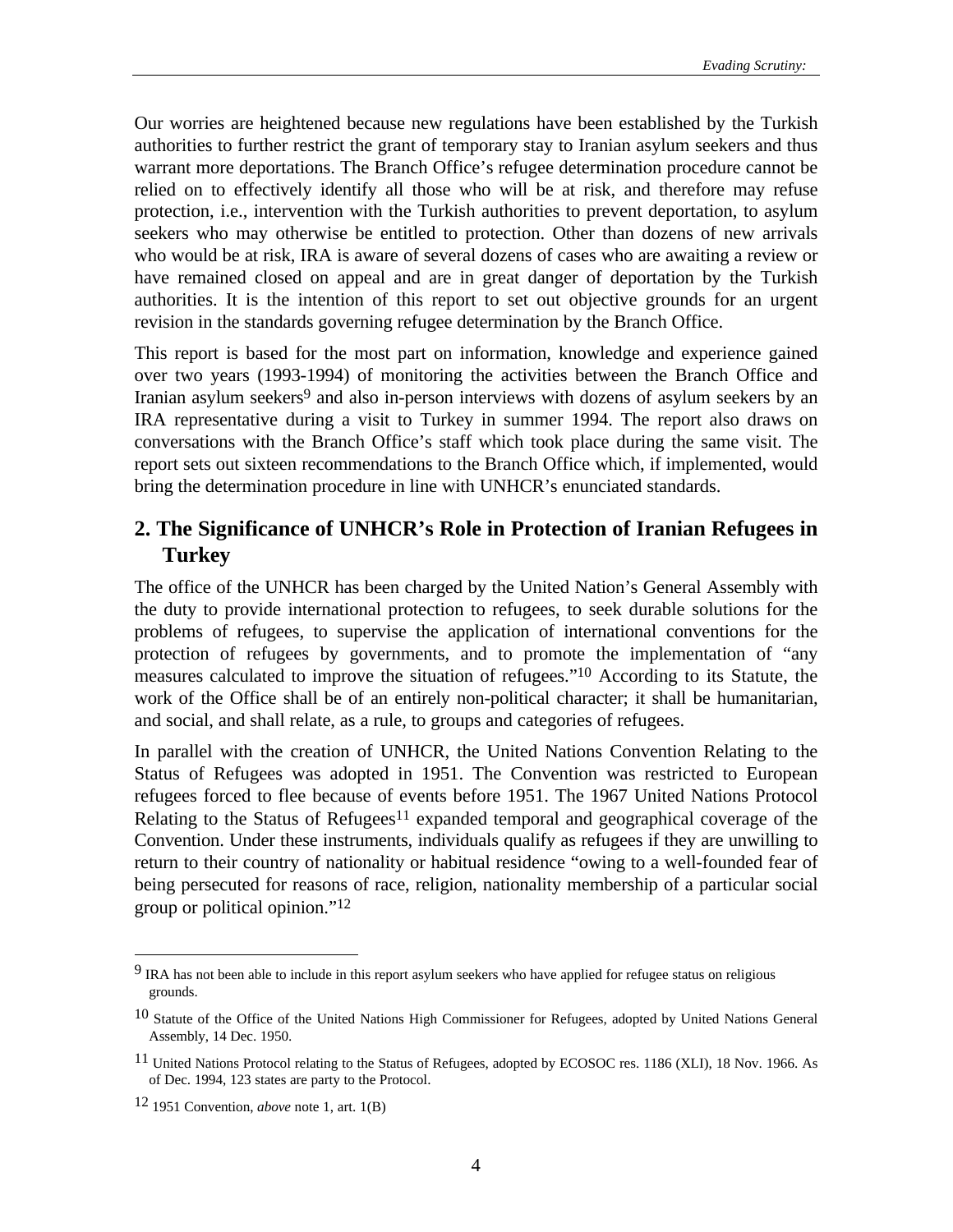The UN Convention only provides minimal protection for refugees. Although the right to seek asylum is recognized in the UN Convention as well as several other international instruments, there is no corresponding state obligation to grant asylum--states retain discretion in granting asylum. However, they are bound not to return refugees to persecution or similar situations of personal danger. The most important provision of the UN Convention is the prohibition on *refoulement* (forcible return) of refugees set out in Article 33, that no person may be returned against his or her will to a territory where he or she may be exposed to persecution. *Non-refoulement* has a firm basis in conventional and customary international law, which means that even states which are not parties to the United Nations instruments are bound to respect the principle. As such, an essential duty of the UNHCR in providing international protection to refugees is to supervise the scrupulous observance of this principle. In longer terms, durable solutions for protection of refugees are sought by countries of first asylum, by the UNHCR or by both in cooperation with each other. When neither voluntary repatriation nor local integration in the country of first asylum are possible, resettlement in a third country is considered.

Under Article 35 of the UN Convention, signatory governments are obliged to cooperate with UNHCR and facilitate its task of supervising the application of the UN Convention. However, in practice governments have acted differently. For example, the Japanese Government is known to have denied refugee status to cases which UNHCR had considered deserving of protection.<sup>13</sup> On the other hand, in Australia, UNHCR is entitled to attend the meetings of the Determination of Refugee Status Committee in an observer capacity. From 1954 to 1986, Belgian authorities left the task of determining the refugee status of each asylum seeker in the sole hands of the UNHCR. In 1989, several South Asian Countries- most of them non-parties to the UN Convention--agreed on a unique regional plan for refugee status determination of Indochinese asylum seekers, in which the UNHCR participates both as an observer and an advisor.

In Turkey, however, the situation is more complicated. Turkey has acceded to both the UN Convention and the 1967 Protocol, but has expressly maintained a limited geographical coverage of these instruments--Turkey declares no obligation to receive refugees from outside Europe. Although under Article 35 of the UN Convention Turkey is obliged to cooperate with the UNHCR and UNHCR has maintained a crucial role in protection and resettlement of non-European refugees in Turkey, especially with respect to Iranians and Iraqis, there has never been a formal agreement between the government of Turkey and the UNHCR in terms of the obligations of the former and the role of the latter. UNHCR has had the responsibility of protecting Iranian refugees for more than a decade. However, it has only protected those who, through its determination mechanism, have been recognized as "Convention" refugees (refugees who satisfy the Convention definition).14

<sup>13</sup> See Japan: Inadequate Protection for Refugees and Asylum-seekers, Amnesty International, AI Index: ASA 22/02/93.

<sup>&</sup>lt;sup>14</sup> Despite country-wide and gross human rights violations committed by the Iranian government, the question whether UNHCR's extended mandate is applicable to Iranians has never been addressed. Even assuming the determination procedure adopted by the UNHCR effectively and fairly identified the "Convention" refugees in Turkey, those who remain unidentified cannot be presumed not in need of protection by the mere fact that they do not qualify for "Convention" refugee status. If returned to Iran, an overwhelming majority of rejected asylum seekers would suffer severe violations of fundamental human rights that are expressly prohibited under international standards. More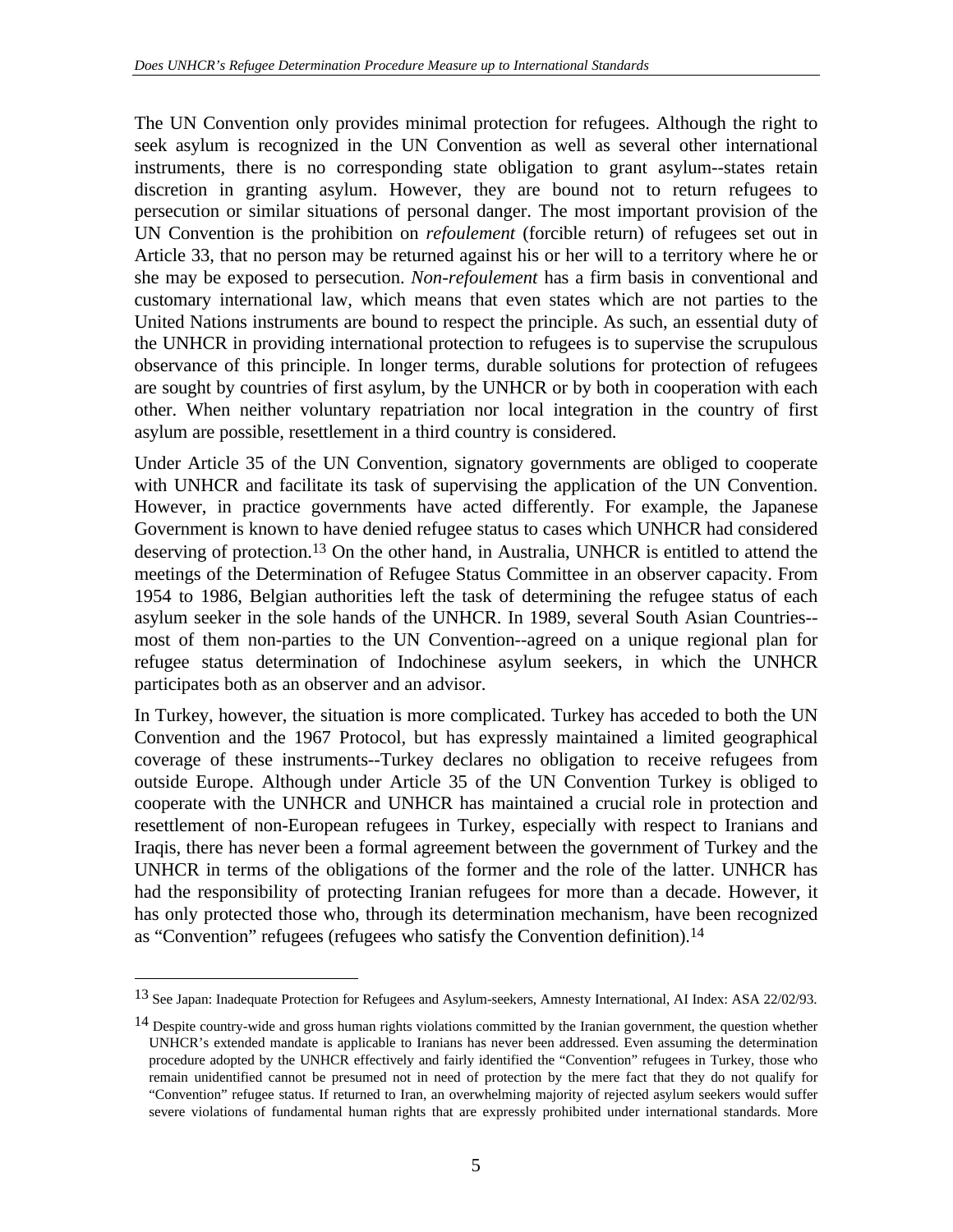Iranians are one of the largest groups of asylum seekers in Turkey. They began to arrive in large numbers in the early 1980s, and are reported to number from 200,000 to a million.<sup>15</sup> As it was impossible for them to be granted refugee status by the Turkish authorities, the best that has been worked out during these years has been that Turkish authorities have allowed them temporary stay if the UNHCR recognized their refugee status and would work for their resettlement.16 This arrangement has afforded Iranians some level of protection against forcible return but has not prevented Turkish authorities from contravening the arrangement and forcibly returning asylum seekers. Over the past decade, numerous *refoulements* of Iranian asylum seekers have taken place, including those recognized as refugees by the UNHCR.17 Asylum seekers were arrested and immediately taken to the border, without access to a court of law to appeal the decision.<sup>18</sup>

importantly, there are no mechanisms for monitoring the circumstances of the returnees. UNHCR has on many occasion recognized the applicability of *non-refoulement* to "non-refugees" or persons in "refugee-like situations." In 1985, the High Commissioner recognized "[non-refoulement] requires that no person shall be subjected to such measures as rejection at the frontier or, if he has already entered the territory, expulsion or compulsory return to any country where he may have reason to fear persecution or serious danger resulting from unsettled conditions or civil strife." Report of the High Commissioner for Refugees, UN, GAOR Supp. No. 12, par. 22, 1985. In 1982, UNHCR stated: "As regards persons not meeting the criteria of the refugee definition but coming within the High Commissioner's extended competence . . . protection may be limited to . . . refoulement and to treatment according to various minimum standards." Note on International Protection, 33rd Session of the Executive Committee of the High Commissioner's Programme, par. 19, UN Doc A/AC.96/609/Rev. 1, 1982.

<sup>15</sup> See World Refugee Survey 1988 - 1994, US Committee for Refugees. See Report on Iranian and Iraqi refugee and asylum seekers in Turkey, 17 Jan, 1989, CE doc 5995 (Parliamentary Assembly, Council of Europe, p. 45) as cited in "The Legal Status of Asylum Seekers in Turkey" - Kemal Kirisci, *IJRL* 3.3 (1991). Turkish dailies, on the other hand, have reported up to 2 million Iranians in Turkey. In 1991, the Turkish Red Crescent Society told a Lawyers Committee delegation that Turkey had provided temporary shelter to 5 million Iranians since 1979, while the Director-General for Multilateral Political Affairs at the Foreign Ministry has referred to 1 million, Asylum under Attack, Lawyers Committee for Human Rights - April 1992.

<sup>&</sup>lt;sup>16</sup>A report by Lawyers Committee for Human Rights notes that although the UNHCR "had traditionally enjoyed very little leverage with Turkey," in 1986 UNHCR succeeded in making, as considered by human rights organizations, a "behind the closed door deal" with the Turks. The report says: "[w]orking under the European consultation, Widgren [UNHCR's coordinator for the European consultations] and Hocke [High Commissioner from 1986 to 1990] persuaded Turks to allow UNHCR officials screen Iranians, and Western governments to accept a quota of 3,000 Iranians for resettlement. This, explained Hocke, allowed Turkey a way out of two unpalatable options--harboring opponents of the Iranian regime (which might have threatened its oil) or expelling Iranians." *The UNHCR at 40 : Refugee Protection at the Cross Roads*, Lawyers Committee for Human Rights, February 1991, p. 72.

<sup>17</sup> In February 1985, in a memorandum to the Turkish authorities, Amnesty International enclosed a list of 94 names of individuals reportedly subjected to refoulement from Turkey during 1984 and 1985. In June 1987, Amnesty International reported deportation cases of 400 Iranians which took place from October 1986, without them having a chance to have their cases considered by the UNHCR. In August 1988, Turkish press reported an incident in which 40 out of a group of 58 Iranian asylum seekers handed to the Iranian authorities were executed in Orumieh on the Iranian side of the border. In July 1989, an Amnesty International report described the cases of 9 Iranians forcibly returned to Iran in November 1988, seven of them were reportedly executed by firing squad after their return and the two others detained. The report added that in many of these cases the Iranians had been recognized as refugees by the UNHCR. In February 1992 Amnesty International expressed concern over 5 deportation cases which took place in late 1991. The organization raised concern over 100 cases in January 1992 , 2 in January 1993 and at least 6 in January 1994.

<sup>&</sup>lt;sup>18</sup> This is despite the fact that Turkey is a party to the European Convention on Human Rights and has accepted the right of individuals to take cases to the European Commission. The Convention applies not only to the nationals of members of the Council of Europe, but also to non-nationals in the territory or subject to the jurisdiction of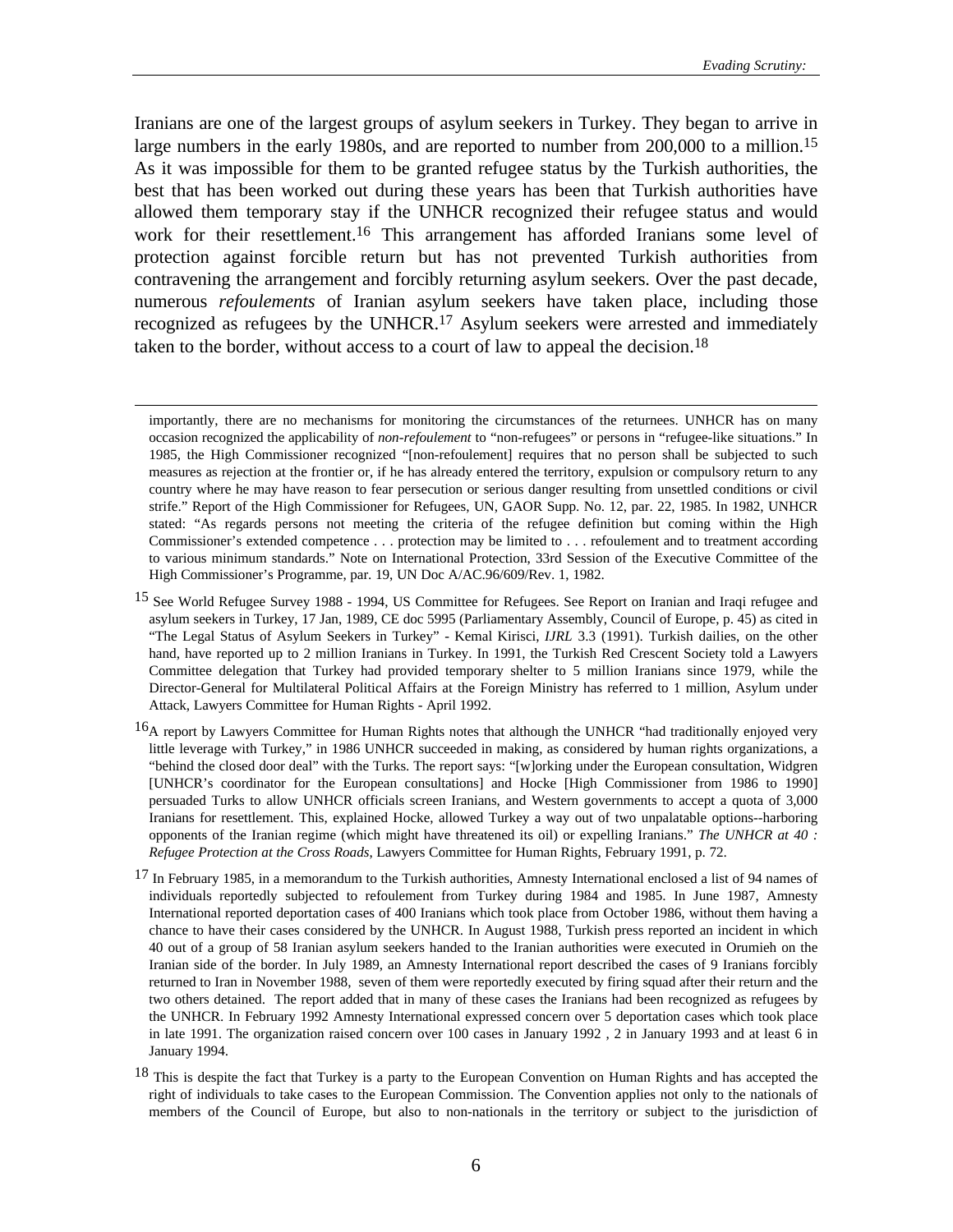Since July, 15 1994, Turkish authorities have established a prerequisite for issuing temporary stay permits to Iranians. Only those who can prove to the Turkish authorities that they are "genuine refugees" would be allowed to stay and request assistance for resettlement from the UNHCR. This practice not only has no legal grounding since Turkey has maintained its reservation to the UN Convention, i.e., that it has no obligation towards non-European refugees, but also has proved in practice to have no safeguards whatsoever for fairness. Asylum seekers are interviewed by the Turkish police, which has no competence in refugee determination. Basic rights such as representation and appeal of a negative decision are absent from the procedure. UNHCR has no role in these procedures to ensure a fair and just application of the international requirements. Nonetheless, the Branch Office has been instructing newly arrived asylum seekers to go through the screening interviews conducted by the police as a condition for any possible cooperation from the Office.

Those asylum seekers who had registered with the police before the start of this program are also screened retroactively based on the information they had given to the police when they registered. For these asylum seekers, the application of the new system is grossly inequitable because they interviewed with the police prior to learning of the policy change and in reliance on the former system of single determination by the UNHCR. Several of them have so far been evaluated as having unworthy claims and as unworthy of temporary stay in Turkey. From this group, only those who were recognized or have active cases with the UNHCR have benefited from the intervention of the Branch Office with the Turkish authorities to prevent their deportation.

The already insecure circumstances of Iranian asylum seekers in Turkey have further been exacerbated by several security protocols between the governments of Iran and Turkey enacted in the past two years. The latest protocol was signed on June 14, 1994. The protocols have been explicit in their aim to repress the activities of opposition groups fleeing from one country to another. After the signing of each protocol, deportation and illtreatment of Iranian asylum seekers in Turkey has escalated. Agents of the Iranian government who have been in Turkey to further persecute members of opposition groups continue to operate uninhibited. Several abductions and/or assassinations of Iranian opposition members have been reported since 1985.19 These circumstances have been closely monitored and publicized by Amnesty International. In March 1994 an Amnesty International report starts by saying that "The protection of refugees in Turkey has reached a crisis point." It is noted that "[I]ranians who have fled in search of safety, and to avoid arbitrary detention, torture or execution in Iran, live in a state of extreme anxiety and insecurity in Turkey - desperate to be recognized as refugees by UNHCR so that they can be resettled as quickly as possible in other countries."

contracting states. Turkish law also provides the possibility of appealing administrative decisions to the Council of State. See "The Legal Status of Asylum Seekers in Turkey" - Kemal Kirisci, *IJRL*, 3.3 (1991).

<sup>&</sup>lt;sup>19</sup> 12 incidents are reported in "Human Rights under the Islamic Republic of Iran" () on the occasion of the International Conference of Human Rights, Vienna 14-25 June 1993, Published by Aghazi No. In August 1993, Bahram Azadfar and Mohammad Ghaderi, 2 Iranian asylum seekers were assassinated. Ghaderi was abducted and his mutilated body was later found by the Turkish police. In January 1994, Taha Kermanj, another Iranian asylum seeker, was shot dead by gunmen in Turkey.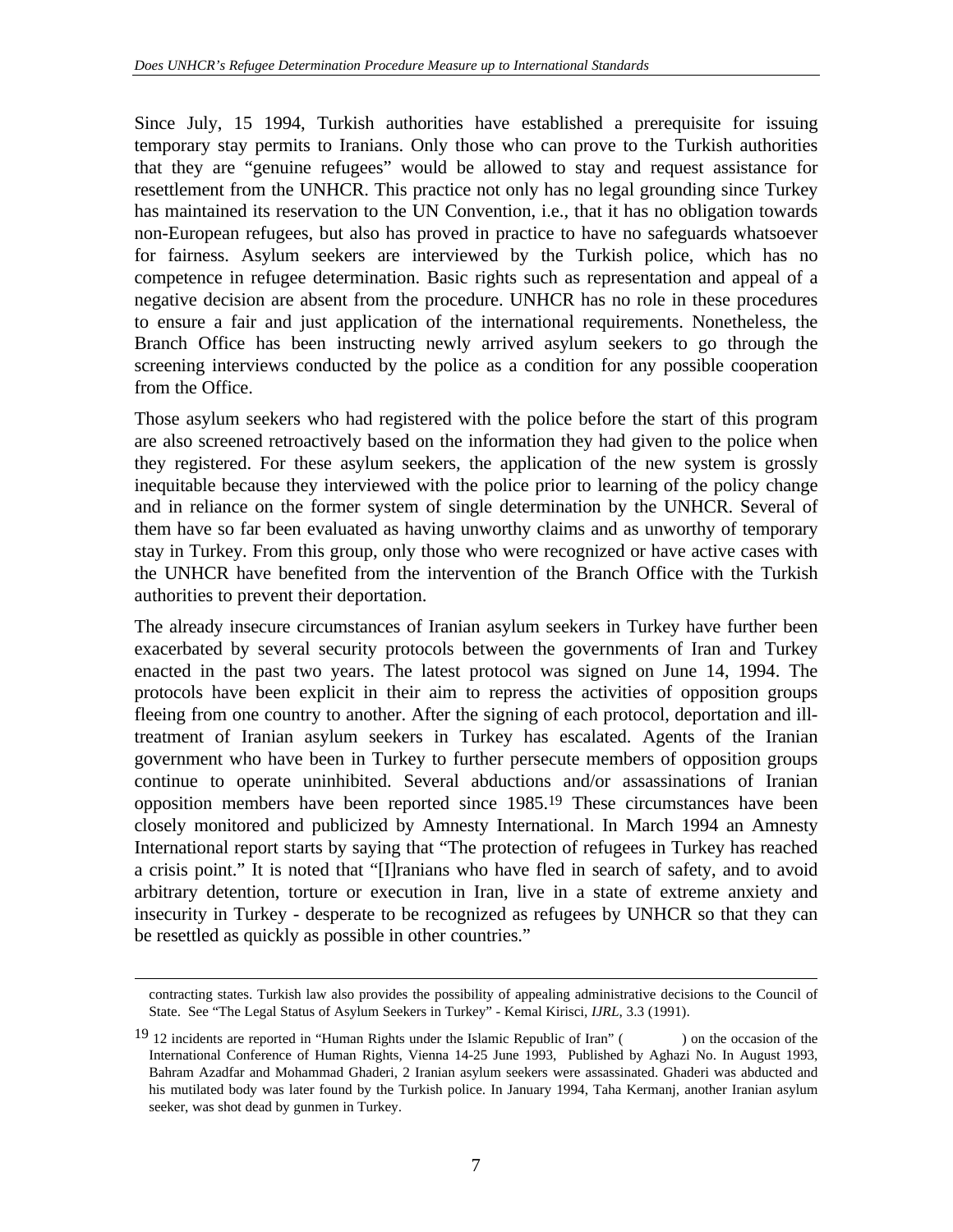Although UNHCR has chosen quiet diplomacy in the face of Turkey's obvious contravention of the UN Convention and remains far too timid in responding to the unfair refugee status screenings conducted by the Turkish police, its protection, though undefined and unreliable, remains a matter of life and death for Iranian asylum seekers in Turkey. Asylum seekers desperately and urgently need to be recognized as refugees by the office to be entitled to its protection while they are in Turkey and to be afforded a durable solution, i.e., resettlement in a third country. It is crucial that Iranian asylum seekers, as vulnerable as they are, be afforded a fair and just opportunity to show that they come within the criteria to be afforded protection, so that no asylum seeker is unjustly denied recognition and risks forcible return to the hands of her/his persecutor.

## **3. The UNHCR Refugee Determination System in Turkey**

#### **3.1 International Standards**

A formal determination of refugee status is precedent to providing protection to refugees by states or by the UNHCR in most situations. A denial of protection may lead to the return of a refugee and is in direct contravention of the most basic aspect of international refugee law--that a person may not be returned to a country where s/he has a well-founded fear of persecution. Erroneous evaluations may happen by reason of lack of procedural protections and by misapplication of the refugee criteria.

General guidance on the question of procedural standards in determination of refugee status can be found in a variety of international sources including: article 14(1) of the 1966 Covenant on Civil and Political Rights providing entitlement to a fair hearing before an independent and impartial tribunal "in the determination of . . . rights and obligations in a suit of law"; article 13 of the Covenant providing that non-nationals lawfully in the country are entitled to "submit the reasons against expulsion and to have the case reviewed by, and be represented for the purposes before the competent authority"; and also the Conclusions on International Protection adopted by the Executive Committee of the High Commissioner's Programme.

In 1977, the Executive Committee elaborated several "basic requirements" which asylum procedures should satisfy.20 The Committee also requested the Office of the UNHCR to produce an authoritative *Handbook on Procedures and Criteria for Determining Refugee Status* (hereafter the *Handbook*) "for the guidance of governments . . . relating to procedures and criteria for refugee status." Accordingly, if they are to abide by their international obligations, the states parties to this Convention and Protocol should be guided by the *Handbook* when hearing applications for refugee status. Although the *Handbook* does not supply sufficient detail to cover all potential due process problems it recommends that applicants receive guidance on the procedures to be followed and that they be provided with a competent interpreter if necessary, appeals against negative decisions are to be allowed, and the applicant is to be permitted to remain in the country of asylum pending initial decision and pending the outcome of any appeal. Based on the recognition that all potential refugees are in a "vulnerable position", the *Handbook* sets out

<sup>20</sup> See EXCOM Conclusion No. 8 (XXVIII) (1977).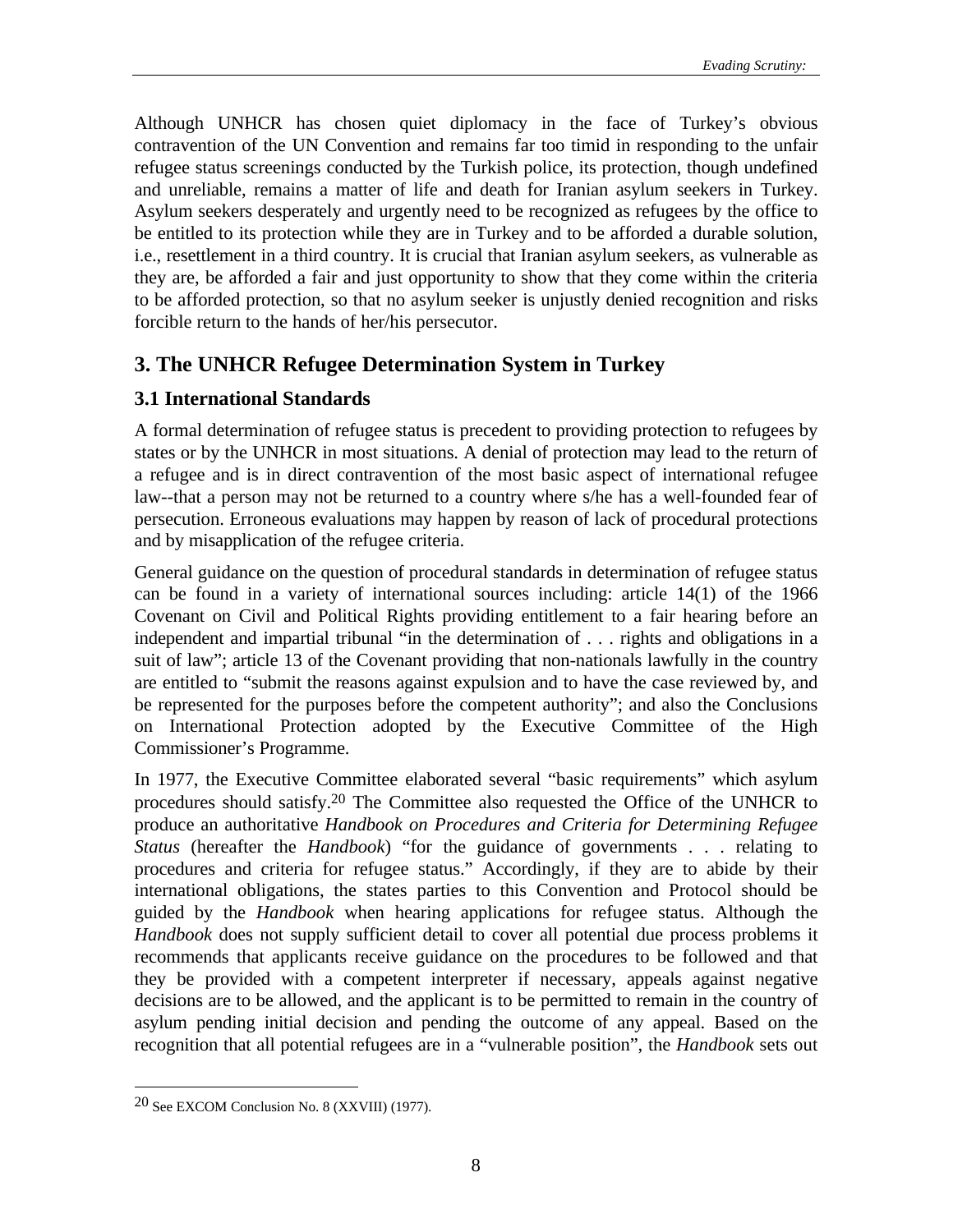several recommendations regarding how to examine the facts and the credibility of the refugee claim and how to apply the refugee definition and criteria to these findings.

The establishment of more comprehensive refugee determination procedures by governments and by the UNHCR, where it has been involved, has provided a virtual laboratory for introduction of more detailed elements for a fair procedure. Guy S. Goodwin-Gill, an authoritative commentator, has summarized these elements as follows: "The principle of universal access [to refugee status determination] for the physically present involves the corollary of a hearing. No international standard prescribes the detailed handling of cases, but general principles of justice and adjudication suggest as a minimum the opportunity to present and develop a claim, to adduce evidence and to rebut adverse inferences or allegations, preferably before the decision-making authority itself. There is considerable support also for the principle that applicants should be entitled to counsel."21 Through much pressure and litigation, several governments have set up determination systems which include all or some of the above procedural rights. These rights have been considered as part of the principles of legal culture by human right and national refugee organizations.22

In its recommendations to governments, UNHCR has expressed its own views regarding more detailed standards on fair procedures. In 1990 UNHCR issued a "Note on fair and efficient procedures" (hereafter the *Note*) in connection with a judicial challenge brought in the Hong Kong High Court concerning alleged unfairness in the screening and review procedure in a jurisdiction. The *Note* further sets forth UNHCR's interpretation of standard procedures necessary to ensure fair refugee status adjudication and further illuminates the fundamental components of these procedures. We will refer to this *Note* later.

## **3.2 Description of Branch Office's Refugee Determination System**

Based on information available, up to 1995 the system operated as follows. Upon registration with the office a pre-interview form in which the applicant provides biographical data and some background information is completed. Applicants are then instructed to register with the police. Previously the registration with the police included an informal interview in which biographical data was collected and within three months, a stay permit was issued. As of July 1994 the visit for registration with the police also included a "refugee eligibility screening interview" to determine if the applicant is a "genuine refugee" in the eyes of the Turkish authorities and worthy of temporary stay in Turkey.23

Until the summer of 1993, asylum seekers were not given any written information about the procedures. Since June 1993, UNHCR has distributed an "information notice" to the asylum seekers when they register. The notice explains the steps involved in UNHCR's determination procedure and the kinds of assistance the office provides. Although the notice tersely addresses refuge status eligibility by emphasizing the importance of "truthful

<sup>21</sup> The Determination of Refugee Status: Problems of Access to Procedures and the Standard of Proof, Guy S. Goodwin-Gill, *Year Book- The International Institute of Humanitarian Law*, 1985, 60.

<sup>&</sup>lt;sup>22</sup> See "Fair and Efficient Procedures for Determining Refugee Status: A proposal", European Consultation on Refugees and Exiles, *IJRL* 3: 1 (1991).

<sup>23</sup> For a description of the current practice see the addendum to this report.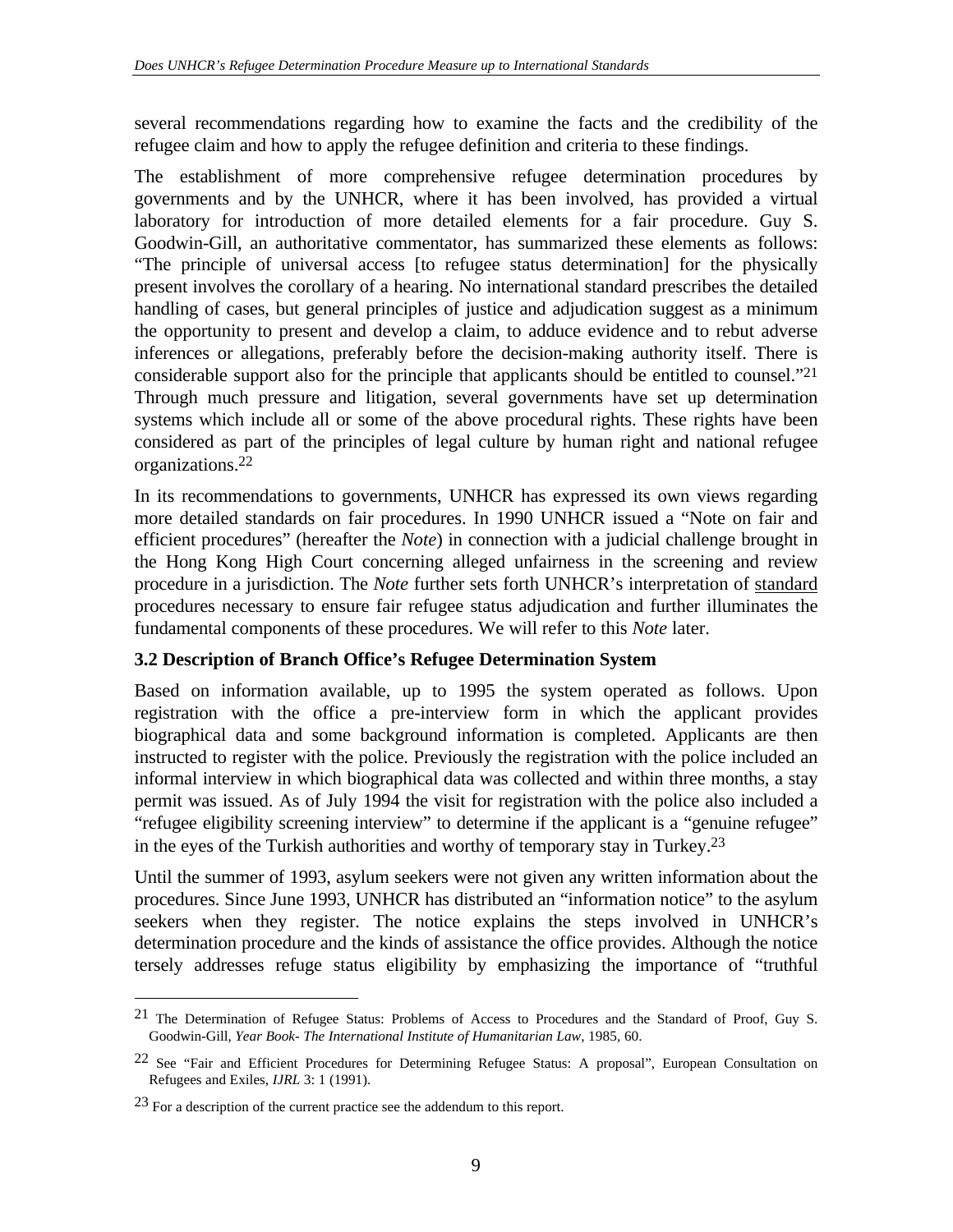statements" and "credible" claims, it does not articulate what is expected of an applicant in terms of the definition of "persecution", "credibility", standards of proof and criteria, the purpose of the interview, or what an applicant is expected to accomplish in the interview. In addition, although the "information notice" states that applicants must approach the Police with the "police letter" given to them by the Office, the notice has not been updated to provide clear and consistent advice to anxious and confused applicants who are informed by the Branch Office that now, in addition to biographical data, they have to present the reasons of their flight to the police.

A full interview with the office is scheduled for the applicant within three months. Applicants are not required to submit a written claim before the full interview. They are asked to report promptly on the interview date, which actually means that they have to report to the office at 9 am and wait, sometimes until the final hours of the work day, to be called in. The interview is conducted by a legal officer, who was usually assisted by an interpreter. During the interview, the officer completes a questionnaire, sometimes not in full. An official decision is made later, although some applicants are told during their interviews that their cases are not acceptable. Based on our case studies, interviews ranged from 20 minutes to several hours in length.

Asylum seekers are notified of the results of the interview within four months after the interview has taken place. The decisions are in the form of a standard form letter which does not specify reasons for rejection. There are three kinds of decisions: positive, negative with an opportunity for a review, and a closed case without an opportunity for an automatic review. In lieu of the latter decision the person is pronounced to be "not of concern" to the UNHCR and the "information notice" explains that one's case was rejected as "manifestly unfounded" or as "abusive of the procedures". There is no explanation of the categories of claims that are considered as such.

Positively evaluated cases are interviewed for eligibility to receive financial aid. The refugee is referred to the embassy of one of the resettling countries, which in most cases involves a redetermination of refugee status by that country. The result can be positive which leads to resettlement, or negative after which the rejected applicant is referred to another embassy. This cycle can repeat several times. There are some refugees who have stayed in Turkey for over three years and have almost exhausted the list of eligible embassies.

If the decision is negative with the opportunity for a review, the applicant is informed that s/he can write an appeal letter within 30 days. A form in which an appeal letter should be written is provided. The only instruction given for preparing the appeal is that the letter "SJOULD NOT EXCEED TWO PAGES ". An interview is not always granted but a different legal officer makes a second decision on the case. While the case is reviewed the applicant maintains an "active case" with the office, which in effect entitles her/him to protection against deportation.

Although there is the possibility for a re-opening of cases that are closed, there are no formal procedures for lodging an appeal. A request for re-opening is granted only based on introduction of new information that was not presented during the initial examination. During the time in which the applicant is appealing for a re-opening, which can take several months and several petitions to the office, s/he maintains an "inactive" case with the office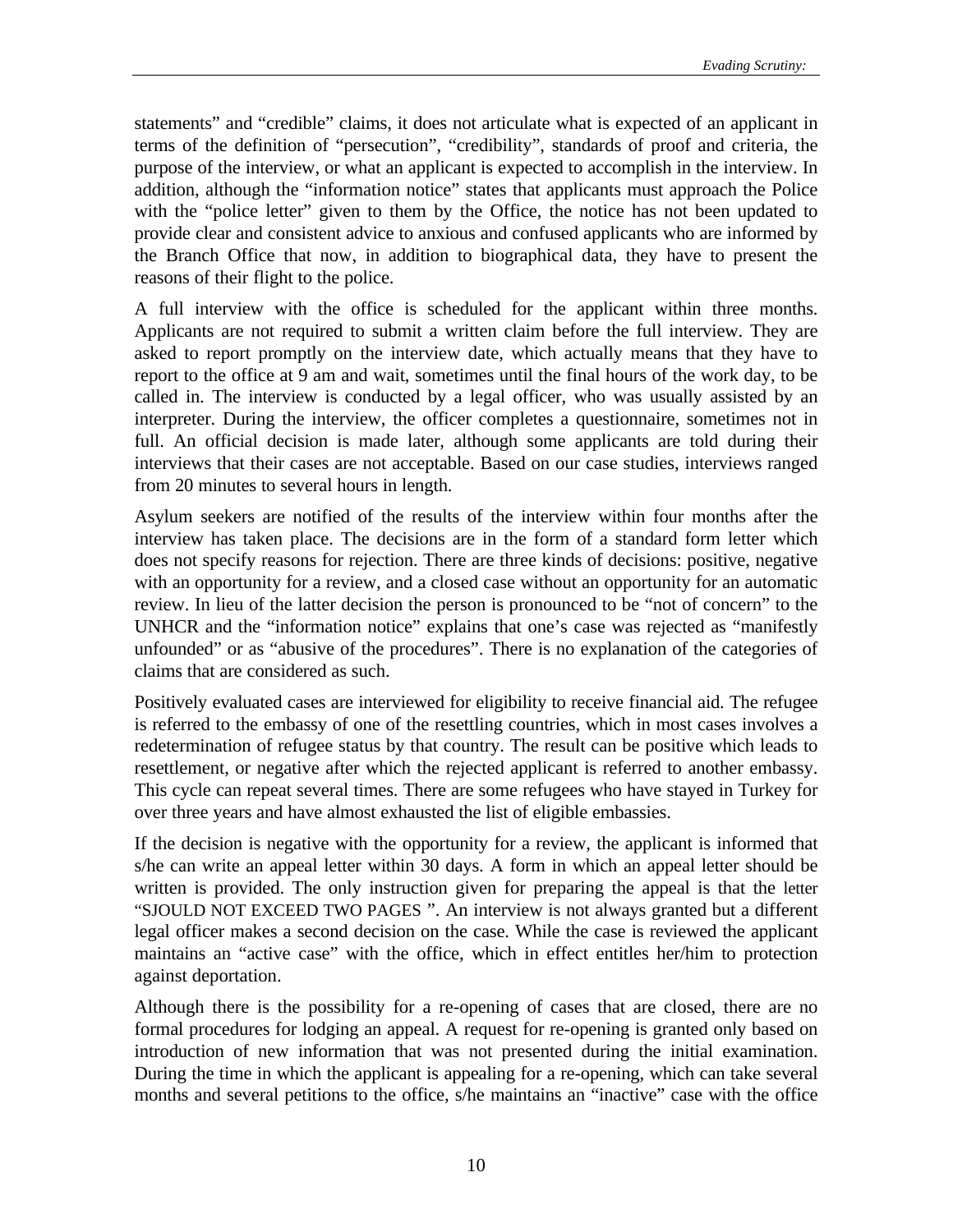and therefore is not entitled to protection against deportation. Cases closed after a negative decision on appeal can be re-opened similarly.24

#### **3.3 Problems with the System**

In determining whether international standards of fairness in determining a refugees status are being satisfied, each step of the process must be examined. Fairness in determining the facts of an asylum case largely depends on the availability and quality of information and counseling prior to each interview; the interview itself, including the way it is conducted and the quality of available interpretation as well as the procedure for appeals.25

An equally important element in refugee status determination is the extent to which the refugee criteria are generously or stringently applied to the facts of a claim. This report does not address this element for two reasons. First, due to the secrecy surrounding the procedure, findings related to the decisions on the claims are not accessible for independent investigation. Second, without the presence of minimum procedural safeguards, even the most liberal application of the definition would not ensure that genuine refugees are recognized as such .

The evidence used in assessing the procedural problems in the Branch Office refugee determination system is based on dozens of reported grievances from asylum seekers, interviews with dozens of asylum seekers in Turkey and interviews with some of the interpreters assisting the Branch Office. References made to the Branch Office's views in this report are based on in-person conversations with the Office's staff.

#### **Legal Advice and Representation**

 $\overline{a}$ 

Asylum seekers who fear persecution are often reluctant to speak freely to authorities adjudicating their claims. Details of persecution are very often repressed because they are so painful to recall. Asylum seekers will also be wary of saying anything to compromise or endanger family, friends and comrades they have left behind. Each asylum seeker has a particular case with its own peculiarities which needs to be fully and adequately presented to the examining authority. Refugee laws and procedures are most often foreign, unfamiliar and complex to asylum seekers. Given the high stakes of an improperly presented case to a potential refugee, individual counseling is, therefore, considered as a common-sense safeguard to ensure that asylum seekers identify and effectively present all the relevant facts of their claim. Representation by counsel further enhances an applicant's ability to articulate and support a claim. In many countries, asylum seekers are assisted by their representatives to submit a written claim and are allowed to be accompanied by their representatives in interviews and hearings. While the simple presence of a representative during the interview provides, in the least, a monitoring of the procedure, her/his probing questions, crossexamination of witnesses and finally her/his attempts to challenge an adverse finding, actually ensure fairness.

<sup>24</sup> Although a modified procedure is now followed for new arrivals, the above appeal procedures are still applied to those arrived before July 15, 1994.

<sup>25</sup> Another important aspect of a determination process is the training and background of the officials involved. Information for IRA to make a substantive assessment in this regard is not available at this time.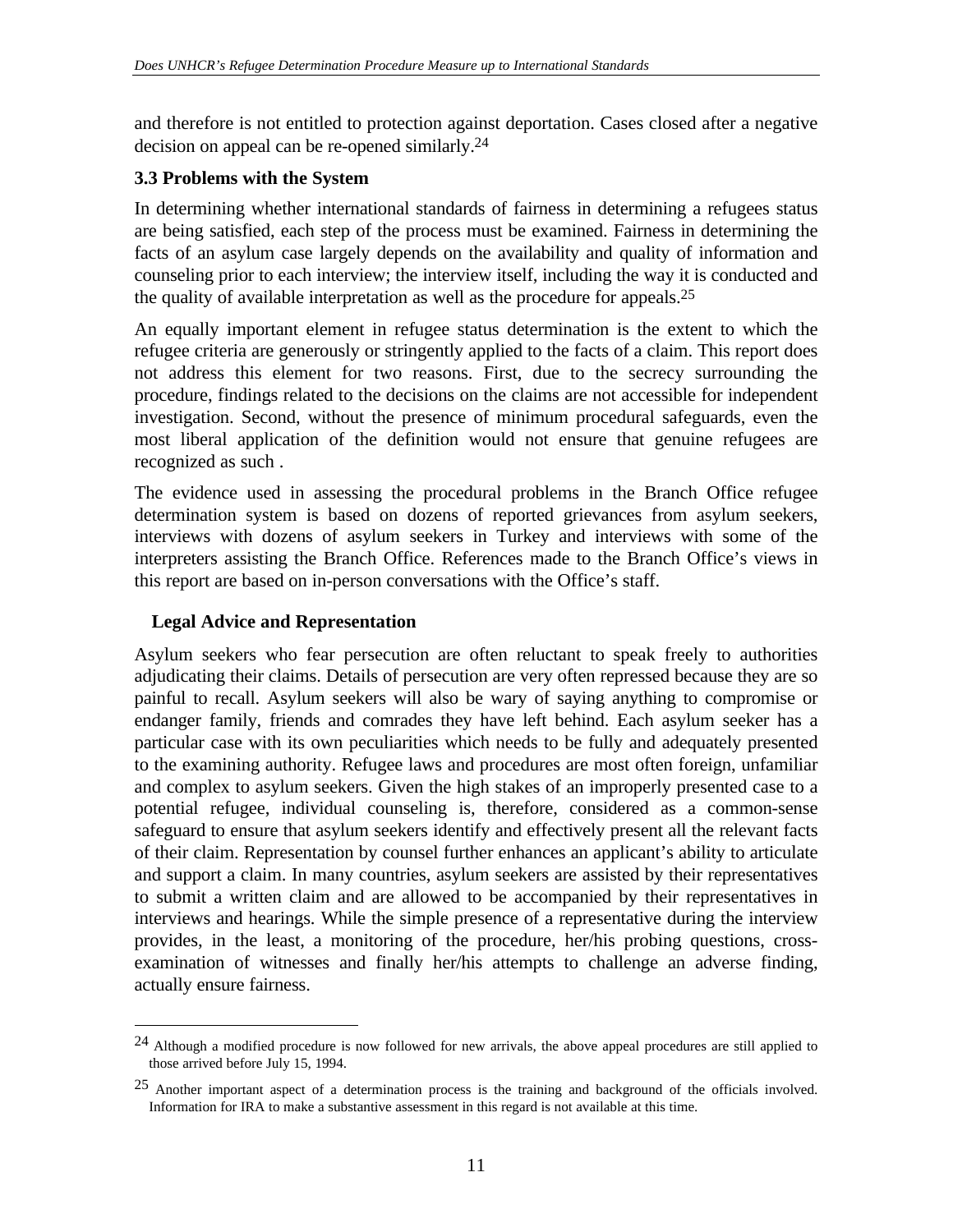The requirement for legal advice and more specifically for individual legal advice is emphasized by the UNHCR. The basic standards in the *Handbook* include that : 26

The applicant should receive the necessary guidance as to the procedure to be followed.

More specific requirements are explicitly highlighted in the *Note*: 27

Given the vulnerable situation of an asylum seeker in an alien environment, it is important that s/he should *on arrival* receive appropriate information on how to submit his/her application. Such advice is most effective on an *individual basis* and is provided in many countries by legal counseling services, funded by governments, the UNHCR or non-governmental sources. [Emphasis added]

In regard to the interview it says: $28$ 

The reference to "necessary facilities" could, in UNHCR's view, *also include legal advice and representation, if the applicant requires these in order to present his case properly*. [Emphasis added]

And in reference to the appeal procedure the possibility for the applicant to be able to "*obtain legal advice and representation*" is included in what UNHCR considers as:29

*the basic principles of fairness applicable equally to judicial or administrative reviews*. [Emphasis added]

Despite the emphasis on legal advice and representation by the UNHCR, the Branch Office balks at giving the same "necessary facilities" and "the basic principles of fairness" to asylum seekers that it adjudicates. In the Branch Office's procedures, not only is comprehensive written information not available to asylum seekers, but asylum seekers are also denied individual professional advice or assistance prior to an interview, during the interview, or at any other stage. This is despite the fact that an asylum seeker is likely to have been waiting for an interview for several months, with ample time for such consultation.

As far as the "information notice" is concerned, it does not provide any meaningful legal assistance to asylum seekers. The notice only sets out the general refugee definition and does not contain what is normally considered as legal advice in terms of presenting a refugee claim. The few references that are made are in connection with informing asylum applicants about the importance of "telling the truth throughout contact with the office" and "risking to have an application rejected, in presenting events, circumstances or facts which do not correspond to one's own situation." Rather than providing information to ensure

<sup>26</sup> *Handbook on Procedures and Criteria for Determining Refugee Status* (Geneva, 1979), &192(ii).

<sup>27</sup> UNHCR*, Note on the subject of the role of UNHCR in the Hong Kong procedure for refugee status determination* (1990), cited in Refugee Determination under the Comprehensive Plan of Action: Overview and Assessment, Arthur C. Helton, *IJRL 5*.4.

<sup>28</sup> Ibid.

<sup>29</sup> Ibid.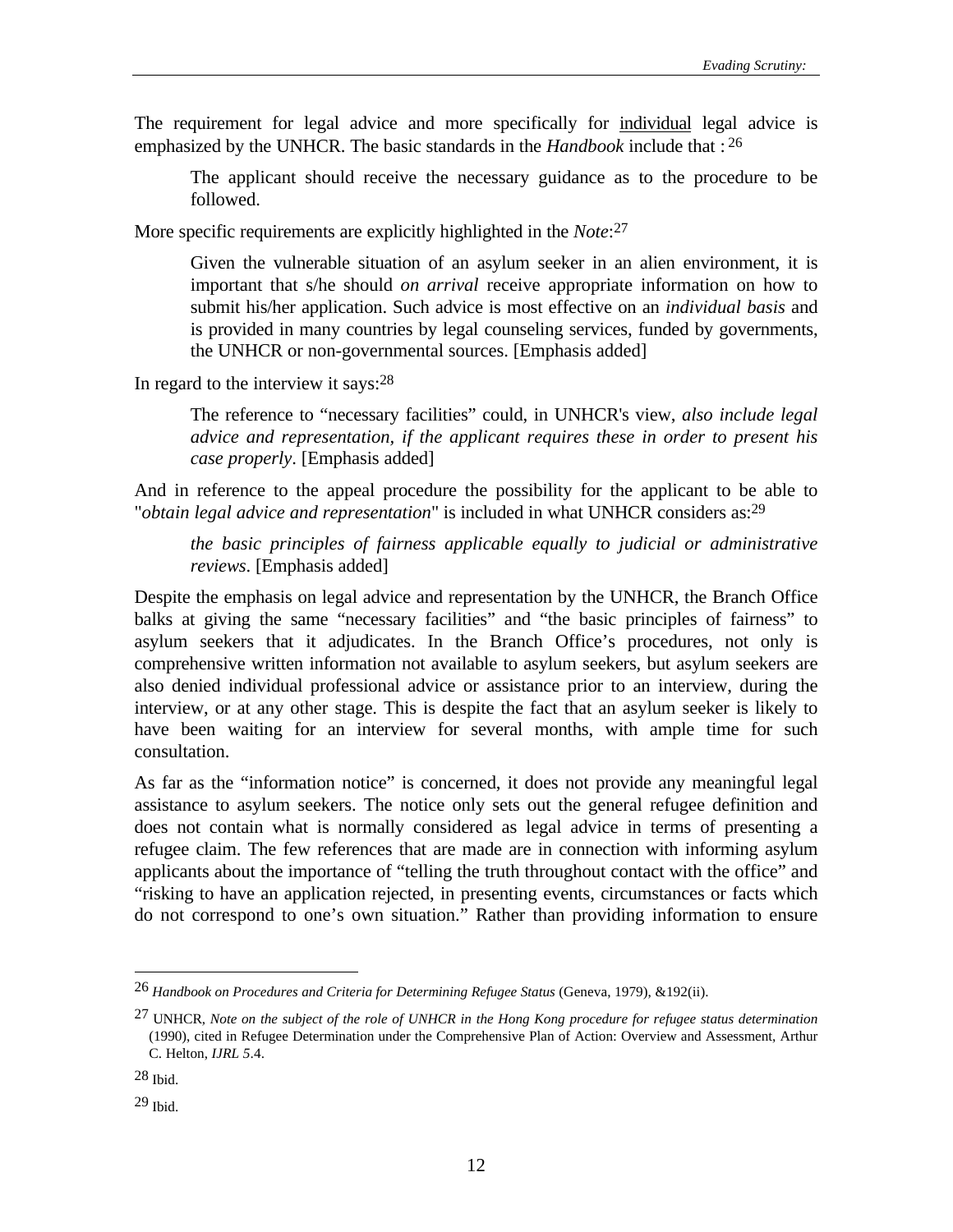that genuine claimants are guided to fully and accurately present their claims, the notice, in fact, demonstrates an overzealous attempt to prevent "abuse."

Although the notice informs asylum seekers that they can receive "counseling" by "legal officers," in practice, no asylum seeker has been actually counseled in order to prepare for presentation of a claim before an interview or to be informed of the basis of a denial. The term "counseling", indeed, has assumed a new meaning in this procedure. Asylum seekers often receive notices that they should come to the office for "counseling." However, when they present themselves, they are simply handed a rejection decision, informed of reversal of a negative decision, or are spontaneously interviewed. 30

In this vacuum of information and guidance, asylum seekers have no choice other than to rely on word-of-mouth descriptions and advice from other asylum seekers as to what to expect and how to prepare themselves. Even after going through the whole procedure successfully, many asylum seekers appear confused or feel misinformed about what they have been through. Some have omitted important relevant details about their past, for example, imprisonment for their political opinion, because they were under the impression that without physical evidence such testimony would be detrimental to their case.

The considerable number of approvals at the later stages is also in part due to lack of information on the part of asylum seekers who are simply unfamiliar with the criteria and the laws and therefore cannot present their claims coherently when they are interviewed for the first time. Most applicants do not understand the reasons underlying particular questions because they have received no legal counseling prior to the interview. Without such advice applicants cannot respond adequately to questions designed to elicit evidence of persecution. The adverse consequences are compounded by the fact that, as described in greater detail below, records are considered confidential even to the applicants, and a failure to elaborate a claim by the applicant because of unfamiliarity with the requirements is unlikely to be remedied at later stages.

UNHCR procedure is also designed in a way that does not allow any meaningful involvement of representatives at any stage of the process. Representatives not only are barred from accompanying asylum seekers to the interviews, they are also denied access to files and any relevant information about an asylum seeker's case. Asylum seekers usually do not know if a submission by an advocate or a representative is included in their record, on which decisions are based, because such submissions are not substantively challenged by the office.31

*Although a comprehensive, general information notice is necessary and should be provided to asylum seekers by the Branch Office, it can never address the more*

<sup>30</sup> In contrast to the narrow interpretation of the Branch Office regarding legal counseling, in other countries that UNHCR has been involved in, the organization has provided comprehensive counseling. One example is in Asian first asylum countries determining refugee eligibility of Vietnamese and Laotian asylum seekers under the Comprehensive Plan of Action. In these countries UNHCR either recruited lawyers, trained lay persons, involved non-governmental organizations or counseled asylum seekers itself on an individual basis, both pre-interview and on appeal.

<sup>31</sup> With its hands tied, IRA has, nevertheless, submitted several written submissions for re-openings of cases. None of them have received a noteworthy reply.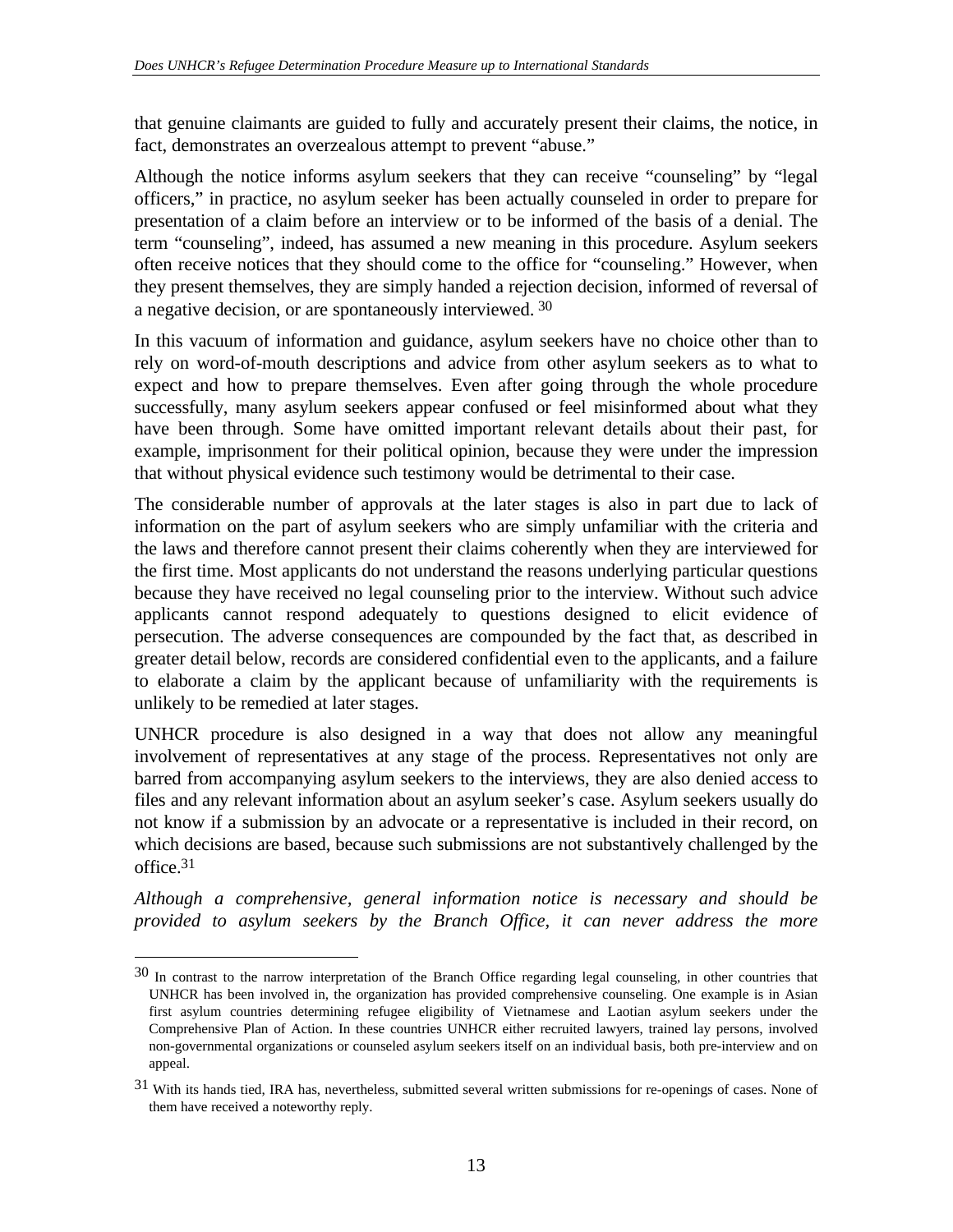*fundamental issue of providing case specific advice and assistance to individual asylum seekers regarding what to expect and how to prepare for an interview, what details of their own case may be relevant, what specific documentation might be useful to try to obtain, etc. Individual legal counseling should be made available to asylum seekers at every stage of the process. Steps should be taken to ensure that sufficient resources are made available to achieve these ends. Local lawyers and non-governmental organizations should be consulted and if necessary provided a role. Current procedures should be revised to include legal representation on behalf of asylum seekers both in writing and during the interviews. The provision of representation undoubtedly would assist in the development of more coherent claims, and should result in increased positive decisions in the first instance.*

#### **• Interview**

The interview plays an integral part in a fair refugee determination procedure. Few asylum seekers are able to prove their claims through physical evidence such as decisions of courts, warrants or press reports of arrest. Many claims are rejected on the grounds that they are not credible. A fair interview gives an applicant the opportunity to prove her/his credibility, an important factor in the determination. The fairness of the interview requires certain standards. Some general standards have been recommended by the UNHCR. The significant responsibility resting on "persons charged with determining refugee status" is set out in the *Handbook*: 32

It will be necessary for the examiner *to gain the confidence of the applicant* in order to assist the latter in putting forward his case and in fully explaining his opinions and feelings. [Emphasis added]

UNHCR called upon the Hong Kong government to observe fairness in the interviews conducted for refugee status determination of Vietnamese people by being more specific about interview requirements:33

[A]s refugee status is primarily an evaluation of the applicant's statement, the quality of the interview is crucial to a proper determination of the claim. Paragraphs 196- 205 of the [UNHCR] Handbook deal with this aspect of the procedure and make it clear that "while the burden of the proof in principle rests on the applicant, the duty to ascertain and evaluate all the relevant facts is shared between the applicant and the examiner" and also that the examiner should "ensure that the applicant presents his case as fully as possible and with all available evidence." *The interviewer therefore has a particular responsibility to ensure that the interview is comprehensive and the records reflect accurately what has been said.* The reference to "necessary facilities" could, in UNHCR's view, also include legal advice and representation, if the applicant requires these in order to present his case properly. [Emphasis Added]

<sup>32</sup> Handbook, *above* note 22, Article &200.

<sup>33</sup> UNHCR Note, *above* note 23.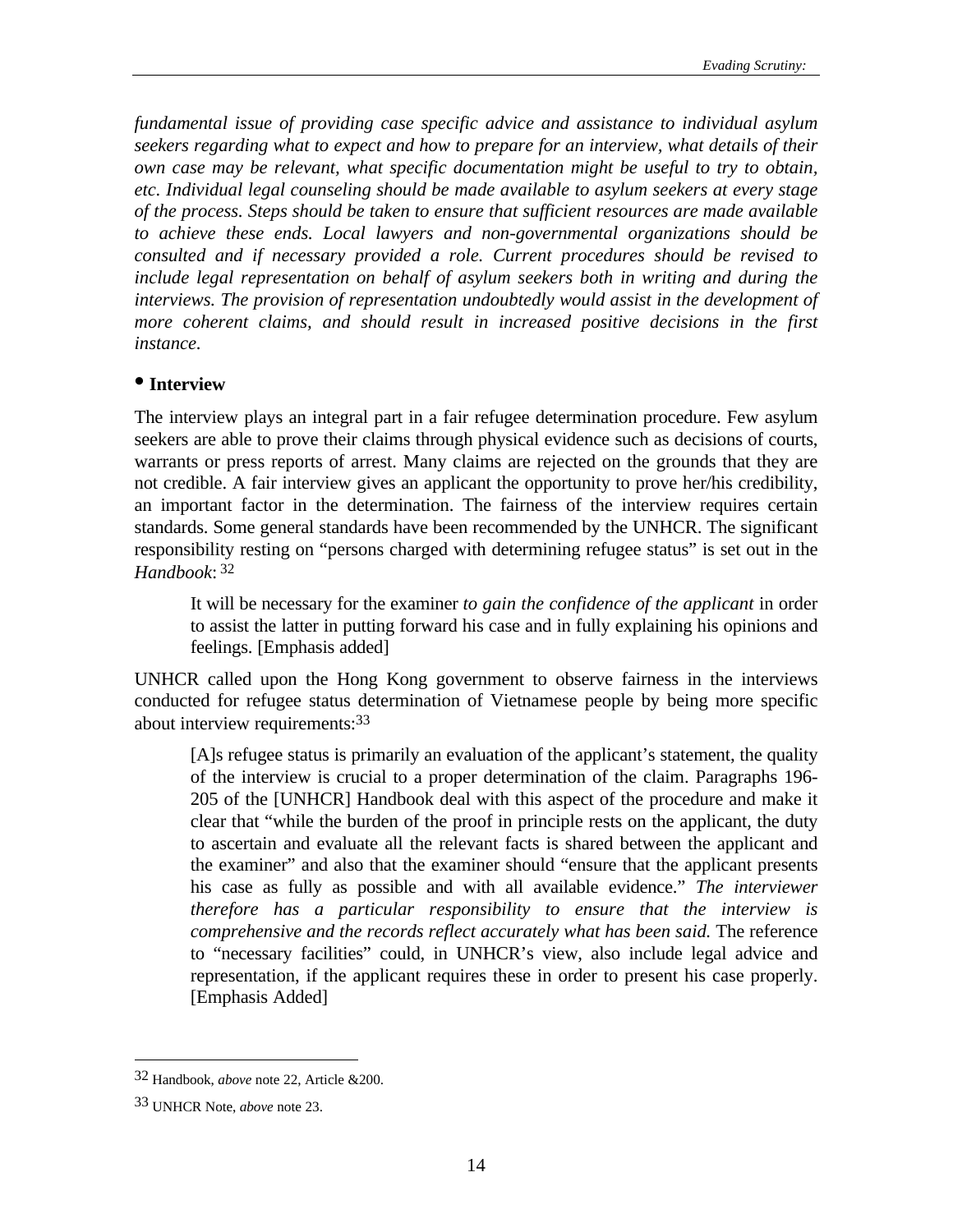The inclusion of oral interviews is a positive aspect of the Branch Office's refugee determination procedure. However, as mentioned in the *Handbook*, it is the quality of the interview that is crucial to a proper determination of the claim and not merely the interview. Since in the Branch Office procedures, interviews are used as the significant means to elicit the simple facts of a claim as well as assessing the credibility of claims, they constitute the primary aspect of the whole status determination.34

A patently delinquent flaw in the Branch Office's refugee status interview is the failure to ensure that the records reflect accurately what has been said by an asylum seeker. Misinterpretation and non-interpretation of an applicant's statements by the interpreter or mis-characterization, misunderstanding or mis-transcription of the applicant's statements by the interviewer are always reasons for concern in the interviews. Investment in avoiding such errors is not only a question of fairness, but leads to a better assessment of factual situations from the beginning. It is interesting to note that even countries which are not bound by the UN Convention have accepted the practice that notes taken during the interview should be read back again to the asylum seeker to check their accuracy and for amendments.35 Since in the Branch Office's interview the original (Farsi or Kurdish) testimony of the applicant is not preserved, for example, by tape-recording the session, such a practice is even more crucial to ensure that the applicant presents her/his case as fully as possible. Nonetheless, notes taken during the interview by legal officers of the Branch Office are not read back to the asylum seeker, nor would the asylum seeker receive a chance at any other stage, to inspect the accuracy of what is recorded from her/his statements.36

A "comprehensive" interview requires certain ground rules and interview techniques. The details are not discussed in the *Handbook* and are left to be devised by the determining authorities. Unfortunately, there are no publicly available documents to examine the rules and techniques adopted by the UNHCR adjudicating officers in general, nor for Branch Offices' in particular.37 The confidentiality rules adopted by the Branch Office, which

<sup>34</sup> In most other countries, a written submission prior to interview is either mandatory or optional. For example in the US applicants are required to present the facts of their case by completing a questionnaire ahead of their hearing.

<sup>&</sup>lt;sup>35</sup> Although the United Kingdom has signed the 1951 UN Convention the obligations have not been extended to the Hong Kong territory. Nonetheless, in addressing the issue of fairness regarding the application of a Vietnamese asylum seeker, a Hong Kong court stated: " Having regard to the risks of error and misunderstanding and the importance of the record in the decision making process and the likely effect of the decision I have no doubt that fairness requires that the contemporaneous note of the interview should be read back again through interpretation to the asylum seeker at theoend of the interview, or during it, in order to check a) its accuracy, and b) its completeness. This would give the opportunity to check the correctness of the note and also it would give the opportunity to add anything with which on second thoughts the applicant may wish to deal. Further, it would give the immigration officer the opportunity to ask supplemental questions if he considers further details may be of value to his enquiry or fair to the applicant." Affirmation of Do Giau, March 2, 1990, cited in Judicial Review of the Refugee Status Determination Procedure for Vietnamese Asylum Seekers in Hong Kong : The Case of Do Giau, Arthur C. Helton, *Brooklyn J. Int'l L*. 10.2.

<sup>36</sup> Branch Office's staff attributed the failure to extend the interviews to read back notes to applicants to lack of resources. They further pointed out the general UNHCR confidentiality rules which prohibit any inspection of files by applicants or their representatives/advocates.

<sup>37</sup> For example, in Canada, the Immigration and Refugee Board has published a booklet in which "The Refugee Hearing Process" is explained. One section includes the following: "The refugee determination hearing is non-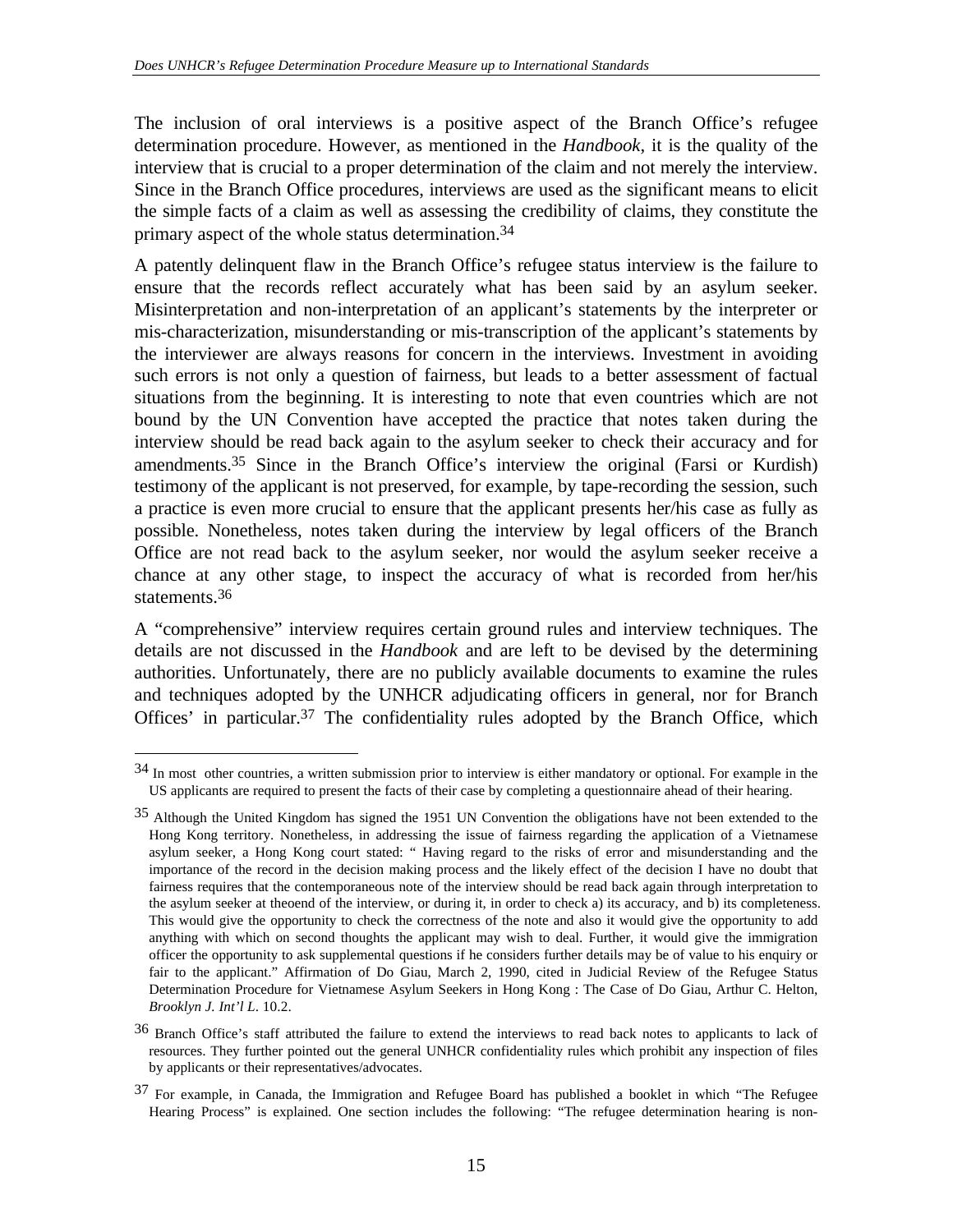prohibit both monitoring of the interview and the review of interview records, have made an objective assessment even more difficult. Nonetheless, what has been reported by asylum seekers indicates that interviews are generally conducted in ways that are in contradiction with the spirit of the *Handbook*. Complaints have been consistent and relate to the manner in which interviews are conducted as well as problems with communication.

#### **• Manner**

j

In order to gain the confidence of an asylum seeker to present her/his claim in full, a nonadversarial interview is recommended. This requires that the interviewer conduct proceedings in a sympathetic and neutral manner and mutually engage with the applicant in establishing and probing the basis of her/his claim. In some countries regulations governing a non-adversarial interview are specified and special techniques are instructed to interviewers.38 Also, in places where monitoring of the interview is allowed or where records of the interview are open for independent review, finding a deficiency in the way the interview was conducted can warrant a new interview.<sup>39</sup> This safeguards against the return of a genuine refugee who has been rejected because of a faulty interview.

As noted before asylum seekers attend the Branch Office's interviews without prior legal counseling. They are not only uninformed about what is expected of them in the interview (other than truthful statements), but also do not receive notification of their rights during the interview. For example, applicants do not know what they are entitled to if the interviewer or the interpreter exhibits incompetence or bias. There is neither a mechanism for reporting, nor a right to appeal a flawed interview. In practice, asylum seekers confront restrictive regulations unheard of in legal systems. They comply out of fear. A consistent restriction is that applicants are prohibited to take notes, or even possess a writing tool,

adversarial in nature. Every effort is made to ensure that claimants can put forward their cases as thoroughly and completely as possible. Claimants have the full protection of the *Canadian Charter of Rights and Freedom*, have the right to be full participants in the process, to be represented by counsel and to the services of an interpreter if necessary. The presentation and acceptance of evidence at hearings are not restricted by technical or legal rules of evidence; the process is designed to elicit all the relevant information pertaining to a claim. To this end, a Refugee Hearing Officer assists the panel in the hearing by ensuring that all available and relevant evidence is presented." p. 7.

<sup>38</sup> For example in the United States the regulations state that the interview is to be conducted in a "non-adversarial" manner. The instructions state that the interviewer is to assist the applicant in the development of her/his claim, not be her/his opponent. "In both the legal and generic sense of the word, the interview is non-adversarial. Do not attempt to disprove the applicant's account of events or fears of persecution. Maintain an interested and friendly demeanor while guiding the applicant through his application and eliciting as much information as possible from the applicant on these events or fears. The purpose of the interview is to elicit all relevant facts on which to make an informed adjudication; it is not to 'break' the applicant's story...The applicant's testimony may be the only source of evidence available to the Asylum Officer. The interview is complete only when the applicant has been allowed to fully explain why he or she fears persecution if returned to the country of persecution." *Procedures Manual and Operations Instructions* - Asylum Branch, INS, March 1991. It should be noted that the Manual's language has developed through consultation with non-governmental organizations.

<sup>&</sup>lt;sup>39</sup> In addressing the issue of fairness regarding the application of a Vietnamese asylum seeker, a Hong Kong court stated the applicant could only "get a fair deal" if the immigration officer was "careful to sympathetically elicit" complete and accurate information as the basis of a refugee status determination. The court suggested that an asylum seeker who is able to provide a full narrative of "his own experience, his fears and the conditions in Vietnam as he saw them" would be hindered from rendering such an account in the absence of a sympathetic attempt on the part of the interview to obtain the information. Affirmation of Do Giau, March 2, 1990, *above* note 30.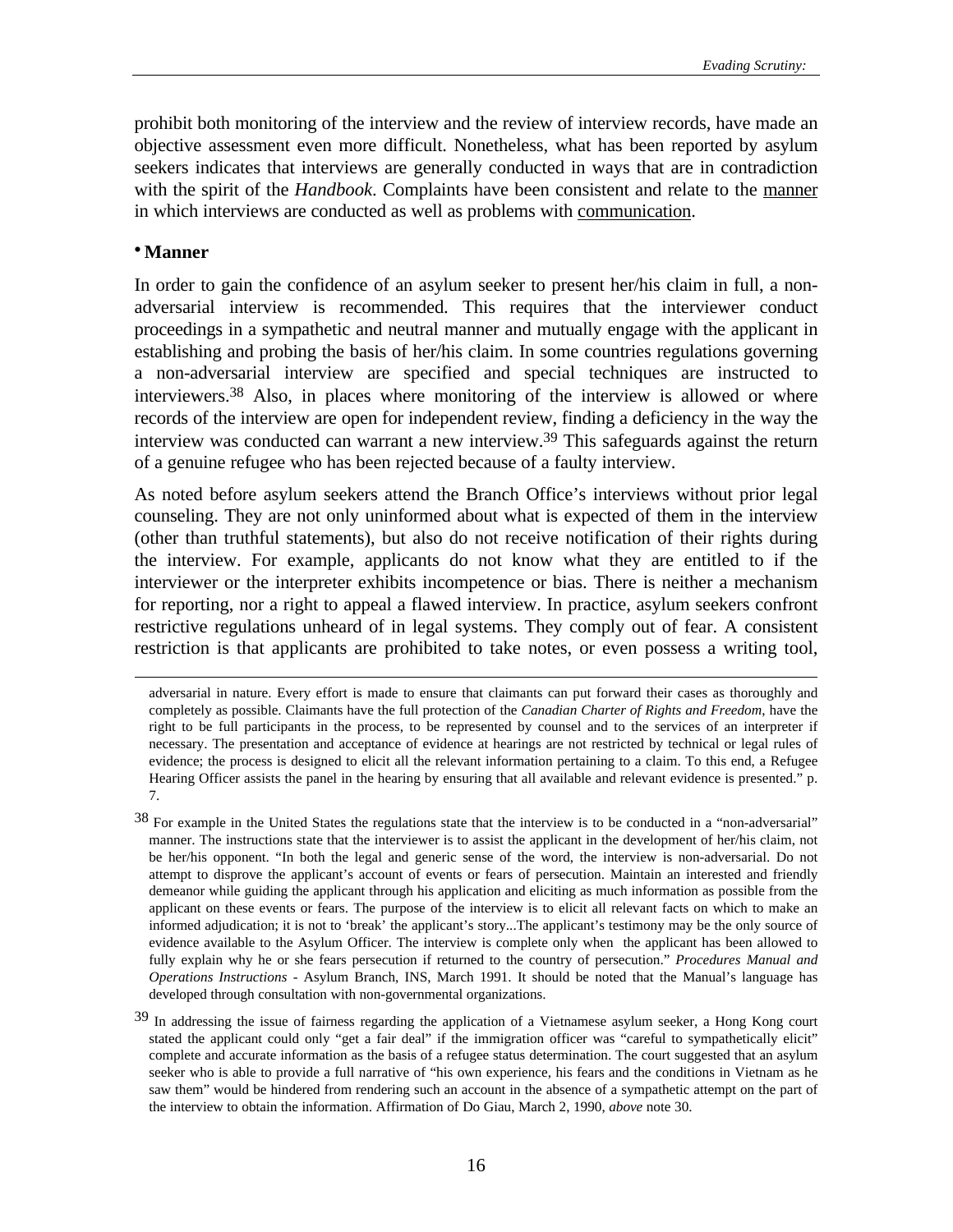during the interviews. Such an imposition not only contradicts the *Handbook's* pursuit of gaining "the confidence of the applicant", but is contemptuous. From the beginning of the interview, asylum seekers are sent a clear message that they are "suspect".40 An interview that starts with such an attitude violates the spirit of fairness explicated the *Handbook*.

According to reports from asylum seekers, interviews are highly controlled by the interviewers, and a personal presentation by an applicant free of the strict question-andanswer format is not allowed. A question-and-answer format does not encourage an applicant to put forward her/his claim freely and affirmatively. Many applicants have reported that, although they have insisted on their need to make a personal presentation at the end of the interview, in order to complete their testimony, they have not been allowed to do so, or have been stopped after presenting a few statements. It is also reported that, even in strictly answering the questions, interviewers cut short potentially relevant responses, insist on "yes-or-no" answers where explanations are required and refuse to allow narrative answers. Asylum seekers who have received some introduction to the interview from the interviewer at the beginning of the session reported that these explanations emphasized the strict question-answer format. As a result, it has been difficult for the basic facts of the asylum claim to be communicated and considered. Based on review of the contents of the initial interviews--reported by the asylum seekers--several first instance rejections appear to have been due to a failure to elicit all the important facts of a claim at the initial interview. For example, an asylum seeker who was politically active for 15 years before he fled Iran, served a 9 year prison term, and continued his activities after his release, which led to his flight to Turkey, was forced to stop his testimony before he explained his activities after his release from the prison. He received an initial rejection. In his second interview, on appeal, the new examiner confronted him with a discrepancy between his initial testimony and a written letter submitted to the office after the initial interview,  $41$  which contained information about his activities after his release from prison. It was not until the second interview that the concerned asylum seeker was given an opportunity to present his whole experience, at which point he was immediately recognized.42

Many asylum seekers relate that questions are asked in a random fashion, and repeated in cycles. One asylum seeker related that he was asked five times in between other questions about the date that he was dismissed from the university. Although the date was solidly inscribed in his mind, this approach exacerbated his inability to clearly describe his whole experience. Another asylum seeker was asked seven or eight times the date that her husband was executed, which she said, exhibited a "painful insensitivity to her loss." Such an approach is not only interrogatory, it is ultimately inconsequential because even if an asylum seeker fails to give the same answer every time, it does not mean that s/he had lied. In addition, a piecemeal approach hinders an applicant's ability to remember and describe her/his experience coherently and accurately.

<sup>40</sup> Branch Office staff stated this regulation is maintained to prevent asylum seekers from taking such notes to smugglers who would then fabricate new stories and sell them to asylum seekers.

<sup>41</sup> This letter was sent to the Office with the English translation.

<sup>42</sup> The names of asylum seekers referred to in this report have been omitted as a matter of protection.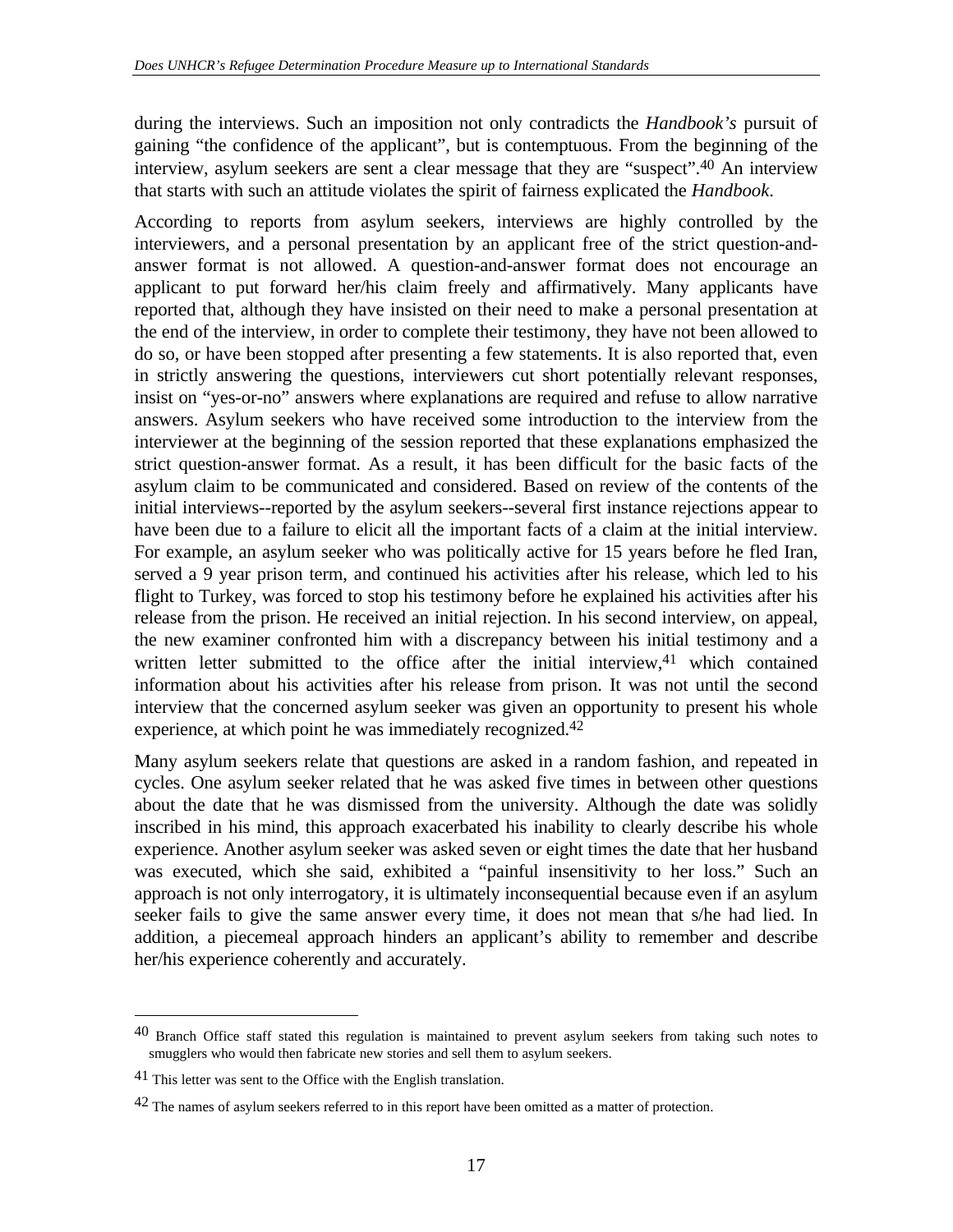In probing the substance of questions upon which eligibility determinations are made, UNHCR staff told IRA that they use a general questionnaire obtained from the UNHCR Headquarters. IRA believes that a general questionnaire does not adequately address the criteria required to establish Convention refugee status in the context of a particular group of asylum seekers. In this case, a proper questionnaire should accurately reflect particular conditions of persecution in Iran in relation to all of the five grounds. According to asylum seekers' reports, as far as an applicant's fear of persecution is concerned, questions revolve around generalized stereotypes where systematic contact with the larger political organizations and recent imprisonment are considered primary elements of persecution in Iran. Areas such as gender-based persecution, religious based persecution of Moslem born non-believers and atheists, and discrimination or deprivation with respect to other basic rights are not covered. Paragraph 53 of the *Handbook* states that an applicant may have been subjected to various measures not in themselves amounting to persecution (e.g. discrimination in different forms), in some cases combined with other adverse factors (e.g. general atmosphere of insecurity in the country of origin). In such situations, the various elements involved may, if taken together, produce an effect on the mind of the applicant that can reasonably justify a claim to well founded fear of persecution on cumulative grounds. The Iranian government is well known for the wide range of measures it takes against any one lacking absolute faith and allegiance to the government. The measures explicitly defy the concepts of individual integrity and human dignity as elucidated in several international instruments.43 To identify all those who have a "well founded fear of persecution" in Iran, a comprehensive inquiry is indispensable.44

Many applicants report leaving interviews without knowing of objections to their claim. Possible objections to a claim include: inconsistencies, contradictions, concealing material facts, or making misrepresentations. It is unfair to reject a claim based on these objections before giving the claimant a chance to respond. An applicant must have the right to know the objections to her/his claim and an opportunity to respond to these objections before a decision is made. The *Handbook* recognizes this need by stating that: 45

While an initial interview should normally suffice to bring an applicant's claim to light, it may be necessary for the examiner to clarify any apparent inconsistencies, to

<sup>43</sup> See Universal Declaration of Human Rights; International Covenant on Civil and Political Rights; International Covenant on Economic, Social and Cultural Rights; the Convention against Torture and Other Cruel, Inhuman or Degrading Treatment or Punishment; the Convention on the Elimination of All forms of Discrimination against Women; the Convention on the Political Rights of Women. These instruments need not be ratified by a state to provide guidance as a source of human rights norms. International human rights organizations, such as Amnesty International, and Human Rights Watch in the US as well as the UN Human Rights Commission and the European Parliament have reported major violations of these Conventions by the Islamic Republic of Iran.

<sup>44</sup> Lack of discretion in completing the whole questionnaire is also notable at times. For example, interviewers indiscriminately ask applicants "if they have approached the Iranian Consulate after they fled Iran." An applicant who was asked this question right after he finished his statements about his imprisonment and torture before fleeing Iran related to IRA that "first I thought the interpreter had made a mistake." After the question was repeated I was so shocked and angered that all I could ask in reply was that "if the interviewer knows what she is talking about." Another applicant who went through a similar pattern of questioning regarded the question as "nerve breaking" and as having the purpose of "undermining the veracity of everything that he had said."

<sup>45</sup> Handbook, *above* note 22, Article &199.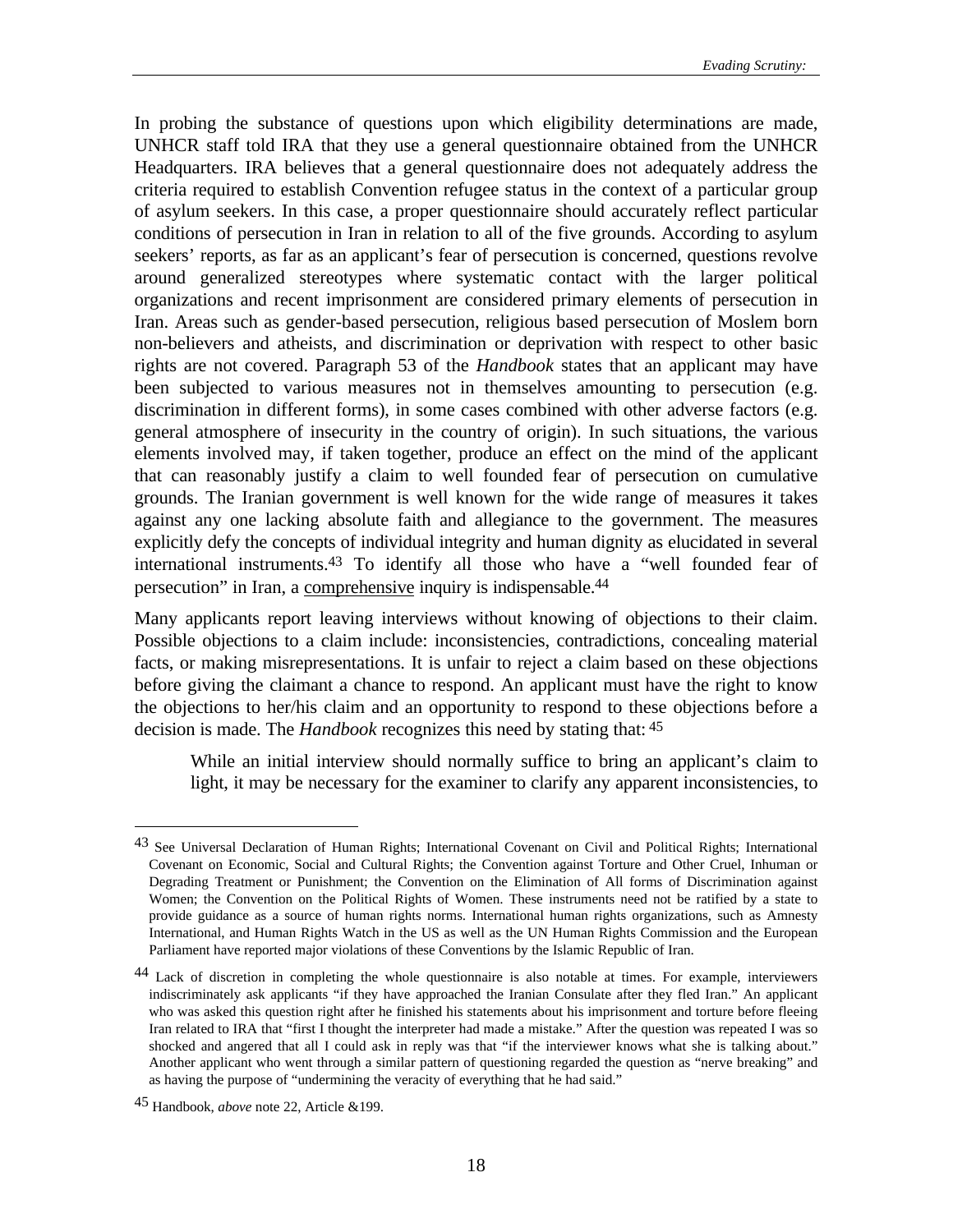resolve any contradiction in a further interview and to find an explanation for any misrepresentation or concealment of material fact.

In some instances, even when applicants have provided explanation for unresolved matters, they were told by their interviewers that such additional testimony was not necessary or that what was said was sufficient and clear. Ultimately, many of these applicants received negative assessments.

Reports show that the duration of the interview has not permitted some asylum seeker to provide complete accounts. Several initial examinations have been reported to have lasted less than an hour. Only half that time is substantive dialogue, since most interviews are interpreted. Some applicants reported having been given a time restriction on their interview. One exasperated asylum seeker had 45 minutes in which to condense his 15 year long political background; he was told this was "Office's regulations."

IRA has received numerous reports on the confrontational, hostile, unpleasant, and at time contemptuous behavior on the part of interviewers. In particular, some interviewers have been identified who systematically badger asylum seekers and lack sensitivity in psychological, interpersonal or cultural awareness.46 One asylum seeker reported that he was badgered before the interview even started; the interviewer insisted they had seen him before, and tried to force him to recall when and where. This, he said, "made me feel suspect right from the very start, because no matter how many times I said that I had not had the honor of meeting the interviewer I was not believed."

Further, by several reports, these interviewers refused to greet applicants or identify themselves to applicants. Some have been reported to have made fun of applicants' statements, demonstrating expressions of disbelief while writing interview notes, making derogatory remarks, drawing unwarranted conclusions, and making unrealistic demands on the applicant. These attitudes have increased applicants' apprehension and nervousness. An explicit example of this was offered by an applicant who recorded his recollections on questions and answers immediately following an interview:

Applicant (A): Hello.

j

Interviewer (I): Don't mention the delay for this interview and let's proceed with the interview.

A: Is that all you have to say about what has happened?

I: Your complaint is already on record. There is no need to go into it again. Let's get on with the interview. How did you obtain the prison document ?

A: The document was sent to me indirectly by first going to . . . and then was mailed to me here.

I: Show me the envelope from . . .

A: I threw it out because I feared that the [Turkish] police would come for inspection.

I: I don't care, I must receive the envelope. We think the document is fake.

A: You mean my seven years of imprisonment is not real?

<sup>46</sup> There are also allegations that the rate of approval of some officers have been very low. IRA is not in a position to confirm these reports. But if true, these officers are suspect of prejudice in their decisions.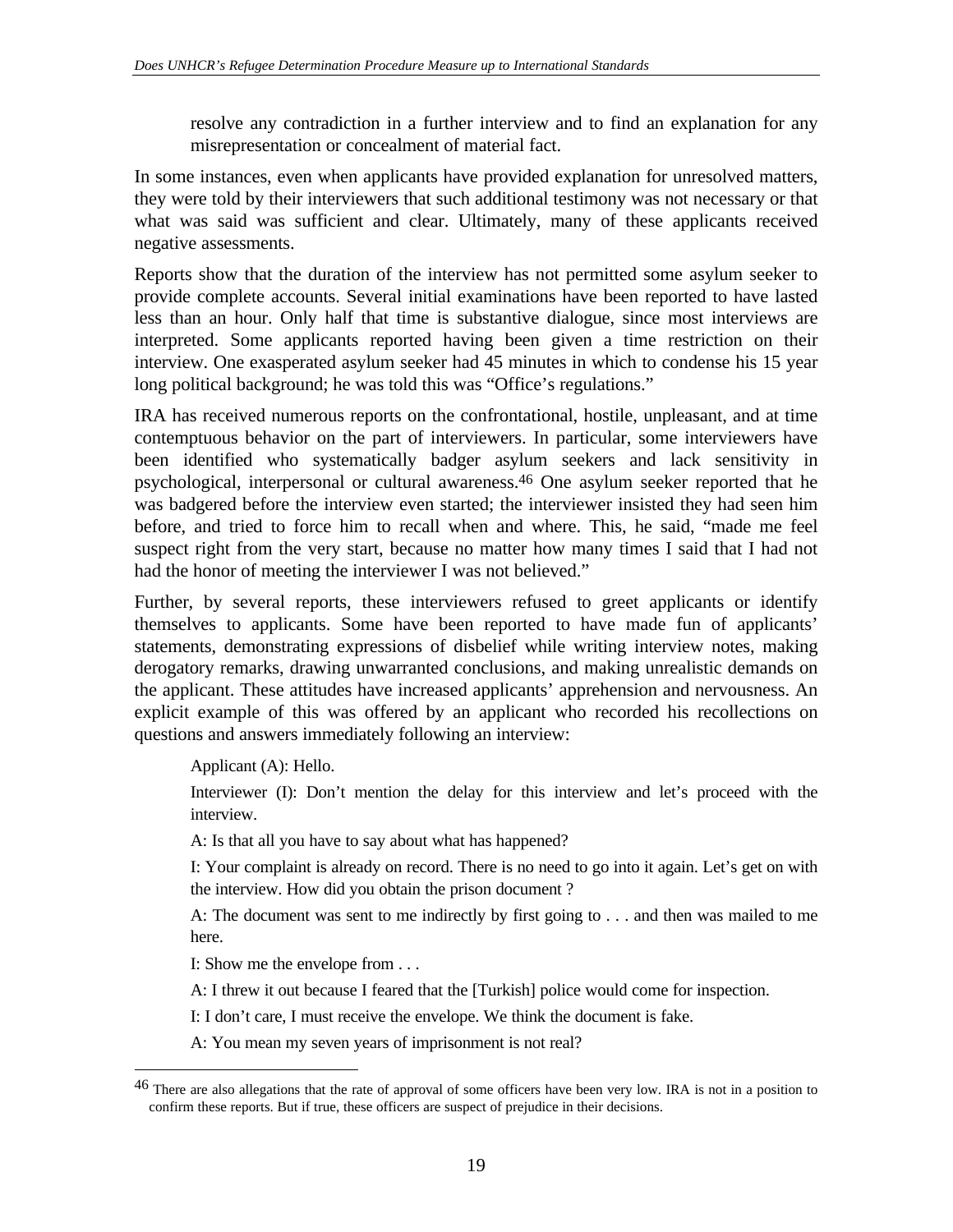I: How would we know that your brother was really executed?

A: He was executed with several other persons . . .

I: We will contact your organization to find out if this is true.

A: Please do so, because I am telling the truth.

I: How long were you in prison ?

A: My term was from . . . to . . . but I was released in . . .

I: Why did not they execute you?

A: I was arrested because of my brother. I was very young and only helping him.

I: When did you escape . . .?

A: . . .

I: When did you leave your town?

 $A:$  ...

I: The telex [corroboration letter] that your organization has sent to us is not consistent with your statements.

A: If you were me and I showed you a Farsi document would you be able to read it? I don't know English. But I am sure they have send me a telex.

I: We will contact them to see if you are telling the truth.

. . .

I: How did they torture you in the prison?

A: They will tie my hands and feet and then torture me with electrical currents or magnetic telephone. There are scars. . .

I: We will take you to the hospital and verify if these scars are from torture.

A: OK.

. . .

 $\overline{a}$ 

I: Your prison term was . . . years, but you only did ...

A: This is a government scheme. On some occasions they release some prisoners and in order to keep their face that they also release political prisoners, they release a few of them too.

I: You mean, they opened the prison door and said go out?

A: No, I had to sign every week.

In consideration of repeated reports on adversarial interviews, the Office's disinclination to provide meaningful information and guidance to asylum seekers in presenting their claims, and allegations made by the Office's staff regarding rampant "abuse" of the procedure by Iranians in Turkey, IRA is concerned about a troubling possibility--that the refugee determination system of the Branch Office is itself abused in its zeal to remove "abusers."47 Over the past two years, IRA has received many reports regarding such allegations by the staff. The legal officers who spoke to an IRA representative also described the "problems"

<sup>47</sup> Considering what is at stake, IRA finds the term "abuse" completely inappropriate. When an "abuser" is admitted as a refugee, all it may result in is that an immigrant who does not meet normal immigration criteria is admitted to a country.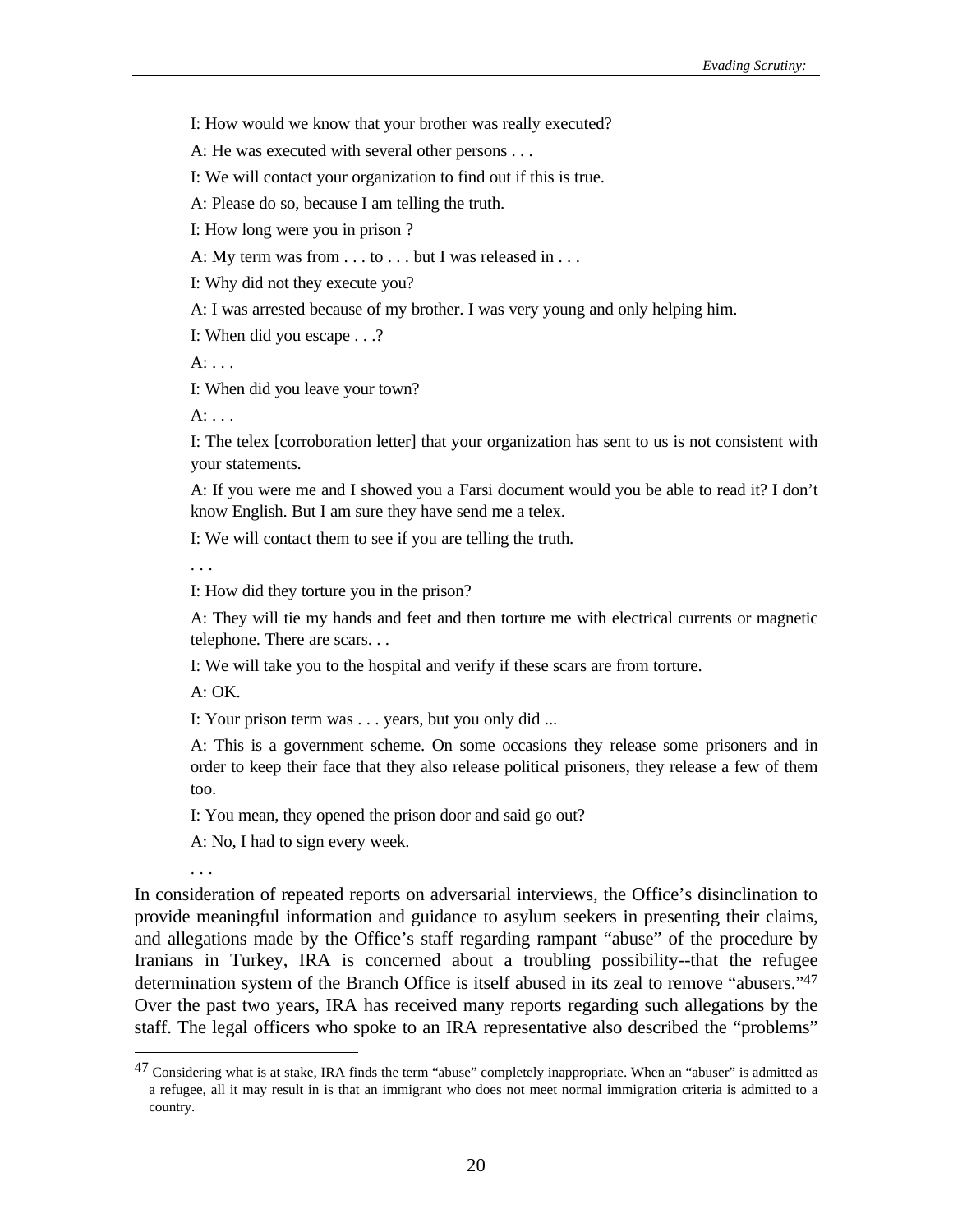of the procedure in one context--that of "abuse". According to asylum seekers' reports, some officers have gone as far as commencing the interviews by inviting the applicant to "spell out" her/his "lies" or have offered them help "only if they admit that their stories are lies" or other comments to that effect.<sup>48</sup>

Although misrepresentation and concealment of facts are undeniable possibilities in refugee claims, a presumption of doubt and disbelief against an asylum seeker is contrary to the "generous spirit" of the *Handbook* and the requirement to give asylum seekers "the benefit of the doubt." Article &199 of the *Handbook* states: "Untrue statements by themselves are not a reason for refusal of refugee status angeeit is the examiner's responsibility to evaluate such statements in the light of all the circumstances of the case." It is further suggested that, instead of dismissing a claim, an explanation for any misrepresentation or concealment of material fact should be sought by the examiner. The *Handbook* also cautions against taking isolategeeincidents out of context, ang advises that the cumulative effect of the applicant's experience should be considered.49

What appears to be completely absent from the determination interviews of the Branch Office is the recognition of the need to develop trust and gain rapport with the asylum applicant, both on general and personal terms. Closure and reticence are important parts of the lives of Iranians. In order to survive in Iran, people have to learn to feign ignorance, keep silent ang lie about their beliefs, actions, relationships and aspirations. These are the ways to survive under constant interference, terror and repression by a theocratic state. In order to best elicit a claim ang establish credibility with an Iranian asylum seeker, an examiner should first understand this reality. In this connection, the lack of fundamental safeguards for fairness in the Branch Office's procedures, including non-adversarial interviews, is indeed the main cause of endemic distrust among Iranian asylum seekers.

*The spirit of the Branch Office's interviews is a matter of great concern since they appear to be exactly the opposite of what is recommended by the Handbook. An important factor in changing the manner in which interviews are conducted is to change the presumed skepticism. The Handbook says hearings should be co-operative attempts by the investigators to elicit all the relevant information. Every step possible should be taken to win over the asylum seeker's confidence so that s/he will tell her/his story in its entirety. Independent monitoring is the safeguard to ensure factors such as if the interviewer has asked an applicant sufficient questions to elicit the claim, if the interview was conducteg in a non-adversarial manner, if the asylum seeker was given enough time to answer the questions and if the interviewer has been competent and unbiased. Finally, a provision for appealing a negative decision on procedural flaws should become available to aggrieved asylum seekers.*

<sup>48</sup> For example, a couple who applied for asylum based on the wife's persecution were accused right at the beginning of their interview to have fabricateg the case because it had seemed that female claimants receive more favorable evaluations.

<sup>49</sup> Handbook, *above* note 22, Article &201.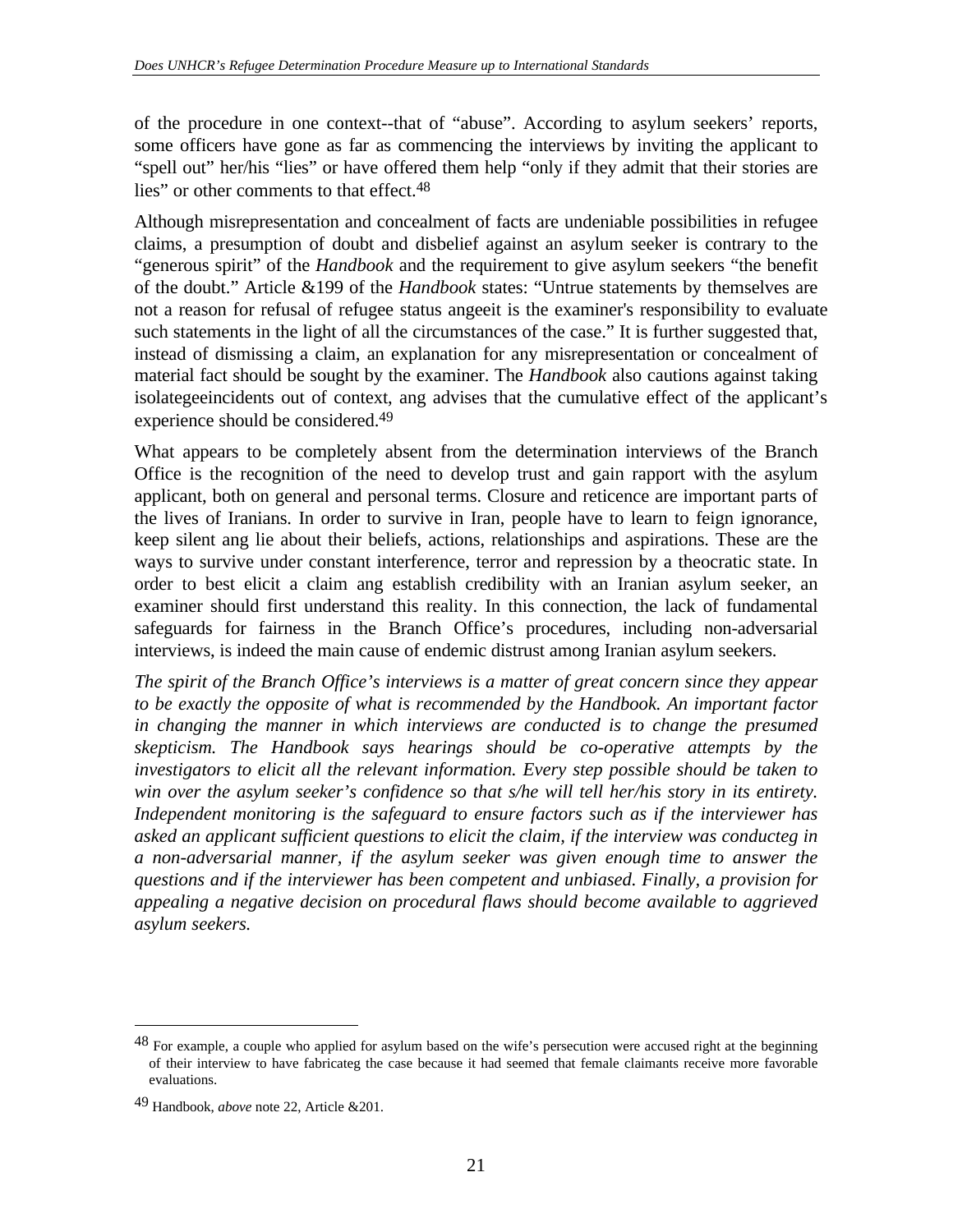#### **• Problems with Communication**

Communication is the crucial element of the determination interview. An applicant's claim cannot be developed or fairly assessed if the communications are not accurately and completely interpreted. Problems with communication increase the risk that the applicant will misconstrue the questions and that the examiner will be insensitive to subtleties in the applicant's answers. Determination of credibility substantially can be affected by interpreter errors, for example, non-interpretation and misinterpretation of important parts of the applicant's testimony. When such difficulties occur, then, through no fault of the applicant, the interviewer may come to doubt the applicant's credibility, and may deny the asylum application.

Interpretation is then the weakest link in all determination procedures, not only because the examining authorities usually speak a different language but also because they are often not knowledgeable about the culture and, when applicable, the sub-culture that the asylum seeker comes from. Much has been studied on the cultural relativity of words, notions, concepts and perception, as major sources of misunderstandings in cross-cultural communication. Such misunderstandings can contribute to the denial of refugee status to asylum seekers who, while doing their best to give all the requested information, fail because their statements are misinterpreted by the interpreter or by the interviewer for these reasons. It is very difficult, perhaps impossible, to guarantee complete and correct interpretation during an interview. However, a determination procedure has to be alert for safeguards in order to avoid and correct errors caused by interpretation. The *Handbook* provides that the asylum seeker "should be given the necessary facilities, including the services of a competent interpreter, for submitting his case to the authorities."<sup>50</sup>

Inadequacy of interpretation facilities at the Branch Office interviews is a complaint commonly raised by Iranian asylum seekers. The most striking example which has come to the attention of IRA is the use of an Iraqi Kurd in interpretation for Iranian Kurds. It is striking because, after several years of determining Kurdish-Iranian applications, the office has not acquired the basic background knowledge that Iranian Kurds speak the Surani dialect which is different from the Kurmanji dialect that some Iraqi Kurds, including the person selected here, speak. One Kurdish applicant whose interview was translated by an Iraqi Kurd said that she could not comprehend the entire interview because of the use of such an interpreter. Although she complained, she was not given any other choices. In another interview, after the applicant objected to the inadequacy of interpretation, the Iraqi Kurd initially on the job to translate from Kurdish to English was asked by the interviewer to translate from Farsi, which he could not speak fluently. This interview was, nevertheless, completed in Farsi.51

Another frequently reported problem is non-interpretation. While precise interpretation often requires elaboration on words and concepts, interpreters of the Branch Office are known to be experts at "translating several sentences with only a few words." Other than

<sup>50</sup> Ibid., Article &192 (iv).

<sup>51</sup> When this example was brought to the attention of the Branch Office's legal officers, they said that within the particular framework of that interview the translation was adequate.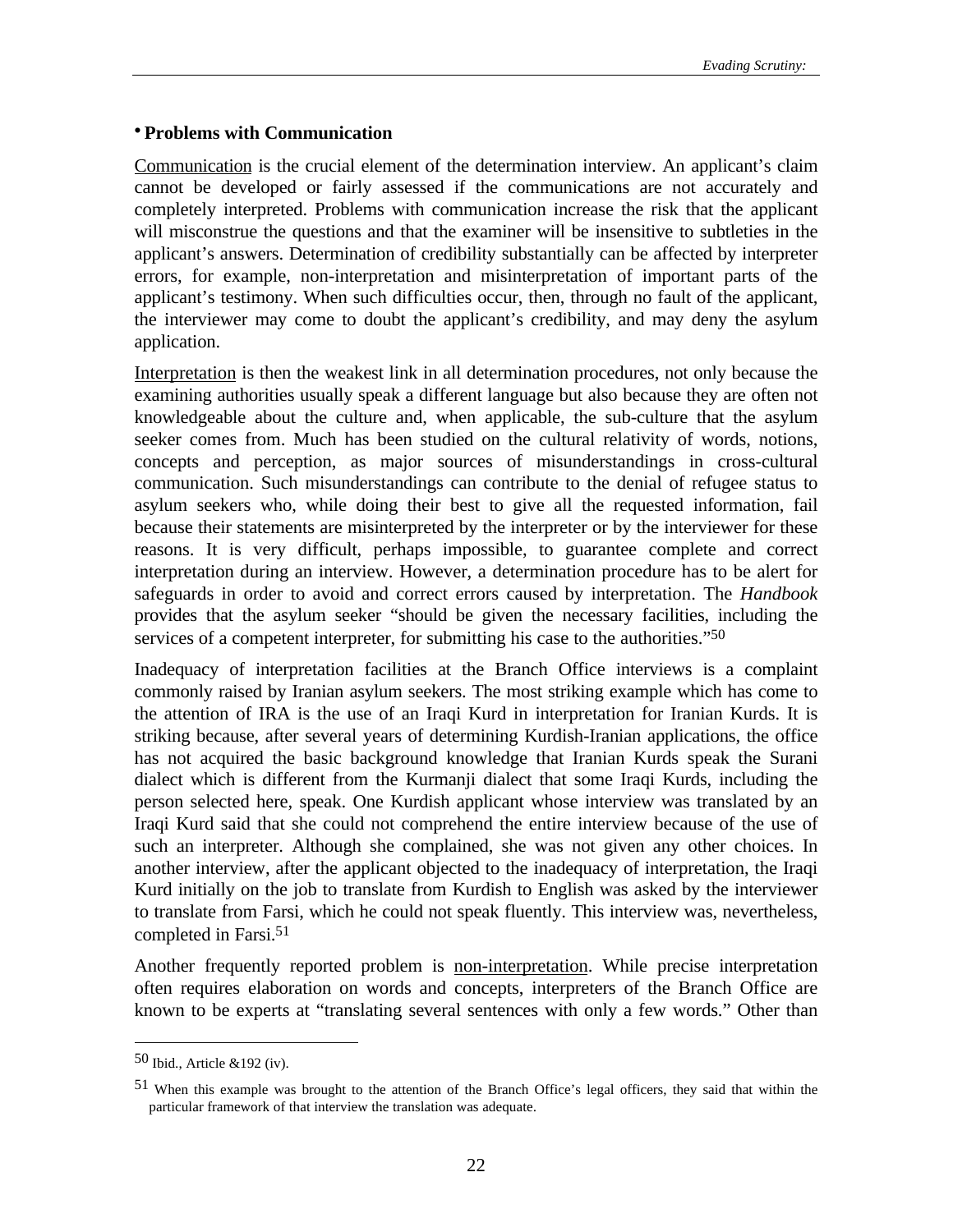the adverse consequences of non-interpretation in establishing a claim, asylum seekers who feel that information presented by them is not valued enough to be considered in full continue the interview in distrust, frustration and disappointment. Several asylum seekers, who knew some Turkish themselves and have been interviewed by Turkish legal officers, reported that because of the inadequacy of the available translation, they preferred to communicate with the interviewer with their own inadequate knowledge of Turkish language. One asylum seekers said that when he conversed in Turkish with the interviewer, he found out the discrepancies in the interpreter's translation. For example, while he was asked by the interviewer to explain the "ideological line that Mussa represented" the interpreter had simply translated the question as "who is Mussa." The lack of specific vocabulary appears as the major reason for non-interpretation. Some interpreters use dictionaries or even exchange vocabulary on the phone with other interpreters during interviews. However, the effort is reported to be more of an impediment in creating a climate of trust and rapport between interviewers and applicants than contributing to the communication.

It is also reported that interpreters get involved in the interview in matters other than translation. For example, they offer personal comments to applicants. In one instance, an applicant was casually warned by an interpreter, at the beginning of his interview, that his interviewer has a reputation of rejecting political Iranians. This, he reports, made him fearful and uncomfortable even before he was questioned by the interviewer. In several instances, instead of interpreting the applicants' response, which had challenged the strict order set by the interviewers, the interpreter had only kept pressuring the applicant to give up the response. In some instances, interpreters were asked by interviewers of their opinion on an applicant's statements.

Lack of selection criteria and allocation of resources are obviously major problems in providing adequate translation facilities by the Office.52 Until recently, interpreters were hired from asylum seekers who were recognized by the Branch Office. In speaking to some of these interpreters, IRA has found that they were chosen without any standardized selection criteria and started work with no training. Many of these interpreters had political backgrounds and were therefore looked at with suspicion when they interpreted for asylum seekers whose political backgrounds were different. One political refugee reported that, because he was suspicious of his interpreter, who had been employed among the military personnel of the former Shah's army, for the most part of the interview, he got engaged in censoring himself rather than explaining his experience in full. Since the summer of 1994, the Branch Office has employed new interpreters by putting adds in the Turkish press. It is reported that these new interpreters have ties with Iran, a factor that makes asylum seekers even more suspicious. Asylum seekers fear that what they say regarding their persecution in Iran might leak across to the Iranian government by these interpreters who travel back and forth to Iran.

<sup>52</sup> In speaking to interpreters, IRA found out that written documents, such as appeal letters, are also translated by the same interpreters and not always in full. They said that before such translation is done the head translator selects parts of the document which s/he finds important.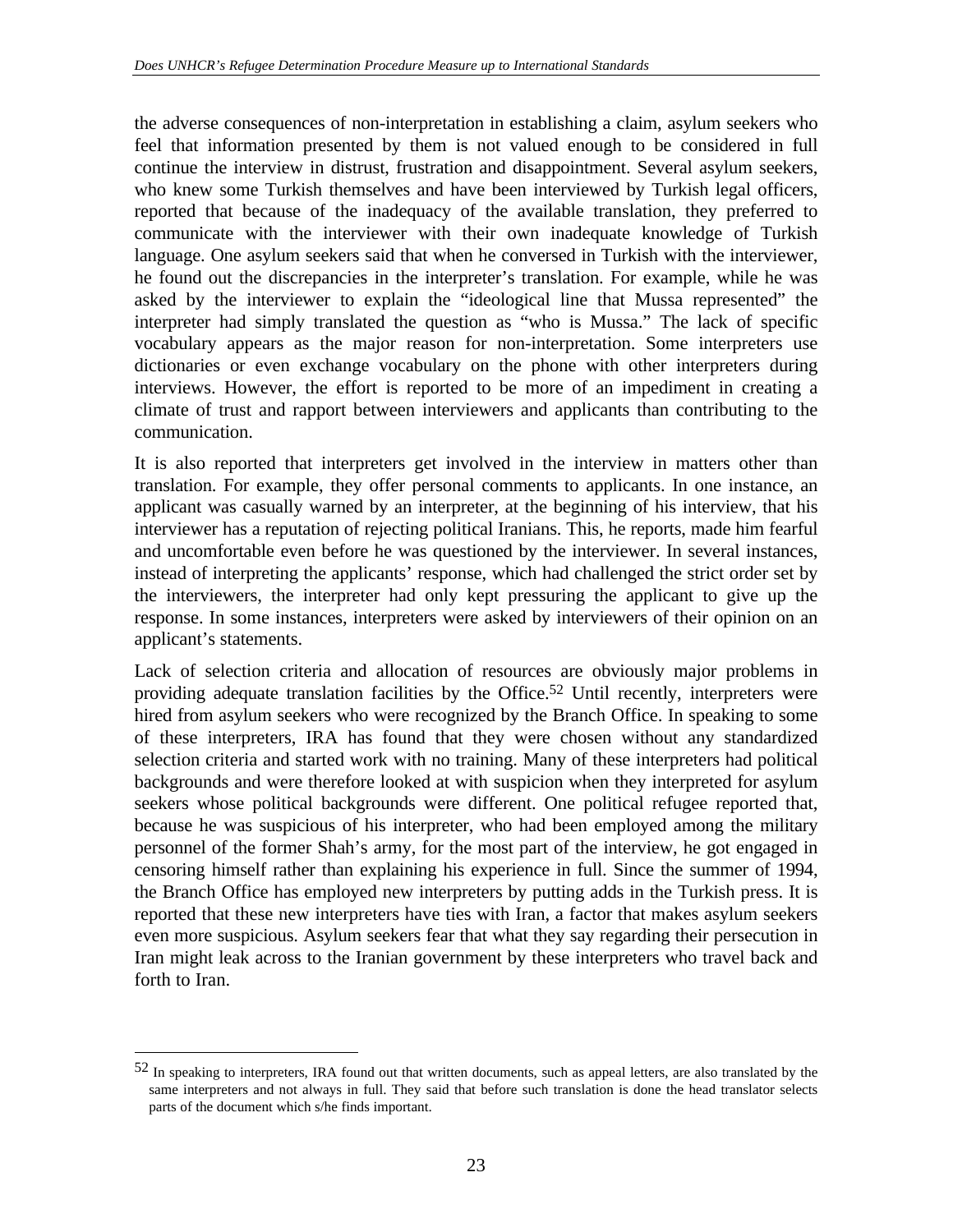Yet another factor that may, in particular, compound the problems of interpretation in the Branch Office, is that communication between officers and asylum seekers are often conducted in a tri-lingual situation. In IRA's experience some of the Branch Office's legal staff are not fluent in English, although the language of the proceedings is English. Under these circumstances details may be lost by way of the interviewer's lack of fluency to present her/his questions and to correctly perceive the applicant's answers. Asylum seekers have reported instances where apparent miscommunication between the interviewer, who has appeared to be even less fluent than the interpreter, and the interpreter, has impeded the communication. Such instances have also been related by interpreters themselves.

*Interpretation problems are difficult to correct. But because errors stemming from interpretation may lead to someone's return to a country of persecution, great care and attention have to be paid. Selection of interpreters according to standardized criteria and training would significantly mitigate this problem. Neutrality and fluency as well as familiarity with the culture of the asylum seeker are other essential requirements. The practice of reading back contemporaneous notes to the applicant for acknowledgment and amendment, tape recording the session and including the tape in the record, as well as the right to review interview records by applicants and opportunities for an effective appeal after a written statement of findings and reasons would significantly diminish the risks involved in improper translation. In other countries a number of rejections are reviewed only on interpretation grounds. Presumably a number of Iranian applications rejected by the office could be reviewed on these grounds alone if rejected applicants have the opportunity to investigate these problems.*

#### **• Appeal**

The test of any legal system is how it handles mistakes, especially when there are circumstances which can lead to disastrous and irreparable consequences. If a refugee is found not to be a refugee and sent back erroneously to the country he fled, he may be killed or tortured. Refugee determination is a complex evaluation of subjective and objective fear. Errors can occur for various reasons, including improper finding or recording of facts, lack of appreciation or misinterpretation of facts, a wrong credibility finding, and also because of a restrictive application of the refugee definition. The right to a meaningful and effective appeal is an essential safeguard in refugee determination procedures. The UNHCR Executive Committee recommends, "If the applicant is not recognized, he should be given a reasonable time to appeal for a formal reconsideration of the decision, either to the same or a different authority, whether administrative or judicial, according to the prevailing system"<sup>53</sup> Even where the claim is "manifestly unfounded", the UNHCR recommends "an unsuccessful applicant be allowed to appeal a negative decision before being removed."54 In further recognition of the importance of a formal and fair appeal, UNHCR has required several basic principles: 55

<sup>53</sup> EXCOM Conclusion 8 (XXVIII) (1977), para. (e)(vi).

<sup>54</sup> EXCOM Conclusion 30 (XXXIV) (1983), para. (e)(iii).

<sup>55</sup> UNHCR Note, *above* note 23.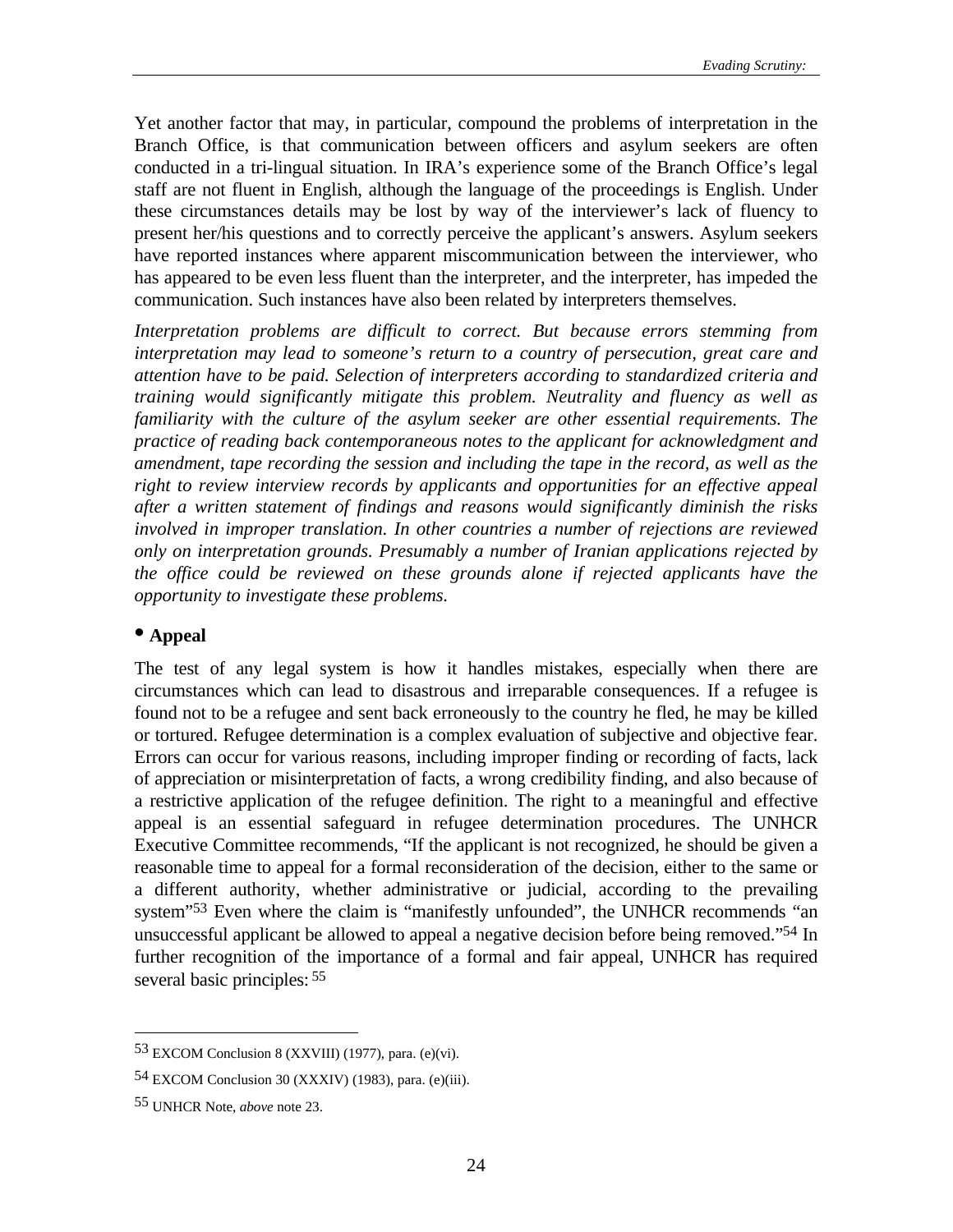Although this requirement [appeal for a formal reconsideration] is phrased in general terms, in UNHCR's view the notion of "appeal for a formal reconsideration" includes some basic principles of fairness applicable equally to judicial or administrative reviews, such *as the possibility for the applicant to be heard by the review body and to be able to obtain legal advice and representation* in order to make his submission; for reconsideration to be based on all relevant evidence; and for a consistent and rational application of refugee criteria in line with the guidelines established in the Handbook. UNHCR believes that *the notion of fairness* also *requires the review body to provide the grounds for its decision, so that the applicant can be reassured that he has had a fair hearing and the criteria have been applied properly*. [Emphasis added]

Although in the Branch Office's refugee determination procedure a significant number of cases go on to the appeal stages and a considerable number of positive decisions have been granted on appeal, i.e., at either "review" or "re-opening" stages,<sup>56</sup> asylum seekers are not provided a meaningful opportunity to enjoy any of the above basic principles. As discussed earlier, applicants receive no legal assistance or representation at any stage. As it will be discussed later, the opportunity to appear before a reviewing officer is not granted to all applicants on appeal, even on review of an initial rejection. But most importantly, asylum seekers are severely handicapped in what they can accomplish on appeal because they are not provided the grounds for a negative decision. Applicants are not assured in any manner whatsoever, let alone reassured, that they have had a fair hearing or that the criteria have been applied properly.57

The Branch Office's failure to provide the grounds for a negative decision applies to both types of rejection i.e., persons whose initial evaluation has been negative with the opportunity for a review as well as cases that are closed as "manifestly unfounded" or "abusive of procedure" and have to be re-opened for reconsideration. It is ironic that rejected applicants are asked in their form rejection letters to write an appeal letter and set out reasons "justifying" a review or a reopening of a case while they have no inkling why they were rejected in the first place. In examining some of the appeal letters submitted by asylum seekers to the Office, IRA has found that, except when applicants' testimonies were cut short or prohibited in the interview, few of them include information other than what the applicant claimed to have already given at her/his initial interview.

<sup>56</sup> Based on statistics obtained from the UNHCR, since 1992, 29 to 39 percent of cases were recognized at the review or reopening stages.

<sup>57</sup> In response to the question why reasons are not given to applicants in writing, UNHCR staff expressed concern about "abuse", that if reasons are provided then asylum seekers would know what types of claims are more likely to get rejected. The staff further stated that a written reason would imply a judgment on the Iranian government which may deteriorate UNHCR's relationship with the government, make assisting and protecting refugees more difficult. Both reasons are, in IRA's view, unacceptable. Providing grounds for a decision is considered as a basic principle of fairness by the UNHCR and can not be compromised in any manner whatsoever. Moreover a condemnation of the government involved in persecution of a refugee is always implicit in finding that person to be a refugee. The consequences of this approach can be further questioned, since UNHCR promotes "prevention" as the most effective form of protection for people. Considering that constructive prevention aims to reduce and remove the conditions that cause people to flee, disinclination to get involved in condemning human rights violations of the Iranian government only distances the UNHCR in addressing the root causes of the flight of Iranians.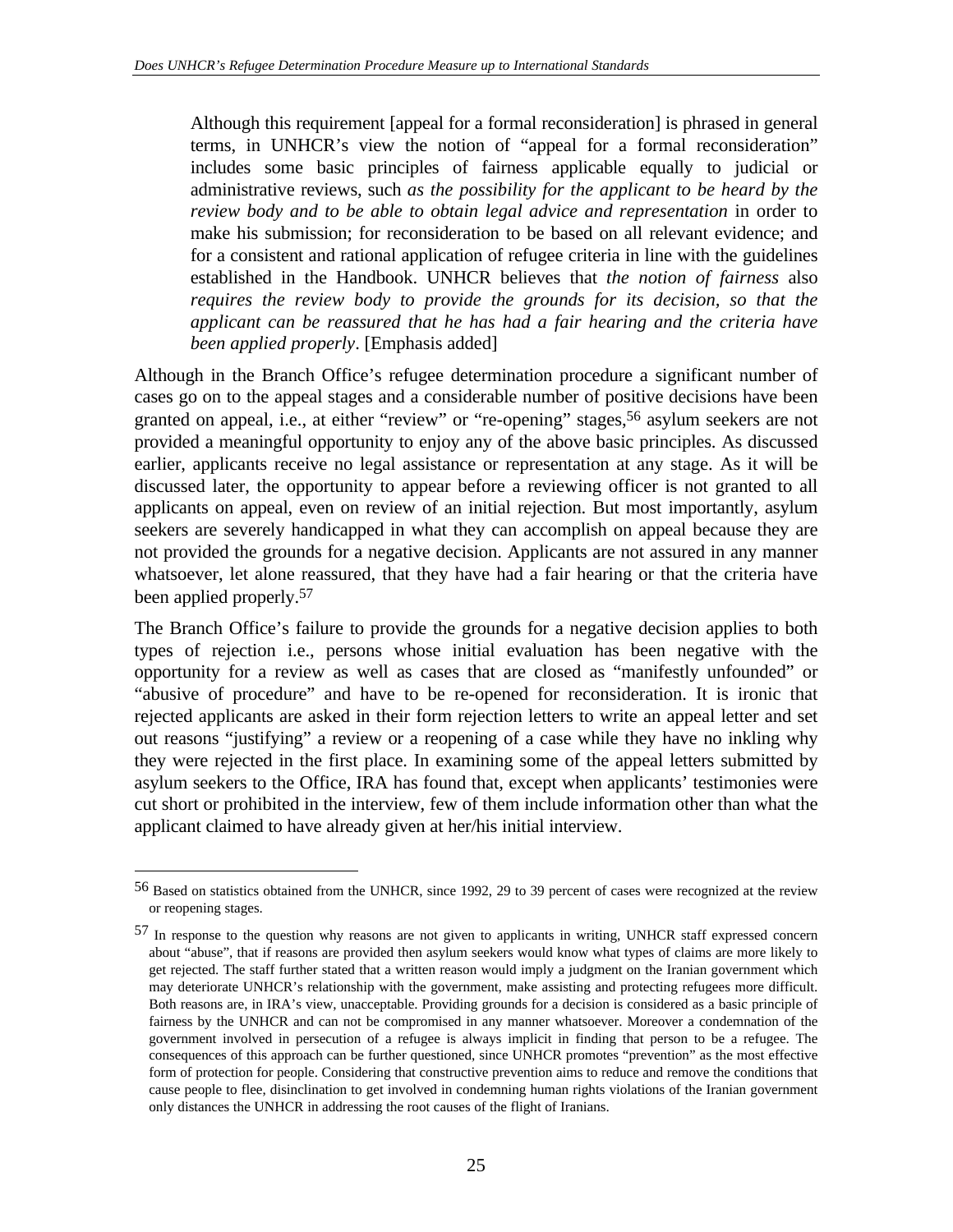In the absence of substantive appeal letters, appeal requests are examined largely on the basis of an applicant's existing record. As said earlier, ambiguities, inconsistencies, errors from translation, and documents that are simply lost or not placed in an applicant's file are unlikely to be discovered and resolved in the procedure because of the existing confidentiality rules. Therefore, to the extent that the existing record of an appellant is badly prepared, the reviewing officer is going to be disadvantaged in granting a request or in reevaluating an initial negative decision. When an examination on appeal is based on an inadequate or improperly prepared record, it is not just a waste of the office's resources, it also exhausts an applicant's limited opportunities to have her/his appeal considered. In addition, because of the protracted appeal procedures, by the time an appellant receives a result s/he is likely to also exhaust her/his stay permit in Turkey which, regardless of the result, would put her/him at greater risk of deportation.<sup>58</sup>

Although UNHCR staff have stated that reasons of rejection are given orally at the commencement of the appeal interview, this provision is not specified as part of the procedure in the "information notice" and applicants are not informed, in any other way, that they are entitled to such explanations in the interviews. In fact, most applicants who have gone through this step have claimed otherwise, that no reasons have been given to them at these interviews. The few who believed that they were given an explanation for the original negative decision described the explanations as scant and uninformative. For example, some former members/supporters of political groups were told that they are required to provide corroboration letters from their respective organizations or their claim would not be credible. Some of these applicants have presented logical reasons for not being in a position to provide such corroboration and have, instead, provided other testimonial or documentary evidence to corroborate their claim. Nevertheless the explanations have not addressed the other evidence presented. In other instances applicants were given hints about some contrary evidence from an extrinsic source without being fully informed about the evidence and without being given reasons as to why that evidence was deemed more credible than the testimony and documents provided by the applicant. Some other applicants, who have corroboration from their organizations, were told that their testimony contradicts with the corroboration without being given the opportunity to investigate the original corroboration letter.59

<sup>58</sup> Refugees who carry a passport have to exit and enter Turkey every three months. Other than the costs (\$80-\$100 per person), which UNHCR does not cover, it is reported that refugees are harassed and threatened with being sent back to Iran by the Turkish border police. IRA is aware of cases of refugees recognized by the UNHCR who were deported to Iran on the grounds that their visa had expired. The situation is even more dangerous for those who are without documents and are issued temporary residence permits (Ikamet Belgesi). As reported, after the 12 month allowable stay, these persons face constant harassment and threats of deportation when they go for their daily signature duty in their designated towns of residence. In some instances the Interior Ministry of Turkey, which is responsible for issuing the stay permits, has refused to extend the permits of even those who have been recognized by the UNHCR and were still awaiting resettlement after the allowable stay period. These threats should be considered in the light of the more general threat which faces all refugees since the Turkish authorities are now issuing stay permits only if in their assessment the applicant is a "genuine refugee".

<sup>59</sup> In one instance IRA contacted the concerned organization and requested an original of the corroboration. While the applicant, a Kurdish activist, had been told by the interviewer that in the corroboration letter his association with the organization was stated as a Peshmarge (in contemporaneous conditions refers to members of the open and armed wing of Kurdish organizations), the letter had actually corroborated his association as a "militant", which was indeed correct because the applicant was an unarmed and underground activist in the clandestine section.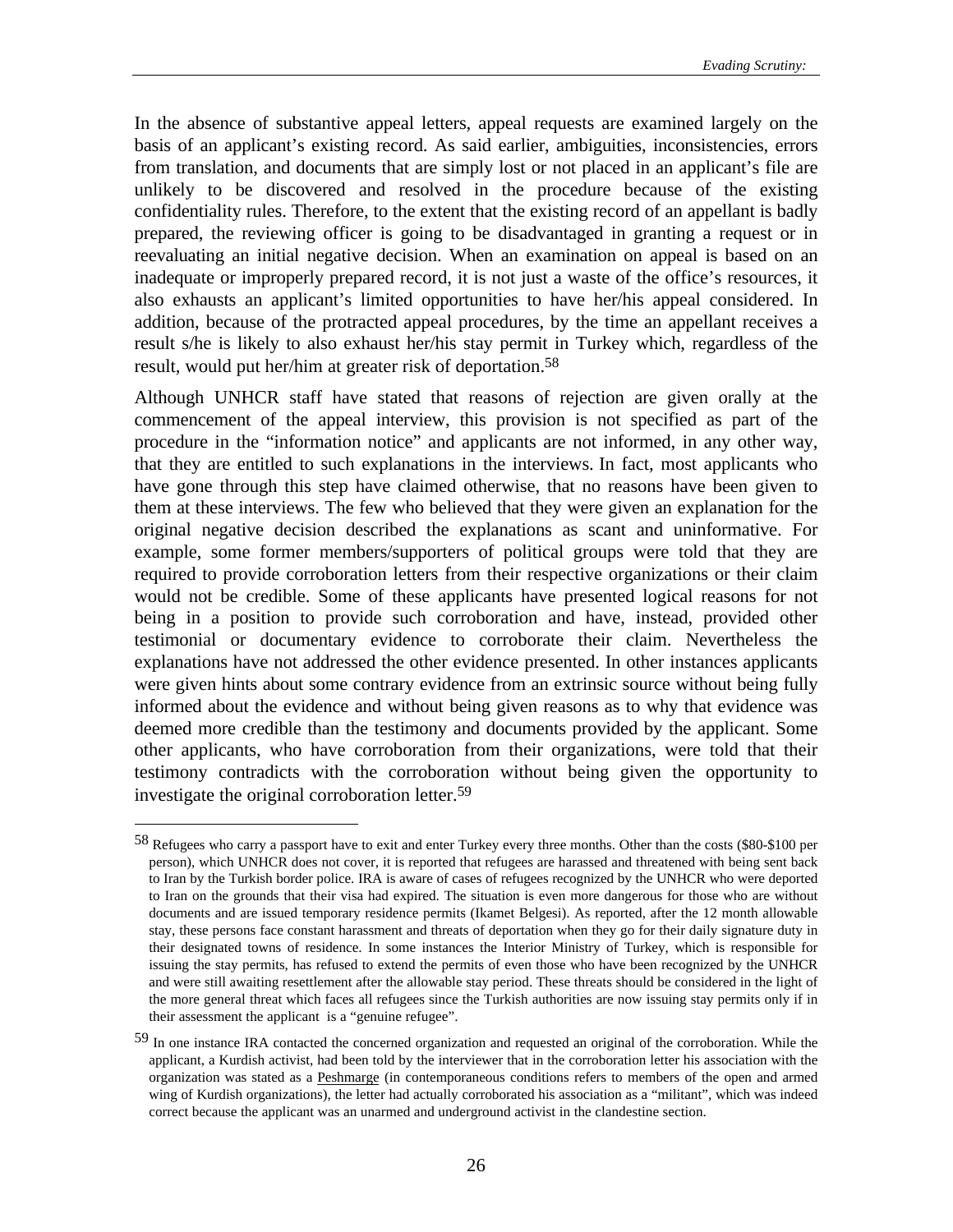In any event, even if reasons are given at the commencement of the appeal interview, appropriately and without exception, they are not going to put the applicant in a position to overcome or rebut them. An applicant has to be informed of the reasons for her/his rejection well ahead of time to be able to address them intelligently and effectively both in order to have her/his appeal granted and to win his case on appeal. <sup>60</sup> Finally, this method of informing appellants is absolutely unfair to those who never get a chance for an appeal interview. As stated in the rejection letters of the Branch Office, not all appellants are granted an interview on review. IRA is aware of several cases which were denied an interview on review.

In questioning applicants about the types of questions asked by a new examiner during the review interviews and about the duration of these sessions, IRA has found out that some of the review interviews have been cursory and inconsequential in the sense to provide an appellant a fresh look at the facts of her/his case and her/his credibility. A number of these interviews have lasted as little as 20 minutes and have consisted of a few yes-no questions, simple inquiries such as dates or family trees.

Appellants whose cases are closed ("manifestly unfounded" or "abusive of procedure") are even more severely handicapped in their accomplishments at the appeal level. In order to be granted a re-opening, they are required to submit new information while they have no way of knowing if the old information has been properly considered or understood. IRA believes that several cases have been closed only based on an initial misrepresentation or concealment of minor facts by applicants, where there had been good reasons for such misrepresentations and where appellants had been otherwise capable of fulfilling the refugee criteria.61 In the absence of a definition for categories which are considered as "manifestly unfounded" or "abusive of the procedure" such evaluations could never be challenged fairly and effectively.

The UNHCR Executive Committee has said a claim must be rejected as manifestly unfounded only if it is "clearly fraudulent" or "not related to the criteria for the granting of refugee status laid down in the 1951 United Nations Convention relating to the status of refugees nor to any other criteria justifying the granting of asylum."62 However, claims could be unfairly rejected as manifestly unfounded where there are no procedural safeguards in place to ensure the claim is, indeed, not genuine. Unless there are safeguards in place to challenge these determinations on facts, on law and on procedures, genuine refugees might be deported to the hands of their persecutors. UNHCR has explicitly recognized "the

<sup>60</sup> In response to the question as to why applicants are not informed of the reasons of rejection prior to the appeal interview so that they would be able to overcome them in the appeal interview, the staff emphasized "spontaneity" as a necessary method of breaking the information to the appellants so that untrue answers are prevented.

<sup>61</sup> Since 1993 the Branch Office started rejecting political Iranian asylum seekers who fled to Turkey via Iraq regardless of the substance of their claims. They were called "Irregular Movement" (IM) cases and were asked to return to Iraq by the Branch Office. IRA is aware of some such applicants who, after knowing the office's policy on similar claims, had concealed or made misrepresentations to avoid an IM decision by the Office. These applicants had indeed fled the insecure and inhuman conditions of the Iraqi territories and could not go back. The Branch Office has recently admitted the remaining 20 to 30 IM cases, some of whom had made mis-representations before. Several of the admitted cases have been languishing in Turkey under the threat of deportation as far back as August 1992.

<sup>62</sup> EXCOM Conclusion 30 (XXXIV) (1983), para. (d).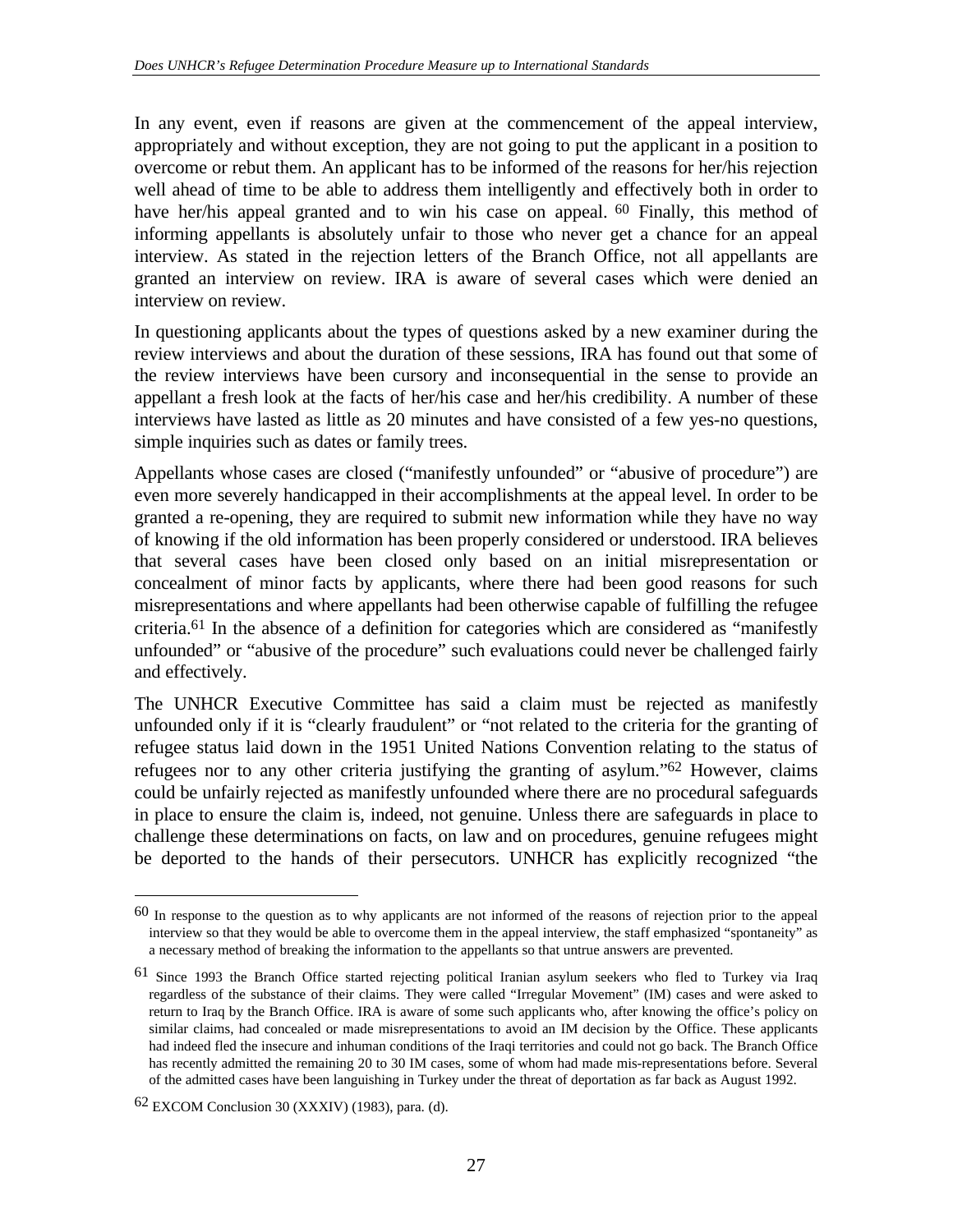*substantive* character" of a "decision that an application for refugee status is manifestly unfounded or abusive." It has also recognized "the grave consequences of an erroneous determination for the applicant and the resulting need for such a decision to be accompanied by *appropriate procedural guarantees*" [Emphasis added].63 A right to a full and effective review cannot be swept away for a "manifestly unfounded" claim.

The unfair treatment received by closed cases is of high concern also because these appellants are labeled by the Office as "persons of no concern to the UNHCR", a classification that virtually means "can be deported by the Turkish authorities." It normally takes several months for a re-opening to even be considered. For example, IRA is currently pursuing a case that has remained closed since September 1994. Despite several petitions by the applicant, which in this case has included substantive new evidentiary documents, the appeal request has not received a response. The concerned appellant's stay permit will expire shortly and the appellant may, any day, receive a deportation order based on a negative eligibility determination by the Turkish authorities. IRA is aware of a number of other asylum seekers who had received deportation orders by Turkish authorities before they were finally granted a re-opening of their case by the UNHCR. Some of these asylum seekers were told of or shown by the Turkish police, documents that based their deportation on the UNHCR's indication that their cases were closed by the office. Because there is no formal procedure for reopening a case an appellant can easily get deported before her/his reopening request is considered or decided by the office.<sup>64</sup>

In the absence of a formal procedure to lodge and resolve an appeal, re-openings that were granted by the Branch Office in the past seem to be mostly in response to pressure. Until the summer 1994, asylum seekers would often attribute their hard-won reopening to "pressure" on the Office. A common form of pressure has been in the form of long term sit-ins in front of the Office and petitioning officers on their way in and out of the office. Asylum seekers would finally be called inside the Office and would be told that they will be granted another interview "which of course does not guarantee a positive evaluation." Since the clampdown in summer 1994 by the Turkish police on Iranian asylum seekers who appear in front of the office, such pressure to reopen cases has been taken off of the Office. As a result the number of reopenings has decreased significantly. IRA is aware of many compelling reopening requests lodged since then that have not been granted or even challenged in their content.

*Many problems might be corrected if an effective appeal mechanism were to exist. Formal procedures should be incorporated so that no appellant, including those whose cases are closed, would be denied protection against deportation and therefore rendered appeals meaningless. Individual decisions citing the reasons for rejection are necessary to ensure that the asylum seeker is being given a meaningful opportunity to appeal a negative decision. Asylum seekers and their representatives and advocates should be able to review*

 $63$  Ibid., paras. (e) & (e)(iii).

<sup>&</sup>lt;sup>64</sup> There is no clear written information regarding eligibility for protection against deportation. In practice, the office has refused to intervene on behalf of appellants who have been subjected to deportation before their requests for reopening were responded to by the Office. The staff have also verbally confirmed to IRA that closed case are deserving of deportation to Iran.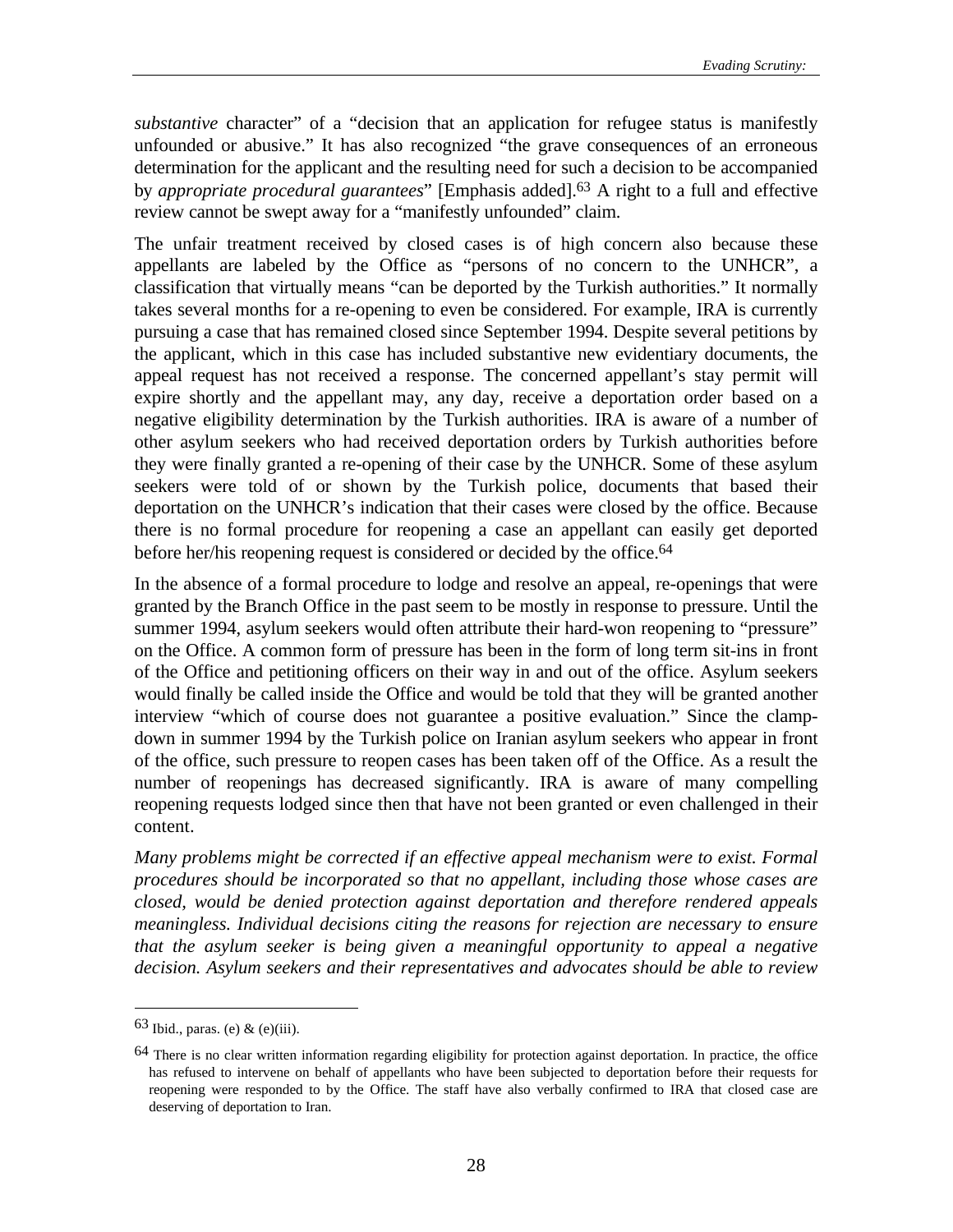*both a recorded transcript of the interview(s) and reasons for denials prior to filing an appeal. Submissions by the latter should be considered and challenged in substance.*

# **4. Conclusions and Recommendations**

Of course, no screening process can guarantee that some errors will not be made in determining who is or is not a "Convention" refugee. However, as we have discussed in this report, the absence of certain basic safeguards would render any refugee determination procedure unfair, prone to error and lacking opportunity for redress of grievances. The failure to invoke fundamental standards of fairness, enunciated by UNHCR itself, is the greatest shortcoming of the Branch Office's determination procedure.

IRA expresses grave concern over the determination process of the Branch Office, because it is the only instrument of the international community to protect Iranian refugees against serious and increasing violations of the UN Convention they face by the Turkish authorities. Neither the duty to apply fairly UNHCR guidelines for refugee status determination nor the duty of *non-refoulement* are upheld by the policies of the Turkish authorities in regard to Iranian refugees. IRA urges the UNHCR to act with vigor and outside the closed doors to condemn and obligate the Turkish authorities to observe the UN Convention and other relevant instruments concerning protection of refugees.

As far as the refugee determination procedure of the Office is concerned, IRA strongly urges the UNHCR to pay due regard to fundamental procedural guarantees so that no refugee would erroneously be denied the protection of the office. The Office should make public assurances that there is no such negative presumption about the truthfulness of Iranian claims. IRA submits the following recommendations with the intent of promoting full and fair determinations. Until effective measures have been implemented to remedy the weaknesses and flaws in the current process, no asylum seeker should be labeled "as a person of no concern to the UNHCR" and be denied protection against deportation. Moreover, IRA strongly urges the UNHCR to give a further careful and thorough review to those rejected asylum seekers whose application for refugee status have been previously determined. The cases of these persons should receive an immediate official re-opening and Turkish authorities should be appropriately informed to not forcibly return such persons. Consideration should be given to a review of these cases by a different body of the UNHCR such as the Headquarters as swiftly as possible.

The following recommendations are based on safeguards and provisions that are common to many other international administrative or judicial refugee determination processes but are absent from the refugee processing system of the UNHCR in Turkey.

## **Legal Advice and Representation:**

• Detailed information of the nature of the determination mechanism- including the procedures and criteria for determining refugee status--should be provided to every asylum seeker in writing well in advance of the interview.

• Adequate individual legal advice and assistance should be made available to every asylum seeker at every stage of the proceedings. Provisions should be made to assign a legal officer not involved in deciding cases or to engage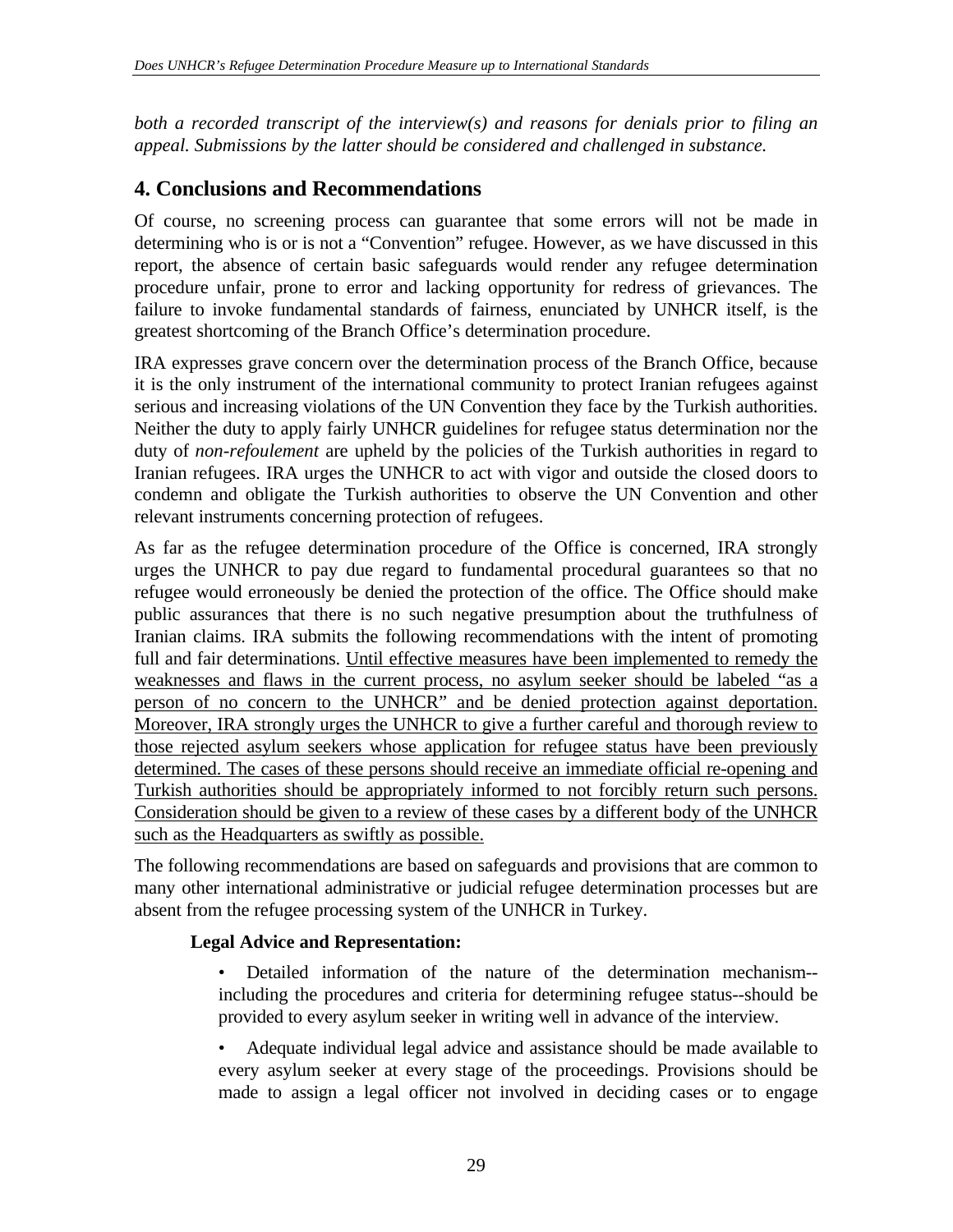volunteer lawyers and trained lay persons, particularly Farsi language speakers, to assist asylum seekers in the preparation of their cases. Steps should be taken to make arrangements with non-governmental organizations and local lawyers if necessary.

**•** Asylum seekers should be accorded the right to have their appointed representatives present at the interview, during which time representatives should be free to put questions to their clients and to make representations on their behalf. Written submissions from representatives should be included in an applicant's eligibility determination.

#### **Rights in Interview:**

• Contemporaneous notes taken during the interview should be read back to the asylum seeker, who should be given the right to amend the record before signing it. A complete transcript of each interview should be made available to every asylum seeker and her /his representative/advocate before a decision is made on the application.

• Interview rights should be defined and asylum seekers should receive information about their rights in the interview and how to object if these are violated.

• Interviews should be non-adversarial. Applicants should receive a chance to hear apparent objections to their claim and a chance to overcome the objections before the decision maker and before a decision is made. If necessary, additional interviews should be arranged before a decision is made.

There should be proper oversight to be sure that interview procedures are conducted in a sympathetic manner and that questioning of the applicant has been thorough and fair. To ensure unprejudiced decisions by examiners, the rate of approvals of each adjudicator should be considered and open for scrutiny.

Interpreters should be selected based on standardized criteria and should receive training before assisting in interviews.

- Applicants should be free to take notes.
- Interviews should be tape recorded. Tapes should be available for transcription on request by the applicant or her/his representative.

#### **Appeal:**

• A formal appeal procedure should be set up, whereby all appellants, including those whose cases are assessed as "manifestly unfounded" or "abusive of procedure", receive adequate protection against deportation while their appeal are pending.

• A complete written statement of the reasons for negative decision in each case, including findings of fact and law, should be made available to all asylum seekers well in advance of the deadline for appeal. In the least, if the reasons are going to be given to the applicant orally, an exclusive session should be arranged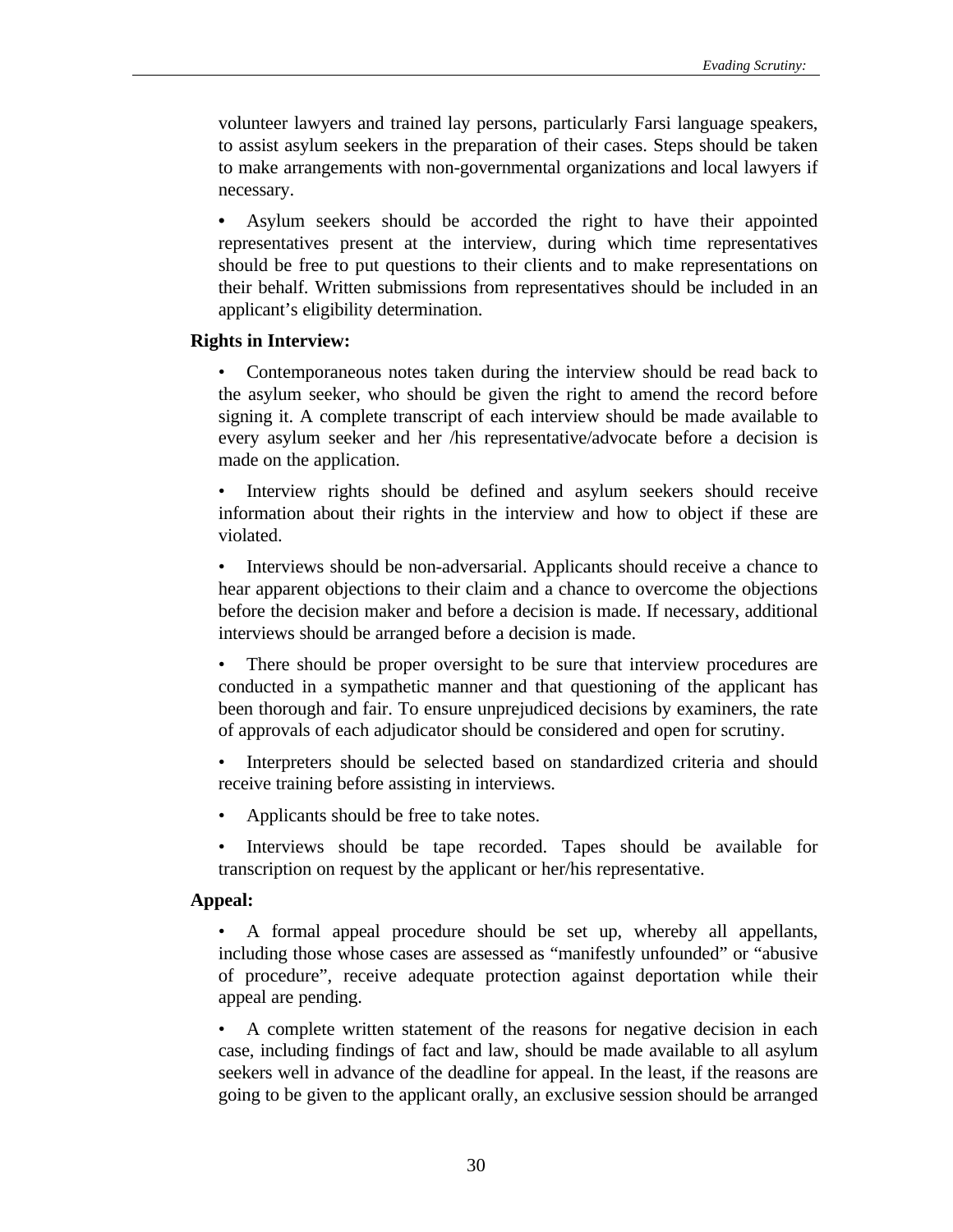for stating these reasons. This session should take place prior to the deadline for an appeal.

• Files concerning asylum applications should be open to the asylum seeker and her/his representative/advocate. Asylum seekers should be allowed to inspect adverse information received by the office regarding their case. Information from any source that cannot be disclosed to the applicant should not be accepted.

• An applicant's right to appeal must not be restricted solely to cases involving new information. It should also be expanded to include procedural flaws.

• Because of the limitations on having to appeal to the same body, arrangements should be made so that a final appeal can be lodged with an independent body, for example, with the UNHCR Headquarters.

• The role of representatives/advocates must become part of the appeal proceedings.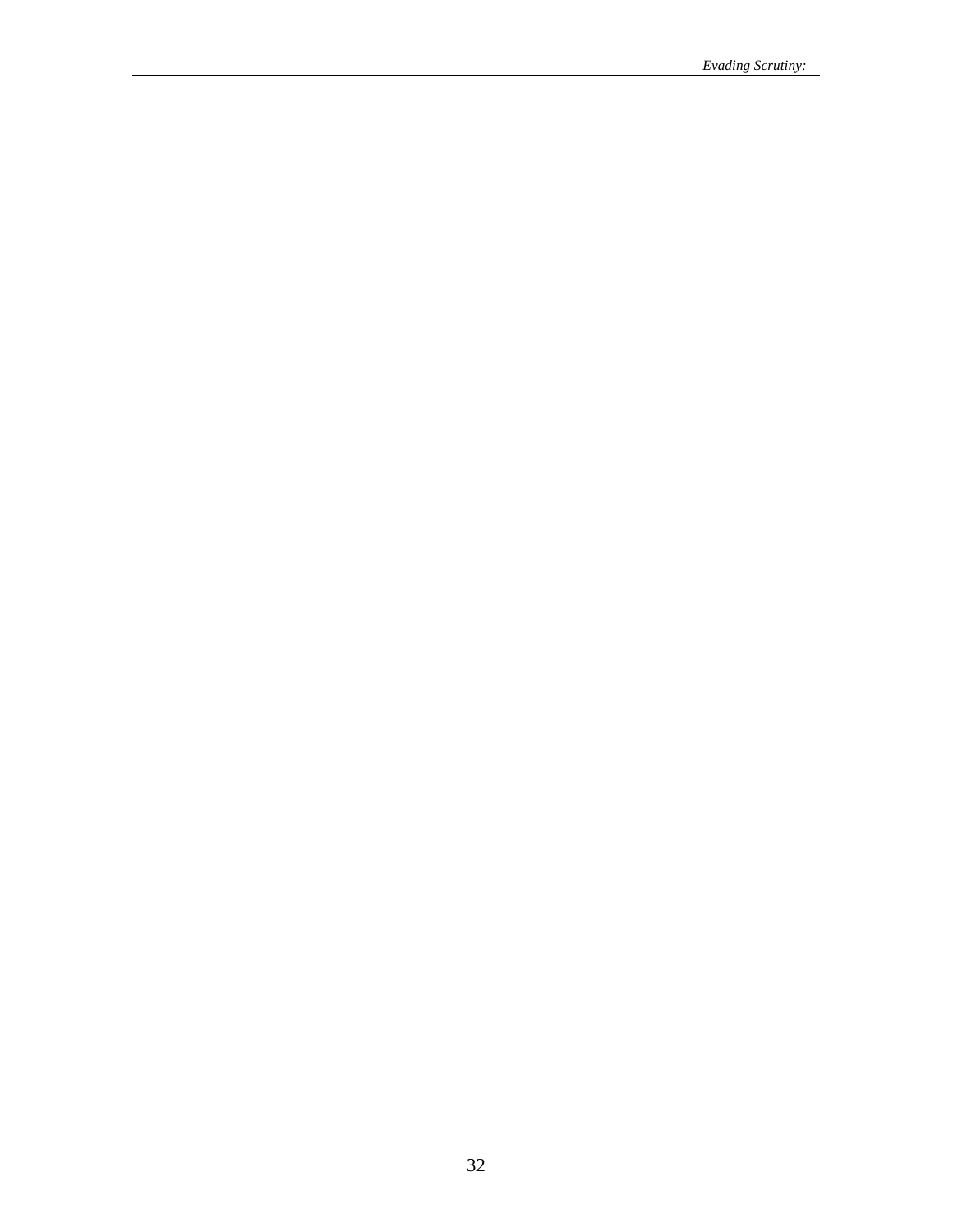#### **Addendum**

# **Preliminary Assessment of the new Turkish Government and UNHCR Refugee Processing System for non-Europeans**

**Background**: Discussions between the Turkish officials and the UNHCR to make new arrangements for determining refugee eligibility of non-European asylum-seekers were reportedly held as far back as August  $1993$ .<sup>1</sup> These discussions continued to be held behind closed doors. The process has, however, appeared to be uncollaborative and filled with irregularities.2 Since July 15, 1994, asylum seekers were notified by the UNHCR Branch Office in Turkey [hereafter Branch office] that the Turkish Government would decide on their refugee applications in order to issue them temporary residence. They were instructed to register and lodge applications for asylum with the Turkish police. However, the Government's regulations on the new procedure were not issued until November 30, 1994. As of this date, new arrivals without proper documents were also instructed to lodge their applications in the governorship closest to their point of entry. Until recently, no written information on the procedure was available for asylum seekers.

The booklet, titled "INFORMATION FOR NON-EUROPEANS REQUESTING ASYLUM IN TURKEY" [hereafter the booklet], recently published by the Turkish Government and the UNHCR, clarifies some of the major issues concerning the new procedure.<sup>3</sup> It confirms the Government's commitment to establish a state run refugee status determination procedure and, to a large extent, clarifies equivocations regarding UNHCR's role in the new procedure. The booklet is significant in determining whether the two actors of the new system, Turkish Government and the UNHCR, meet their obligations to ensure protection and human rights of asylum seekers in accordance with international laws.

**Obligations of the Actors**: By exercising sovereign authority to establish a state run refugee status determination system, the Turkish Government is legally and morally bound to observe international obligations and guidelines governing the situation. These obligations include the duty to fairly apply UNHCR guidelines in the refugee determination process and the duty to observe *non-refoulement*, which prohibits forcible return of a person to a country where his or her life or freedom may be threatened and now hinges on the institution of an appropriate refugee determination procedure. Further responsibilities

<sup>&</sup>lt;sup>1</sup> See "TURKEY Selective protection: Discriminatory treatment of non-European refugees and asylum-seekers", Amnesty International, March 1994, AI INDEX: EUR 44/16/94.

<sup>&</sup>lt;sup>2</sup> In November 1993, Turkish authorities told Amnesty International that they, and not the UNHCR, were responsible for deciding which asylum seeker in Turkey has a "genuine" claim to refugee status. However, UNHCR officials indicated that, as far as they were concerned, no new system had yet been agreed. (see *above* note 1). A UNHCR fact-sheet on Turkey states: "In early 1994, eligibility process for Iranian asylum-seekers was hindered for several months due to changes in internal procedures involving the Ministry of Interior (MOI) and the Ministry of Foreign Affairs (MFA). There were also some confusions in the asylum process primarily concerning the parallel interviews conducted by the government agencies and UNHCR. By July 1994, however, UNHCR achieved better collaborative relations with the government authorities and the determination process has improved." (TURKEY: Fact Sheet, UNHCR Public Information Section). As reported by asylum seekers full interviews by the Branch office for all arrivals after 15 July 1994 were held until the end of 1994. In March 1995 several of these asylum seekers are reported to have been re-interviewed by the Turkish police.

<sup>3</sup> The draft of the document is dated March 20, 1995. The final version has no date.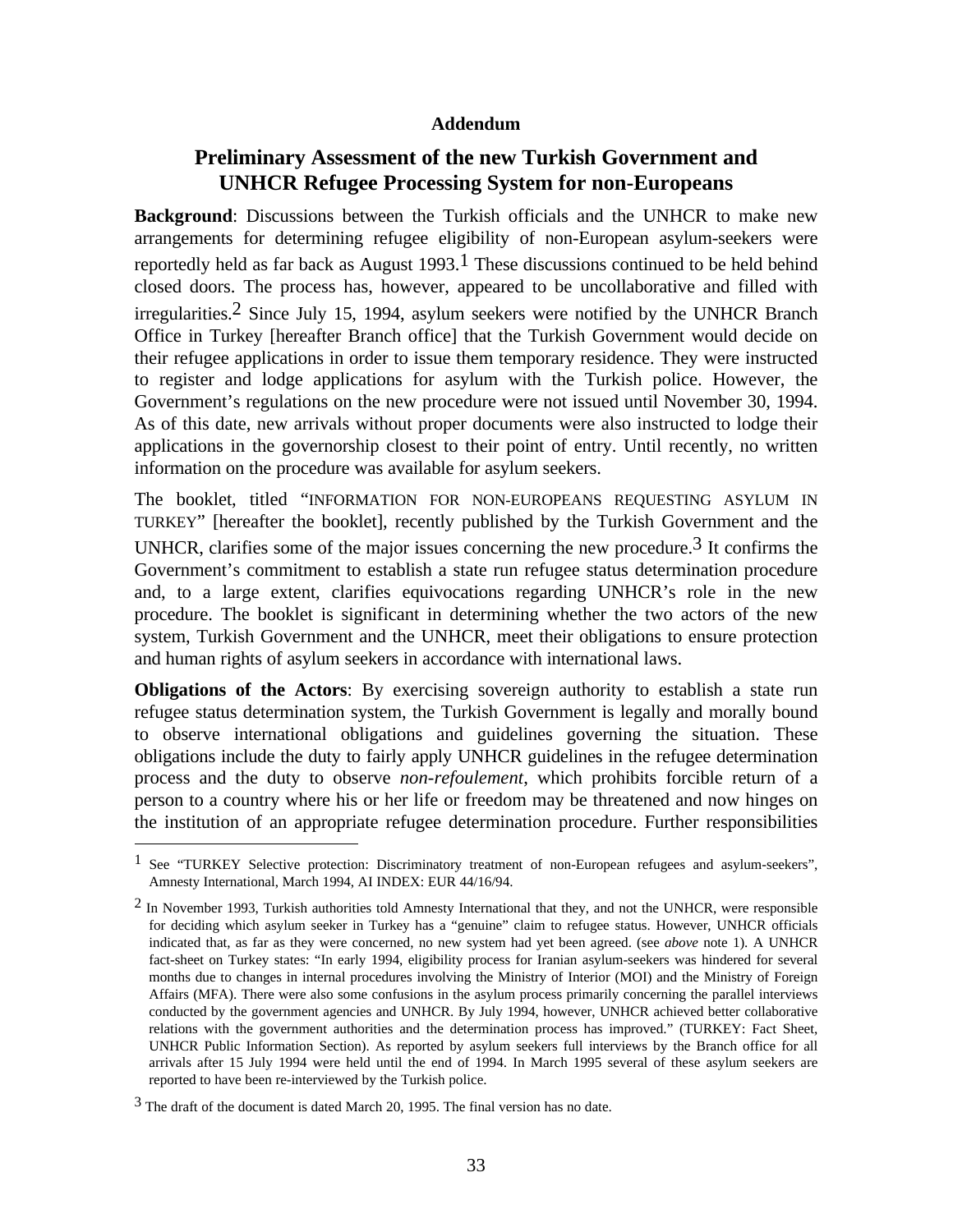arise from the UNHCR Statute, in which the UN General Assembly calls upon governments "to co-operate with the United Nations High Commissioner for Refugees in the performance of his function concerning refugees falling under the competence of his office." Under Article 35 of the 1951 UN Convention and Article II of the 1967 Protocol, both of which Turkey is a party, governments are obliged to co-operate with UNHCR and facilitate its task of supervising the application of the UN Convention.

It further follows that states ratifying the 1951 Convention and the 1967 UN Protocol necessarily undertake to respect fundamental individual rights of persons seeking asylum, regardless of whether they are recognized by the host government as "refugees" or are classified as "illegal aliens". The standard of treatment to which all non-citizens are entitled is the same as that applied to nationals, and should not fall below that level. Turkish legal and administrative procedures should be used efficiently to further facilitate the protection of asylum seekers. Other treaties to which Turkey is a party should also be appropriately utilized. Turkey is a party to the European Convention, which prohibits subjecting any one to forcible return to a country when there are serious reasons to believe a person might face a severe violation of basic human rights amounting to torture or inhuman or degrading treatment.

UNHCR's involvement in legal protection of asylum seekers remains critical, since Turkey still maintains the geographical limitation to the Convention not to accept non-European refugees. The fundamental importance of UNHCR's protection function in respect of States whose obligations under the 1951 Convention or the 1967 Protocol are restricted by the geographical limitation is reaffirmed by the Executive Committee of the UNHCR.4 One of the most important aspects of protection is that would-be refugees are afforded a just and a fair opportunity to show that they come within the criteria; that they are afforded a fair refugee status determination procedure. The Statute of the UNHCR specifies the organization's fundamental interest in the process of determining refugee status based on co-operation with Governments and combined with a "supervisory role".5 The part played by the UNHCR has varied. Although human rights organizations have frequently criticized UNHCR's involvement as inadequate and even at times conflicting with its mandate, there is general consensus that the enterprise has advanced more detailed standards for fair refugee status determination procedures. Additionally, important lessons have been cited when mechanisms were developed to facilitate co-operation with government authorities and supervision.6

<sup>4</sup> EXCOM Conclusion No. 6 (XXVIII) (1977).

<sup>5</sup> *Handbook on Procedures and Criteria for Determining Refugee Status* (Geneva, 1979), "E. Statute of the office of the United Nations High Commissioner for Refugees".

<sup>6</sup> One relevant example is when the Hong Kong government declared a new procedure to determine eligibility of Vietnamese asylum seekers for temporary asylum. After 15 years of giving Vietnamese asylum seekers automatic temporary refuge, on June 15, 1988 Hong Kong announced a refugee determination program; effective immediately, to determine the eligibility of new arrivals from Vietnam for refugee status. Although the procedure contained in form, some of the basic safeguards such as the right to formally object with the Governor in Council, UNHCR refused to participate in the process until September 20, 1988, when a Statement of Understanding was reached between the Hong Kong Government and the UNHCR. Pursuant to the Understanding the UNHCR obtained the role to monitor screening interviews, review files subject to negative determinations and arrange legal advice for asylum seekers wishing to challenge denials of refugee status. The immigration examiners involved in the screening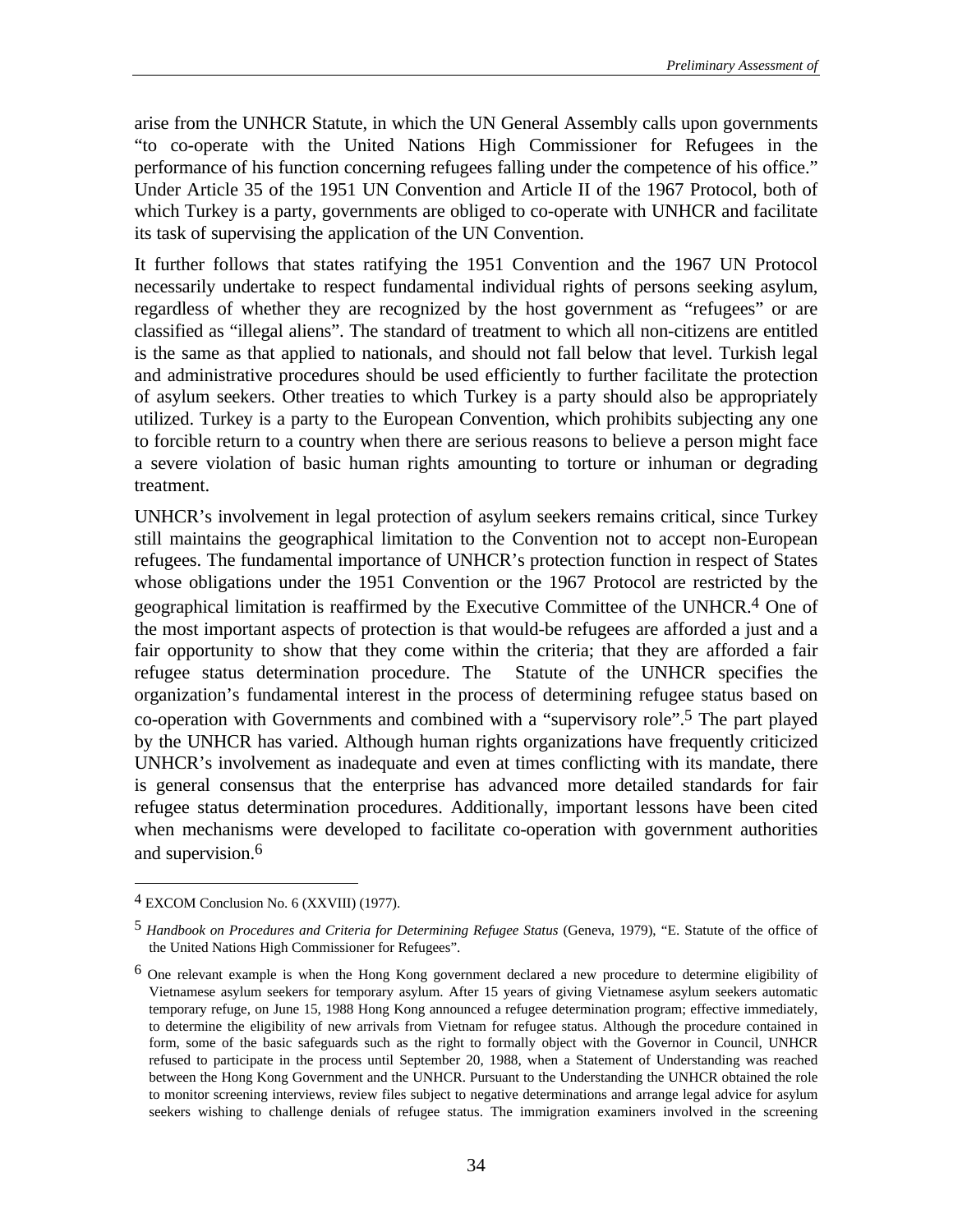Early in the discussions with the Turkish authorities the Branch Office indicated that "any reconsideration of respective UNHCR and Turkish Government involvement in refugee recognition procedures would be done in light of the safeguards specified in relevant Conclusions of the UNHCR Executive Committee and other international instruments of refugee law."7 However, such reconsideration would comply with the respective laws if there are adequate assurances that resultant obligations are satisfied. Considering that Turkey insists that it will not lift the geographic limitation and thus accept to be bound by the international standards with respect to non-European refugees, it is of utmost importance that Turkey reaffirms unconditional commitment to *non-refoulement.* Furthermore, in absence of a national legislation, any new legislation for establishing a refugee status determination should be scrutinized and, if necessary, authoritatively clarified by the UNHCR to conform with international standards. In addition, provisions to secure safety and humane conditions for asylum seekers should be sought and finally efficient mechanisms to resettle those recognized as refugees must be established. UNHCR must further ensure that in the long run it is given a "meaningful role" to perform supervision on the procedures, as mandated by the Executive Committee Conclusions.<sup>8</sup> As a final safety net to prevent return of refugees to possible persecution, UNHCR should be able to exercise its mandate power to declare an individual a refugee, in spite of certain adverse determinations by the Turkish Government.<sup>9</sup>

**The New System**: According to the booklet, the new Turkish Government refugee determination procedure requires that asylum seekers register with the local police within five days of their arrival. Those who have no travel documents must lodge their applications with the governorship closest to their point of entry. Applicants are interviewed by "a member of the local police". The interview by the police is "the only opportunity" that asylum seekers have to tell the Turkish authorities the reasons for their application. During the interview applicants must give a "precise and detailed description" of their reasons to come to Turkey. The booklet further stipulates that an interpreter be provided to assist the interviewing police officer, who will make a "summary" of the applicant's statements during the interview. The summary is shown to the applicant for accuracy and amendments. The applicant has the option not to sign the notes if her/his requested alterations are not made.

Several governmental bodies and institutions take part in the decision-making process, including the Ministry of Interior, who will assess the claim in conformity with the 1951 Geneva Convention, the Ministry of Foreign Affairs, "the responsible governorship," and

procedures received formal UNHCR training, the interview questionnaire was revised to include all subject areas relevant to a determination of Vietnamese refugee eligibility in accordance with UNHCR criteria. As an ultimate safeguard, it was also agreed that the Office of the UNHCR exercise its mandate to declare a person a refugee in any case, whether before or after status determination procedures have been concluded. (see: In Search of Asylum: Vietnamese Boat People in Hong Kong, A Report Prepared By Janelle M. Diller, Attorney at Law for Indochina Resource Action Center). Later on, in reply to criticism from international human rights organizations more formal safeguards such as providing written reasons for negative decisions were included in the procedure.

<sup>7</sup> Correspondence with Amnesty International, see *above* note 1.

<sup>8</sup> EXCOM Conclusion No. 28 (XXXII) (1982), para. (e).

<sup>9</sup> Such refugees are referred to as "mandate refugees", para. 16 of the *Handbook*. It, of course, follows that UNHCR's own system afford asylum seekers necessary procedural safeguards and fair application of criteria.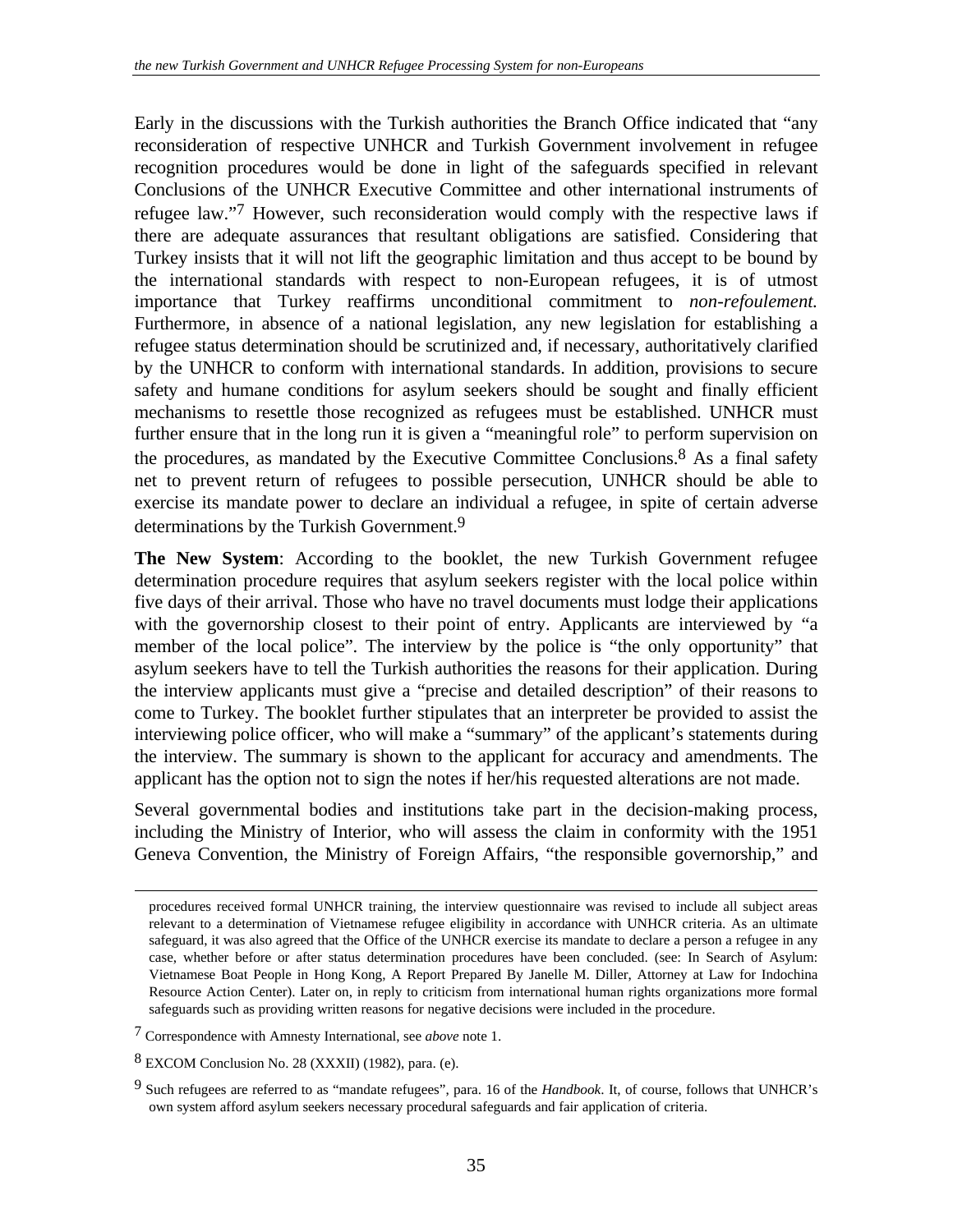"other relevant ministries and organizations." The document states that "UNHCR may present an opinion about an asylum request." The applicant is notified by the governorship about the decision which is provided by the Ministry of Interior in writing. If the application is rejected, the applicant will be deported to the country of the origin or the country before arrival to Turkey. As described in the booklet, if Turkey "is not the first country of asylum" after having left one's country of origin, this "can constitute a reason" not to be granted temporary asylum in Turkey.

If the application is accepted, the applicant is assigned to live in a Turkish city and will be given a "reasonable time" to receive a visa to be resettled in a third country. UNHCR seeks resettlement opportunities for those asylum seekers who receive a positive decision for temporary residence in Turkey. Such opportunities are sought under the condition that resettlement is considered by the UNHCR as "the only solution". The organization also provides "legal counseling" on "serious and urgent" matters for those whose "request for temporary residence has been accepted as well as those for whom a final decision has not yet been taken."10

**Problems with the system:** Although several important questions remain unanswered by the booklet,  $11$  a precursory examination of the descriptions given reveals serious flaws at every step of the procedure. Only a few months into the new procedure, there is evidence of greater concern because in practice, treatment is not even in compliance with the provisions of the booklet.

*Structural Discrimination*: In its opening section, the booklet states that "If Turkey is not your first country of asylum after having left your country of origin or the area in which you were at risk, this can constitute a reason not to give you temporary asylum in Turkey" [Emphasis in original]. By setting a presumption of ineligibility, a considerable number of Iranian asylum seekers who continue to flee to Turkey via Iraq, are categorically denied access to the determination procedure. Such a presumption is against Executive Committee Conclusions which points out that asylum should not be refused solely on the ground it could be sought from another state.<sup>12</sup> It is ironical that UNHCR gave up a similar policy only a few months ago.13 It seems that the policy was reversed by the UNHCR only because it was going to be reaffirmed in a new euphemism.

<sup>10</sup> See Appendix.

<sup>&</sup>lt;sup>11</sup> These include the eligibility criteria and guidelines used by the Turkish Government to assess the claims. In addition, there are ambiguities regarding the mechanism that UNHCR "may present an opinion on a case" and the parameters based on which UNHCR may decide that resettlement in a third country "is the only solution" for a person admitted for temporary asylum by the Turkish authorities. Although a second layer of determination is implied, the mechanism and criteria used are not specified. The existence of a second layer of determination by the UNHCR can also be inferred from section IV of the booklet which clarifies:

<sup>&</sup>quot;The way a refugee claim is evaluated by UNHCR may be different from the way the resettlement country may evaluate that claim. Therefore it can happen that although UNHCR *finds that you fulfill the criteria for refugee status*, the resettlement country may not accept you for resettlement." [Emphasis added] (Appendix)

<sup>12</sup> EXCOM Conclusion No. 15 (XXX) (1979).

<sup>&</sup>lt;sup>13</sup> For the past number of years a considerable number of Iranian asylum seekers have come to Turkey via Iraq. Some have only passed through the territory because it was more convenient, some resided there to join the Iranian opposition forces based in that territory, and some sought for many years asylum from persecution while residing in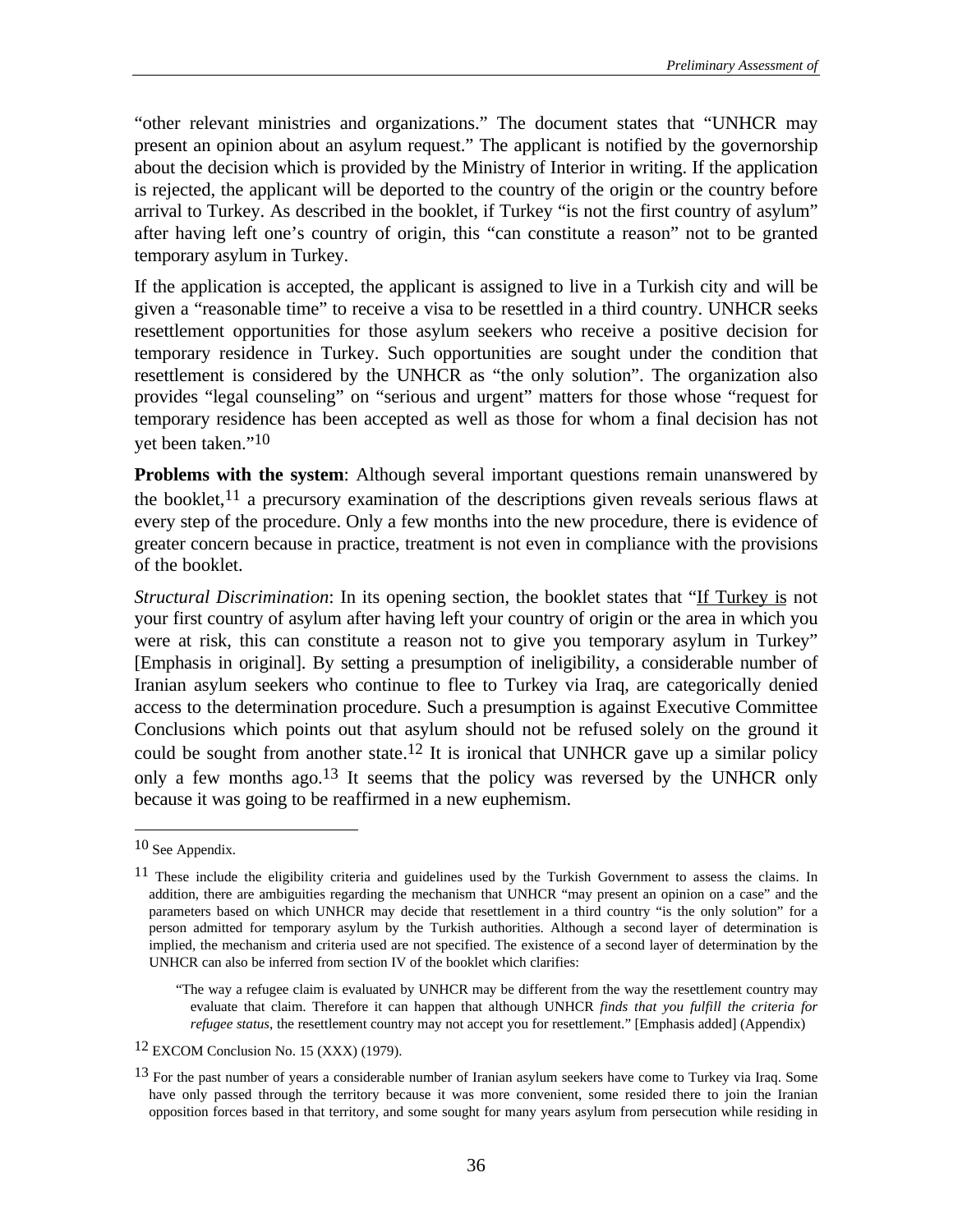*Appeal*: When drawing fundamental requirements for fair determination procedures, the Executive Committee of the UNHCR recognized that the chances of erroneous denial are too great to justify any compromise to appeal a negative decision. In 1977, in its conclusions on refugee status determination, the Committee concluded that if an applicant for refugee status is not recognized by the government to which he or she applies, the applicant should be given a reasonable time to appeal.<sup>14</sup> The Committee concluded in 1983 that even unsuccessful claims of manifestly unfounded or abusive applications should be eligible for a review of a negative decision before they are rejected.15

There are no opportunities for appeal in the new system, either administrative or judicial. Failure to invoke this basic principle of fundamental justice is perhaps the greatest violation in the new system. Such a structural deficiency makes the system stand out conspicuously in not identifying genuine refugees, and forcibly return them to places where they have fled. At the time of this writing, dozens of asylum seekers are reported to have been served deportation orders after cursory interviews with the police. In the absence of a right to appeal, deportations have taken place immediately.

*Legal assistance:* No form of effective legal assistance is available for applicants prior to the interview--the only moment in the whole process that applicants can present their cases to the authorities. The written information provided in the booklet does not provide meaningful and adequate guidance. The booklet fails to articulate "refugee criteria". The provision that assessments of claims would be "in conformity with the 1951 Geneva Convention" is meaningless to most asylum seekers who are not trained in such legal matters.

Although there is a section that provides guidance on questions asked during the interview, the information is insufficient and misleading in places. The mark of the "Convention refugee" is a "well-founded fear of being persecuted". However, the booklet does not give any clues as to what is considered as "persecution". Thus the door is left open for adjudicating authorities to narrow the interpretation. "Well-founded" in turn means that there must be sufficient facts, not necessarily relating to one's personal experience, so that,

camps or in places in northern parts of Iraq. From 1992 until the end of 1994, the UNHCR Branch Office in Turkey, which was at the time in charge of assessing asylum applications, denied assistance to many of such applications on the grounds that they should have sought protection from the UNHCR in Iraq. Denials continued despite the fact that for many asylum seekers' conditions in Iraq continued to be neither safe nor humane. Since the end of the Iran-Iraq war the activities of Iranian government's saboteurs whose numbers in Iraq were steadily increasing remained uninhibited. There have been numerous reported Iranian shelling of villages inhabited by Iranian Kurdish refugees. Abductions and assassinations continue to be reported. According to one recent Urgent Action from Amnesty International, two Iranian Kurds were reportedly abducted on 26 January 1995 at a checkpoint on their way to Rawanduz in Iraqi Kurdistan by members of the Kurdish Revolutionary Hizbollah (Hisbullahi Kurdi Shorishger). They were then handed over to the Iranian authorities and reportedly taken to Orumiyeh prison. The two men had fled to Iraqi Kurdistan in 1992 fearing arrest for their opposition activities. (Fear of Torture/ Fear of Execution, AI Index MDE 13/01/95 Distr:UA/SC 17 February 1995). To date, as indicated by UNHCR in its 1995 issue of assessment of global resettlement needs, there is neither an effective access to a local procedure for the determination of refugee status nor an adequate resettlement machinery provided by the UNHCR in Iraq. By the end of 1994, UNHCR policy was announced to have changed. The last remaining 20 to 30 of such cases--many of them arrived in Turkey in 1992--were accepted for resettlement.

<sup>14</sup> EXCOM Conclusion No. 8 (XXVIII) (1977).

<sup>15</sup> EXCOM Conclusion No. 30 (XXXIV) (1983).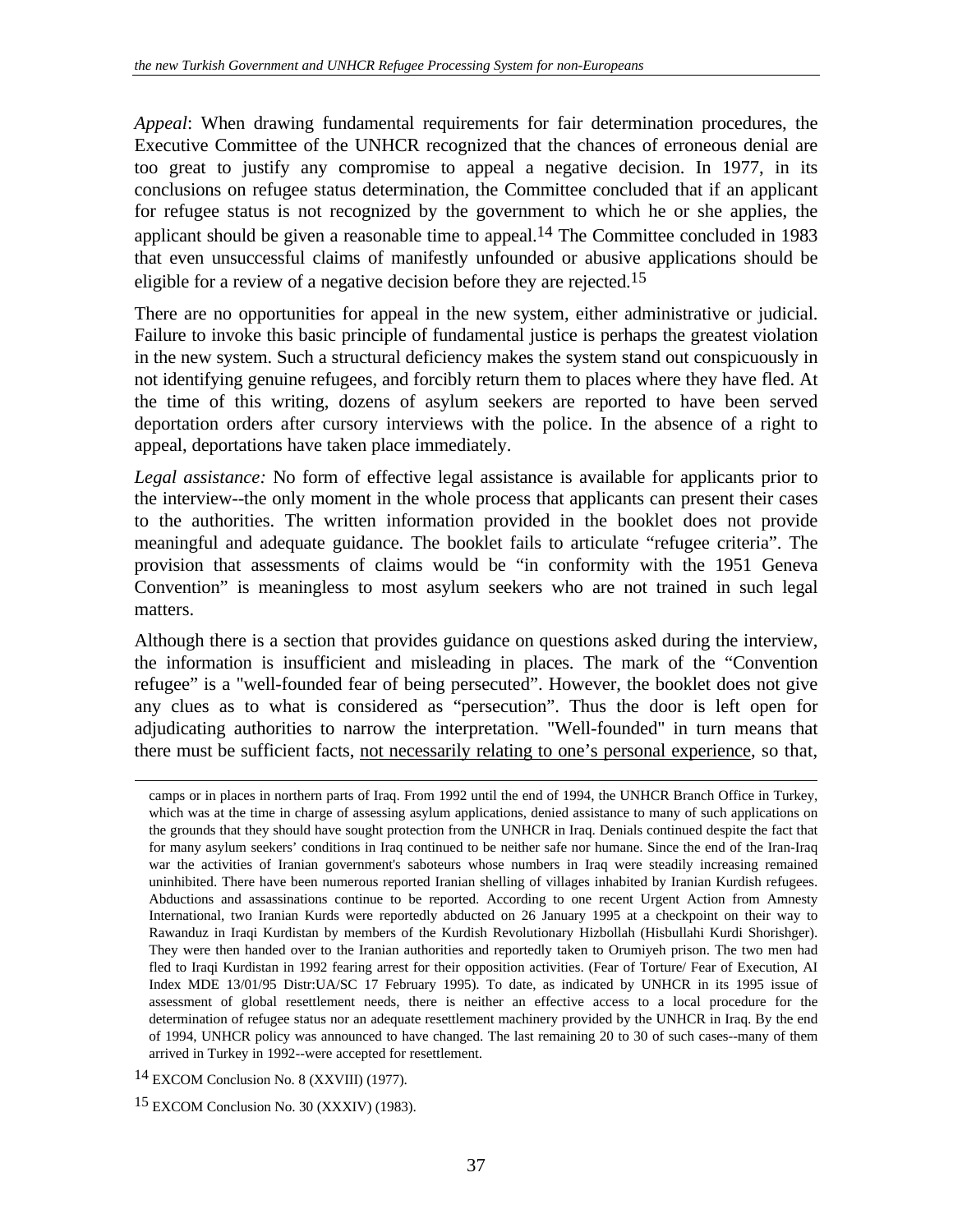if returned to her/his country of origin, the applicant would face a reasonable likelihood of being subjected to persecution. What is implied by the wording in the booklet is much narrower than UNHCR *Handbook's* guidelines.16

*Interview*: Failure to conduct the interview in accordance with UNHCR guidelines and to record the interview properly, is another unfair factor in the examination process. This is despite the acknowledgment that the interview is the "only opportunity" that an applicant has to tell the Turkish authorities the reasons for one's application.

UNHCR *Handbook* specifies the role of an asylum "officer" as a partner to the applicant to bring to light the facts underpinning the persecution claim. However, as described below, the interviewing officers assigned in the system--members of the local police--lack the qualifications to fulfill the role.

The specifications about the interview, not only does not impart the required sense of confidence and cooperation between interviewer and applicant but, rather, burdens applicants with unwarranted demands and promotes anxiety and distrust. For example, asylum seekers are "advised" to "offer facts and details" even if "they are not asked directly", while according to the *Handbook* the applicant does not bear the duty to ascertain such facts and details. It is the examiner who bears the duty to ascertain reasons for persecution, which in order to be fulfilled may require her/him to conduct "independent research" using "all the means at his disposal to produce the necessary evidence."<sup>17</sup>

The biggest irony of the interview process is when the applicant is given the opportunity to correct "the notes of the interview". While there is no doubt that such an opportunity is crucial to present claims accurately and completely, the opportunity would have no effect if there are no guarantees that corrections are actually made. The booklet foresees the situation where disputes between the applicant and the interviewer concerning the recorded statements remain unresolved. However, the proposed resolution is "not to sign the statements"--this hardly solves the problem. The opportunity is, thus, compromised when it is needed the most. Given that only the interviewer's summary of an applicant's statements is kept on record and that each applicant has only one opportunity to present her/his case, such disputes are not going to be resolved at later stages either. Therefore, deciding authorities, who never hear applicants personally, adjudge potentially distorted claims.

These formal deficiencies aside, based on reports received from asylum seekers who have gone through these interviews, it appears that in practice even the above provisions are not fully implemented. Interviews are reported to have consisted of rigid questions cited from a

<sup>16</sup> For example, one relevant paragraph in the booklet states:

<sup>&</sup>quot;It is of the utmost importance for you to give a true and complete report of your personal experiences and the danger you could face if you return to your country." [Emphasis in original]

The paragraph is misleading for undue emphasis on personal experience. The *Handbook* emphasizes that a "wellfounded" fear of persecution "need not necessarily be based on the applicant's own personal experience." What happened to those close to him "and other members of the same racial or social group may well show that his fear that sooner or later he will also become a victim of persecution is well founded." Handbook, above note 6, Article  $(&43).$ 

<sup>17</sup> Handbook, *above* note 6, Article (&196).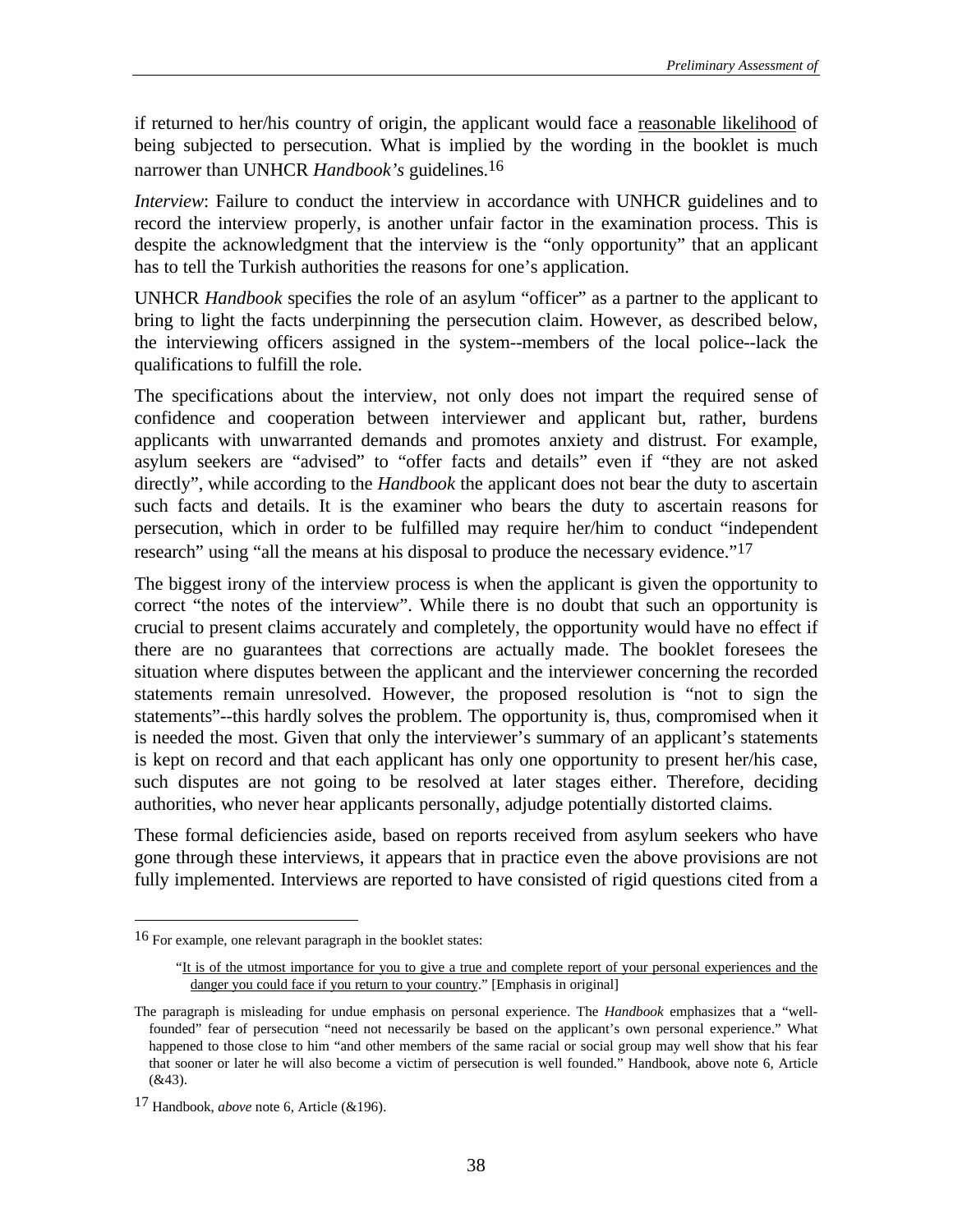questionnaire, disallowing applicants to offer extra "facts and details". Questions have been reported to focus on certain stereotypes of political activism with opposition organizations which significantly narrows the refugee definition. Details that have been asked were reported to be irrelevant and instead concerned with identifying an applicant's organizational superiors, affairs, structure, and whereabouts.

It is further reported that no interpreters were present at interviews. Some applicants who were interviewed in Nevsehir, reported that an 11 year old asylum seeker who could speak some Turkish was assisting some asylum seekers to communicate. Applicants who were interviewed in Hakkari also reported that they were not availed of the services of an interpreter and if it weren't for other asylum seekers who could speak some Turkish, communication would have been impossible. Subsequently, "notes of the interview" were also not read back to applicants and as reported applicants were requested to sign their statements.

*Examining authorities*: Another factor of serious concern is the partiality and incompetence of the wide range of decision makers involved in examining applications. The Executive Committee has required that "There should be a *clearly identified* authority--wherever possible a *single* central authority--with responsibility for examining requests for refugee status and making a decision in the first instance."18 However, according to the booklet the police interviews and other identified and unidentified bodies decide without ever hearing the applicant.

Although UNHCR guidelines have not excluded any particular governmental body from examining asylum applications, they have required that the application should be examined by "qualified personnel having the *necessary knowledge and experience*, and *an understanding of an applicant's particular difficulties and needs.* 19 [Emphasis Added]. Such provisions are required by the *Handbook* because an "applicant for refugee status is normally in a particularly vulnerable situation . . . in an alien environment" with serious difficulties in submitting his or her case to the authorities.<sup>20</sup>

Members of the local police, apparently do not qualify for interviewing applicants. They do not have the necessary knowledge of the subject matter including human rights and refugee laws. Neither are they knowledgeable about conditions that applicants have fled from or have an understanding of the circumstances concerning asylum seekers. Further, as stated in the *Handbook* applicants' difficulties may include fear of authority and resultant inability to speak freely and give a full and accurate account of one's case.<sup>21</sup> The police undoubtedly represent the most typical authority figure invoking fear and intimidation in asylum seekers. Particularly, due to past behavior concerning harassment and ill-treatment of asylum seekers, it is more than unlikely that asylum seekers would be willing and able to talk about

<sup>18</sup> EXCOM Conclusion No. 8 (XXVIII) (1977).

<sup>19</sup> Handbook, *above* note 6, Article &190.

<sup>20</sup> Ibid.

<sup>21</sup> Ibid., Article (&198).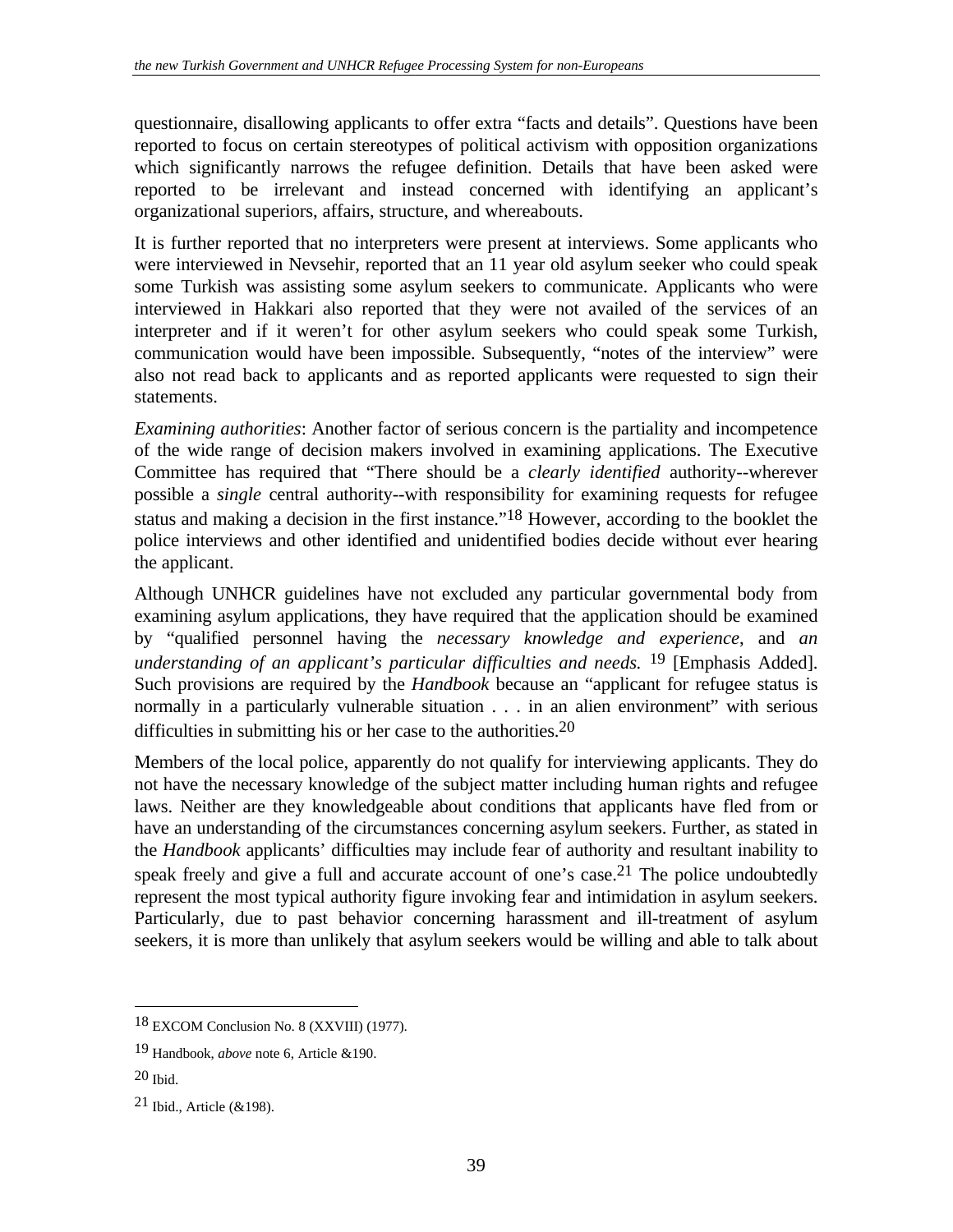fears of persecution to the police.22 More so, due to the current political situation in Turkey, Kurdish applicants, feel extremely inhibited to speak about their persecution in Iran.23 The on-going war between the Turkish Government and its Kurdish population in Turkey, has put any expressions of Kurdish resistance at risk of reprisal. Those who are interviewed at points of entry, such as Silope, Sirnak and Hakkari are interviewed in the middle of war zones, putting them at further risks.

On the other hand, another basic problem is lack of an independent and impartial arbiter. The booklet provides that the Turkish Interior Ministry will assess the claims in conformity with the 1951 Geneva Convention, however qualifications for making such decisions are not clear. Neither is there an affirmation that the criteria are applied in the manner recommended by the *Handbook*. Participation of other bodies in the decision making process is reason for greater concern. The Ministry of Foreign Affairs who is one of the identified participant is in charge of two essentially incompatible tasks: While refugee determination should aim at protecting the vital interests of a group of particularly vulnerable people, the Ministry of Foreign Affairs obviously pursues foreign policy interest. Currently, the Ministry is engaged in protocols agreed with Iran concerning common problems against opposition groups fleeing one country to the other and enforcement of extradition agreements. Although the booklet does not state that the Turkish intelligence agency (MIT) is also involved, it is reported that in addition to the interview with the local police, asylum seekers are also interviewed by the MIT. Such involvement makes the examination to even more identify with a policy for treating criminals.

*Security and humane treatment*: Turkey's "temporary asylum" has denied asylum seekers work, education, freedom of movement and assembly, and effective security. For many, these restrictions have indeed become disincentives to seek asylum in Turkey. By enforcing more onerous conditions, the new regulations aim to deter more asylum seekers from access to asylum. Those who enter Turkey "illegally" suffer beyond all reasonable bounds. They have to reside in border cities, such as Silope, Sirnak and Hakkari, where there is an ongoing war with the Kurdish population. Shortage of food, medicine, hygiene and other amenities on one hand and lack of security on the other hand have subjected asylum seekers to conditions that are substantially below international standards for safety and humane treatment of asylum seekers and refugees. Spouses and minor children of asylum seekers who have arrived for reunification after the cut off date for new regulations are obliged to separate in order to follow regulations which strictly require that they reside in border cities. Minor infractions may lead to catastrophic consequences. As stated in the booklet, nonconformity with Turkish "laws and regulations" may lead to an asylum seeker's "deportation". This is despite the fact that deporting asylum seekers on the grounds that they fail to follow formal requirements to lodge an application is against Executive

<sup>22</sup> During the past years, frequent and consistent incidents of harassment and, on occasion, ill-treatment of Iranian asylum seekers by the Turkish police have been reported (see Amnesty International's report, *above* note 1; World Refugee Survey 1994, US Committee for Refugees).

<sup>&</sup>lt;sup>23</sup> Even when Turkish legal officers of the UNHCR interviewed Kurdish applicants, they were hesitant to speak freely.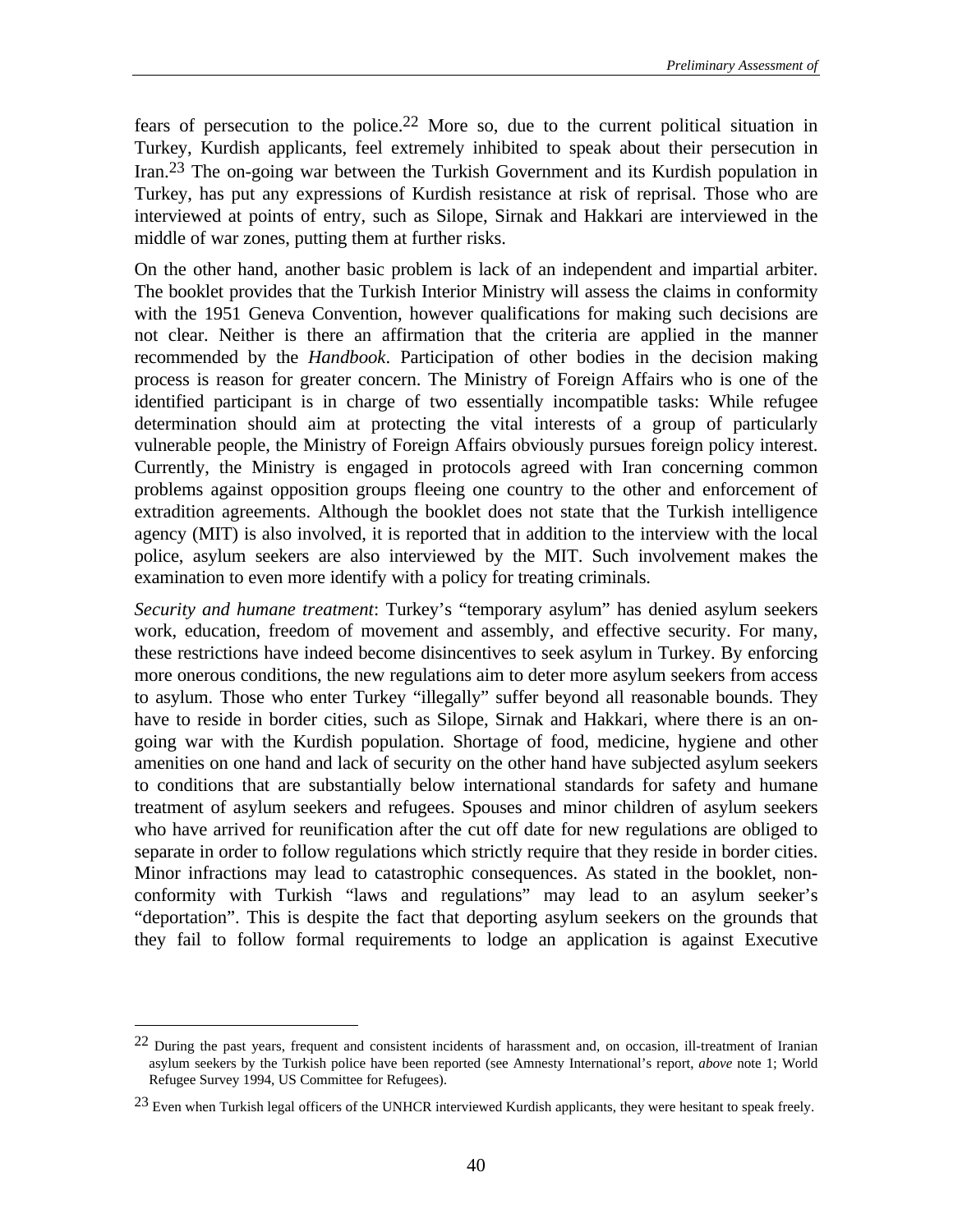Committee guidelines,24 and that such a measure violates Turkey's obligation to *nonrefoulement.*

*UNHCR's role:* In its specific recommendations to governments about basic requirements for refugee status determination procedures, the Executive Committee specified that when submitting a case to the authorities concerned "[a]pplicants should also be given the opportunity, of which they should be duly informed, to contact a representative of the UNHCR."25 The booklet neither duly informs nor provides for such access. Indeed, the five-day time limit to lodge an application with the Turkish authorities makes it extremely difficult for those who, nevertheless, opt to contact the Office of the UNHCR in Ankara before lodging an asylum application. Aside from impeding access, even if asylum seekers approach the Branch Office before they lodge an application, the contact will turn out meaningless, because "legal counseling" is provided by the Office only after an asylum seeker has lodged an application for temporary asylum with the police; and not before, when it is needed the most.<sup>26</sup>

Legal assistance is not the only area that UNHCR does not assist. The agency appears to be excluded from monitoring the interviews, training the interviewers, or even providing guidelines for questioning applicants. As far as refugee status determination is concerned, the booklet stipulates that UNHCR "may present an opinion on a case". Yet it is not clear whether the organization is allowed an opinion on every case and what will result if differences of opinion arise. Given that applicants' cases consist mainly of the "summary" of their statements compiled by the police, even if UNHCR's opinion is sought on every case, the opinions will reflect potential errors and prejudices recorded by the police. Finally, failure to establish provisions, whereby UNHCR can exercise its mandate power and declare a person a refugee at any stage of the process, leaves the door completely open for the Turkish authorities to forcibly return refugees.

**Concluding remarks**: While other countries have managed to dismantle one or some of the safeguards in refugee determination procedures, only Turkey has succeeded discarding the full set. The new Turkish Government and UNHCR refugee determination procedures is outrageous in its aim to deny asylum seekers a right to redress grievances, a fair and full interview, and legal assistance. It conflicts with basic international obligations that have been established in order to protect refugees including humane treatment.

IRA condemns the new Turkish Government refugee determination procedure as immoral and legally deficient and urges the Turkish Government to put an immediate halt on deportations. The Government should formally reaffirm its commitment to *non-refoulement* and incorporate necessary legal measures into Turkish law to ensure effective protection for non-European asylum seekers and refugees in Turkey. Examination of asylum applications should be dealt by a qualified authority independent of foreign policy and immigration

 $24$  The Executive Committee has specifically state that non-fulfillment of formal requirements "should not lead to a request for asylum being excluded from consideration." EXCOM Conclusion No. (XXX) (1979), para. 2 (i).

<sup>25</sup> EXCOM Conclusion No. 8 (XXVIII) (1977).

<sup>26</sup> This restriction would actually make no difference because UNHCR's "legal counsel" does not, in any case, include legal assistance to asylum seekers to better present their claims.